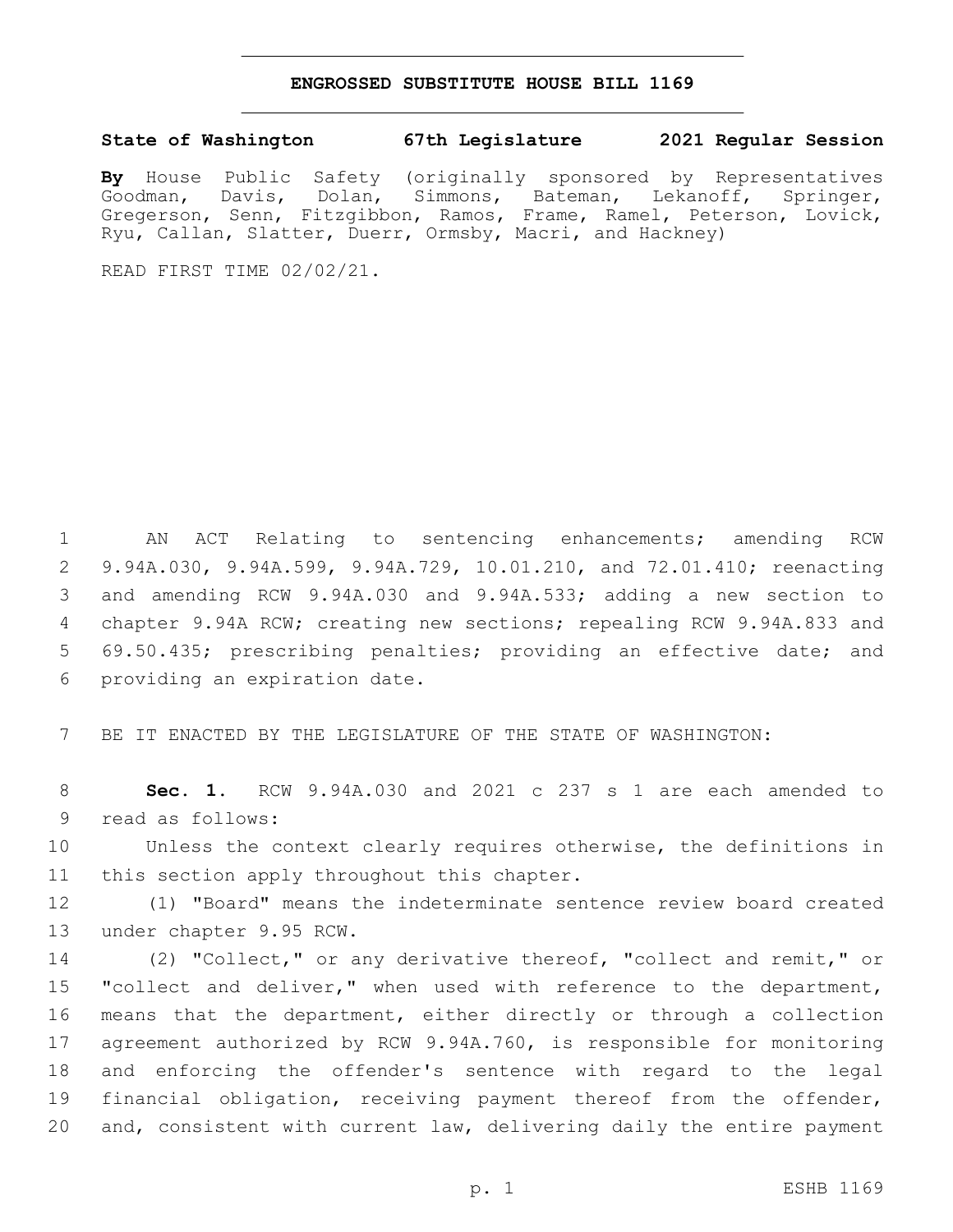to the superior court clerk without depositing it in a departmental 2 account.

(3) "Commission" means the sentencing guidelines commission.

 (4) "Community corrections officer" means an employee of the department who is responsible for carrying out specific duties in supervision of sentenced offenders and monitoring of sentence 7 conditions.

 (5) "Community custody" means that portion of an offender's sentence of confinement in lieu of earned release time or imposed as part of a sentence under this chapter and served in the community subject to controls placed on the offender's movement and activities 12 by the department.

 (6) "Community protection zone" means the area within ((eight 14 hundred eighty)) 880 feet of the facilities and grounds of a public 15 or private school.

 (7) "Community restitution" means compulsory service, without compensation, performed for the benefit of the community by the 18 offender.

(8) "Confinement" means total or partial confinement.

 (9) "Conviction" means an adjudication of guilt pursuant to Title 10 or 13 RCW and includes a verdict of guilty, a finding of guilty, 22 and acceptance of a plea of guilty.

 (10) "Crime-related prohibition" means an order of a court prohibiting conduct that directly relates to the circumstances of the 25 crime for which the offender has been convicted, and shall not be construed to mean orders directing an offender affirmatively to participate in rehabilitative programs or to otherwise perform affirmative conduct. However, affirmative acts necessary to monitor compliance with the order of a court may be required by the 30 department.

 (11) "Criminal history" means the list of a defendant's prior convictions and juvenile adjudications, whether in this state, in federal court, or elsewhere, and any issued certificates of restoration of opportunity pursuant to RCW 9.97.020.

 (a) The history shall include, where known, for each conviction (i) whether the defendant has been placed on probation and the length and terms thereof; and (ii) whether the defendant has been 38 incarcerated and the length of incarceration.

 (b) A conviction may be removed from a defendant's criminal history only if it is vacated pursuant to RCW 9.96.060, 9.94A.640,

p. 2 ESHB 1169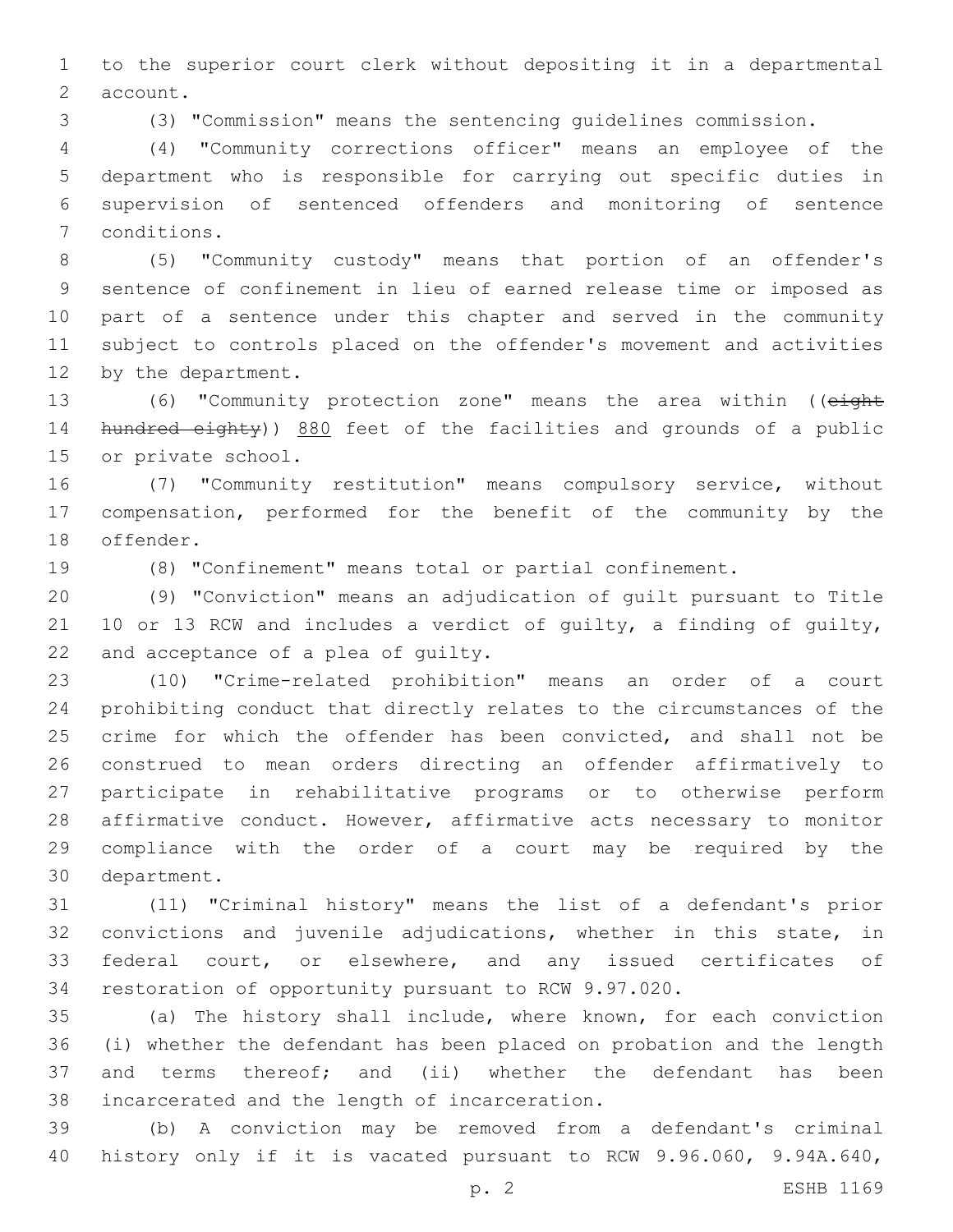9.95.240, or a similar out-of-state statute, or if the conviction has been vacated pursuant to a governor's pardon. However, when a defendant is charged with a recidivist offense, "criminal history" includes a vacated prior conviction for the sole purpose of establishing that such vacated prior conviction constitutes an element of the present recidivist offense as provided in RCW 7 9.94A.640(4)(b) and  $9.96.060(7)(c)$ .

 (c) The determination of a defendant's criminal history is distinct from the determination of an offender score. A prior conviction that was not included in an offender score calculated pursuant to a former version of the sentencing reform act remains 12 part of the defendant's criminal history.

 (12) "Criminal street gang" means any ongoing organization, association, or group of three or more persons, whether formal or informal, having a common name or common identifying sign or symbol, having as one of its primary activities the commission of criminal acts, and whose members or associates individually or collectively engage in or have engaged in a pattern of criminal street gang activity. This definition does not apply to employees engaged in concerted activities for their mutual aid and protection, or to the activities of labor and bona fide nonprofit organizations or their 22 members or agents.

 (13) "Criminal street gang associate or member" means any person who actively participates in any criminal street gang and who intentionally promotes, furthers, or assists in any criminal act by 26 the criminal street gang.

 (14) "Criminal street gang-related offense" means any felony or misdemeanor offense, whether in this state or elsewhere, that is committed for the benefit of, at the direction of, or in association with any criminal street gang, or is committed with the intent to promote, further, or assist in any criminal conduct by the gang, or is committed for one or more of the following reasons:

(a) To gain admission, prestige, or promotion within the gang;

 (b) To increase or maintain the gang's size, membership, prestige, dominance, or control in any geographical area;

 (c) To exact revenge or retribution for the gang or any member of the gang;

 (d) To obstruct justice, or intimidate or eliminate any witness 39 against the gang or any member of the gang;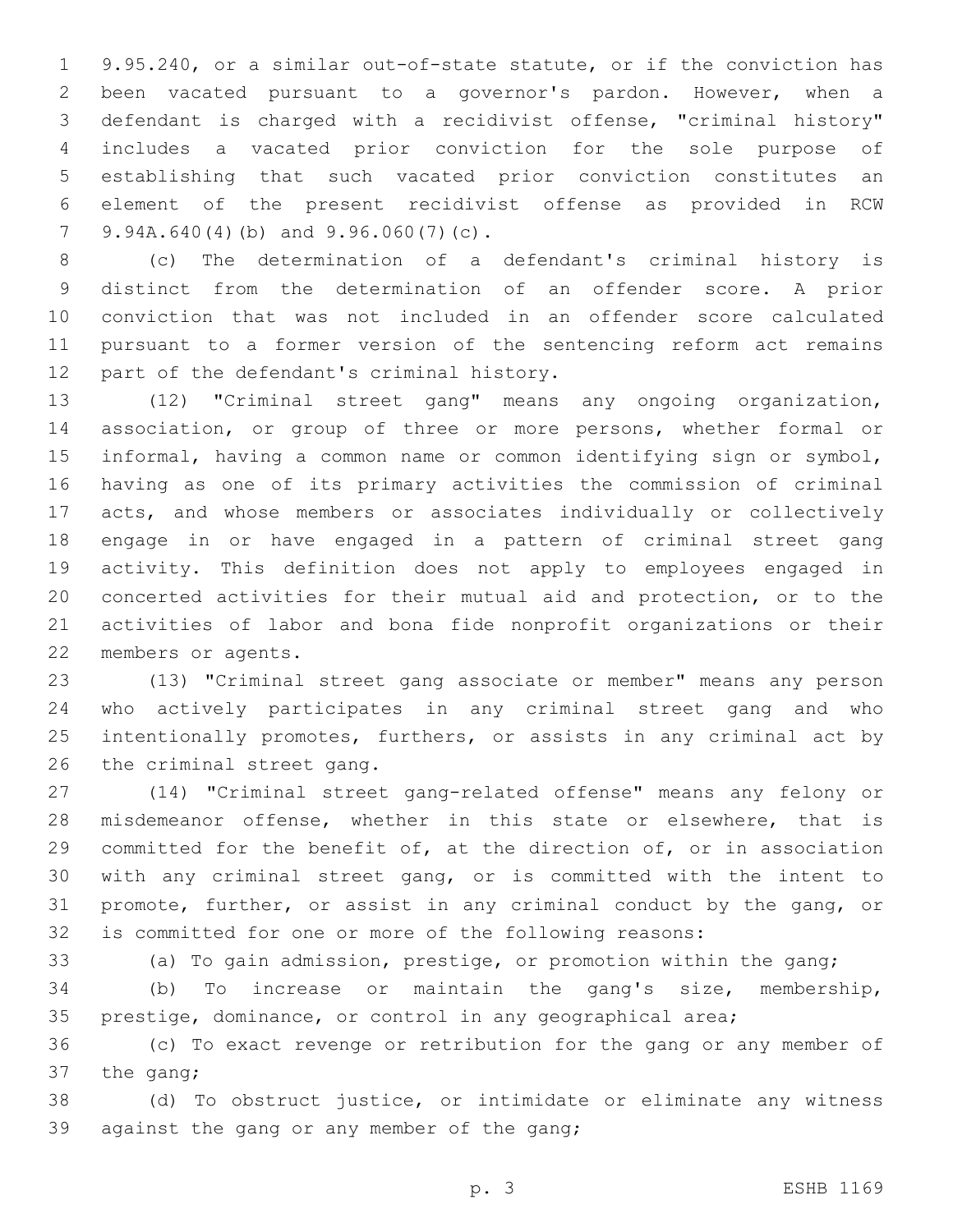(e) To directly or indirectly cause any benefit, aggrandizement, gain, profit, or other advantage for the gang, its reputation, 3 influence, or membership; or

 (f) To provide the gang with any advantage in, or any control or dominance over any criminal market sector, including, but not limited to, manufacturing, delivering, or selling any controlled substance (chapter 69.50 RCW); arson (chapter 9A.48 RCW); trafficking in stolen property (chapter 9A.82 RCW); promoting prostitution (chapter 9A.88 RCW); human trafficking (RCW 9A.40.100); promoting commercial sexual abuse of a minor (RCW 9.68A.101); or promoting pornography (chapter 11 9.68 RCW).

 (15) "Day fine" means a fine imposed by the sentencing court that equals the difference between the offender's net daily income and the reasonable obligations that the offender has for the support of the 15 offender and any dependents.

 (16) "Day reporting" means a program of enhanced supervision designed to monitor the offender's daily activities and compliance with sentence conditions, and in which the offender is required to report daily to a specific location designated by the department or 20 the sentencing court.

(17) "Department" means the department of corrections.

 (18) "Determinate sentence" means a sentence that states with exactitude the number of actual years, months, or days of total confinement, of partial confinement, of community custody, the number of actual hours or days of community restitution work, or dollars or terms of a legal financial obligation. The fact that an offender through earned release can reduce the actual period of confinement shall not affect the classification of the sentence as a determinate 29 sentence.

 (19) "Disposable earnings" means that part of the earnings of an offender remaining after the deduction from those earnings of any amount required by law to be withheld. For the purposes of this definition, "earnings" means compensation paid or payable for personal services, whether denominated as wages, salary, commission, bonuses, or otherwise, and, notwithstanding any other provision of law making the payments exempt from garnishment, attachment, or other process to satisfy a court-ordered legal financial obligation, specifically includes periodic payments pursuant to pension or retirement programs, or insurance policies of any type, but does not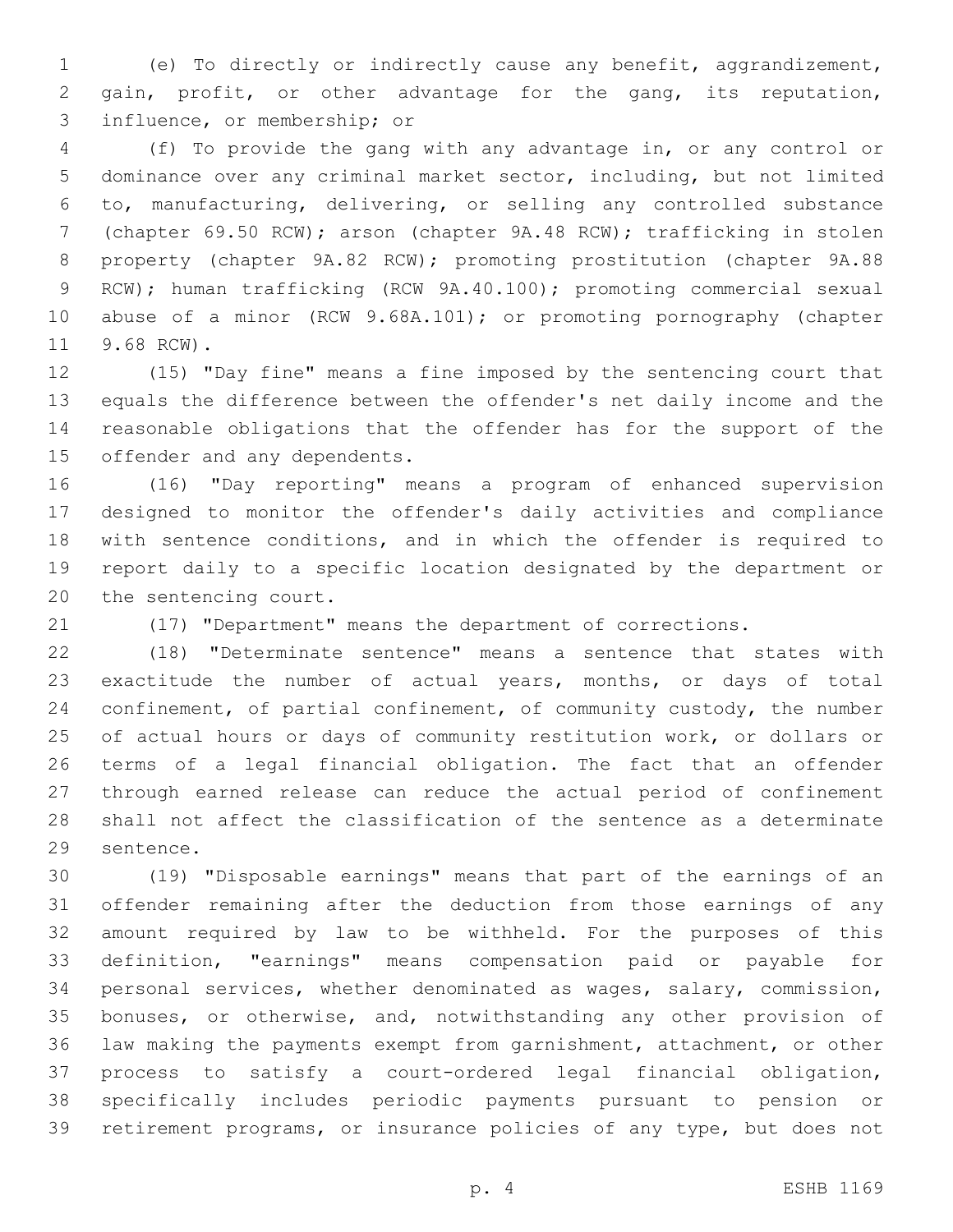include payments made under Title 50 RCW, except as provided in RCW 50.40.020 and 50.40.050, or Title 74 RCW.2

 (20) "Domestic violence" has the same meaning as defined in RCW 10.99.020 and 26.50.010.4

 (21) "Drug offender sentencing alternative" is a sentencing option available to persons convicted of a felony offense who are 7 eligible for the option under RCW 9.94A.660.

8 (22) "Drug offense" means:

 (a) Any felony violation of chapter 69.50 RCW except possession of a controlled substance (RCW 69.50.4013) or forged prescription for 11 a controlled substance (RCW 69.50.403);

 (b) Any offense defined as a felony under federal law that relates to the possession, manufacture, distribution, or 14 transportation of a controlled substance; or

 (c) Any out-of-state conviction for an offense that under the laws of this state would be a felony classified as a drug offense 17 under (a) of this subsection.

 (23) "Earned release" means earned release from confinement as 19 provided in RCW 9.94A.728.

 (24) "Electronic monitoring" means tracking the location of an individual through the use of technology that is capable of determining or identifying the monitored individual's presence or absence at a particular location including, but not limited to:

 (a) Radio frequency signaling technology, which detects if the monitored individual is or is not at an approved location and notifies the monitoring agency of the time that the monitored individual either leaves the approved location or tampers with or 28 removes the monitoring device; or

 (b) Active or passive global positioning system technology, which detects the location of the monitored individual and notifies the monitoring agency of the monitored individual's location and which may also include electronic monitoring with victim notification technology that is capable of notifying a victim or protected party, either directly or through a monitoring agency, if the monitored individual enters within the restricted distance of a victim or protected party, or within the restricted distance of a designated 37 location.

38 (25) "Escape" means:

 (a) Sexually violent predator escape (RCW 9A.76.115), escape in the first degree (RCW 9A.76.110), escape in the second degree (RCW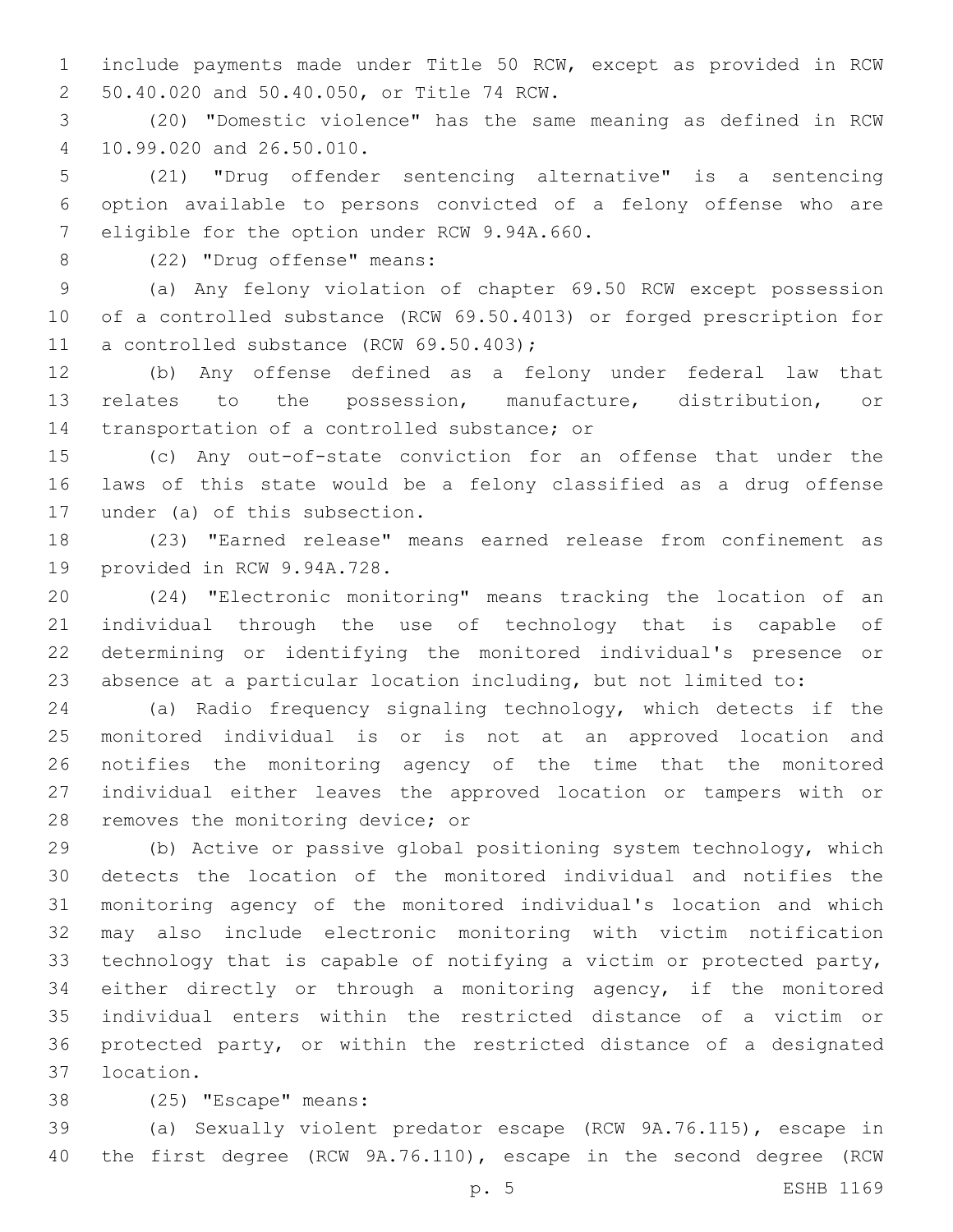9A.76.120), willful failure to return from furlough (RCW 72.66.060), willful failure to return from work release (RCW 72.65.070), or willful failure to be available for supervision by the department 4 while in community custody (RCW 72.09.310); or

 (b) Any federal or out-of-state conviction for an offense that under the laws of this state would be a felony classified as an 7 escape under (a) of this subsection.

8 (26) "Felony traffic offense" means:

 (a) Vehicular homicide (RCW 46.61.520), vehicular assault (RCW 46.61.522), eluding a police officer (RCW 46.61.024), felony hit-and- run injury-accident (RCW 46.52.020(4)), felony driving while under 12 the influence of intoxicating liquor or any drug (RCW 46.61.502(6)), or felony physical control of a vehicle while under the influence of intoxicating liquor or any drug (RCW 46.61.504(6)); or

 (b) Any federal or out-of-state conviction for an offense that under the laws of this state would be a felony classified as a felony 17 traffic offense under (a) of this subsection.

 (27) "Fine" means a specific sum of money ordered by the sentencing court to be paid by the offender to the court over a 20 specific period of time.

 (28) "First-time offender" means any person who has no prior convictions for a felony and is eligible for the first-time offender 23 waiver under RCW 9.94A.650.

 (29) "Home detention" is a subset of electronic monitoring and means a program of partial confinement available to offenders wherein 26 the offender is confined in a private residence (( $t$ wenty-four)) 24 hours a day, unless an absence from the residence is approved, authorized, or otherwise permitted in the order by the court or other supervising agency that ordered home detention, and the offender is 30 subject to electronic monitoring.

 (30) "Homelessness" or "homeless" means a condition where an individual lacks a fixed, regular, and adequate nighttime residence and who has a primary nighttime residence that is:

 (a) A supervised, publicly or privately operated shelter designed 35 to provide temporary living accommodations;

 (b) A public or private place not designed for, or ordinarily used as, a regular sleeping accommodation for human beings; or

 (c) A private residence where the individual stays as a transient 39 invitee.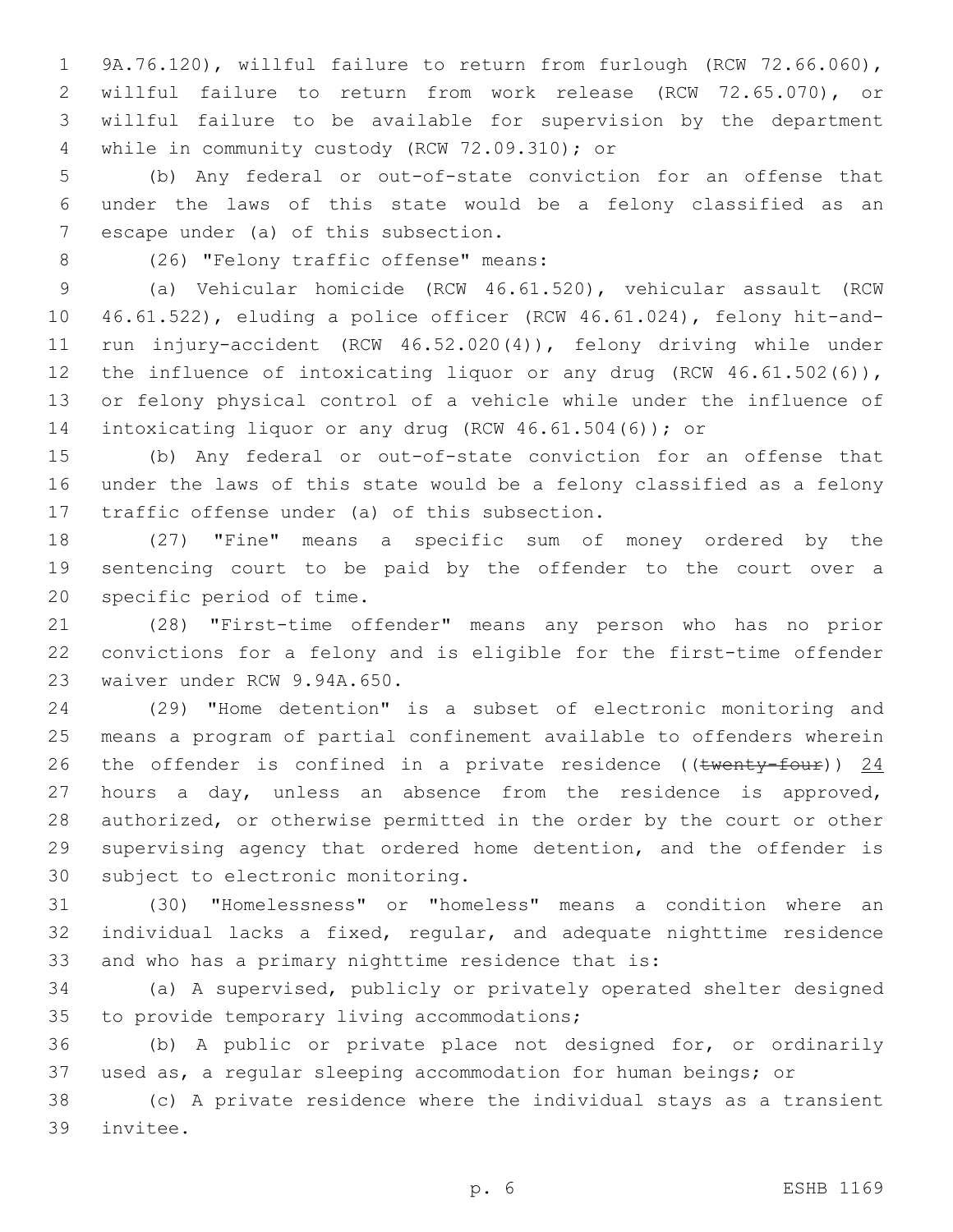(31) "Legal financial obligation" means a sum of money that is ordered by a superior court of the state of Washington for legal financial obligations which may include restitution to the victim, statutorily imposed crime victims' compensation fees as assessed pursuant to RCW 7.68.035, court costs, county or interlocal drug funds, court-appointed attorneys' fees, and costs of defense, fines, and any other financial obligation that is assessed to the offender as a result of a felony conviction. Upon conviction for vehicular assault while under the influence of intoxicating liquor or any drug, RCW 46.61.522(1)(b), or vehicular homicide while under the influence of intoxicating liquor or any drug, RCW 46.61.520(1)(a), legal financial obligations may also include payment to a public agency of the expense of an emergency response to the incident resulting in the 14 conviction, subject to RCW 38.52.430.

15 (32) "Most serious offense" means any of the following felonies 16 or a felony attempt to commit any of the following felonies:

17 (a) Any felony defined under any law as a class A felony or 18 criminal solicitation of or criminal conspiracy to commit a class A 19 felony;

- 20 (b) Assault in the second degree;
- 21 (c) Assault of a child in the second degree;
- (d) Child molestation in the second degree;
- (e) Controlled substance homicide;23
- 24 (f) Extortion in the first degree;
- 25 (g) Incest when committed against a child under age ((fourteen))
- 26 14;
- (h) Indecent liberties;27
- 28 (i) Kidnapping in the second degree;
- 29 (i) Leading organized crime;
- 30 (k) Manslaughter in the first degree;
- 31 (1) Manslaughter in the second degree;
- 32 (m) Promoting prostitution in the first degree;
- 33 (n) Rape in the third degree;
- 34 (o) Sexual exploitation;

 (p) Vehicular assault, when caused by the operation or driving of a vehicle by a person while under the influence of intoxicating liquor or any drug or by the operation or driving of a vehicle in a 38 reckless manner;

39 (q) Vehicular homicide, when proximately caused by the driving of 40 any vehicle by any person while under the influence of intoxicating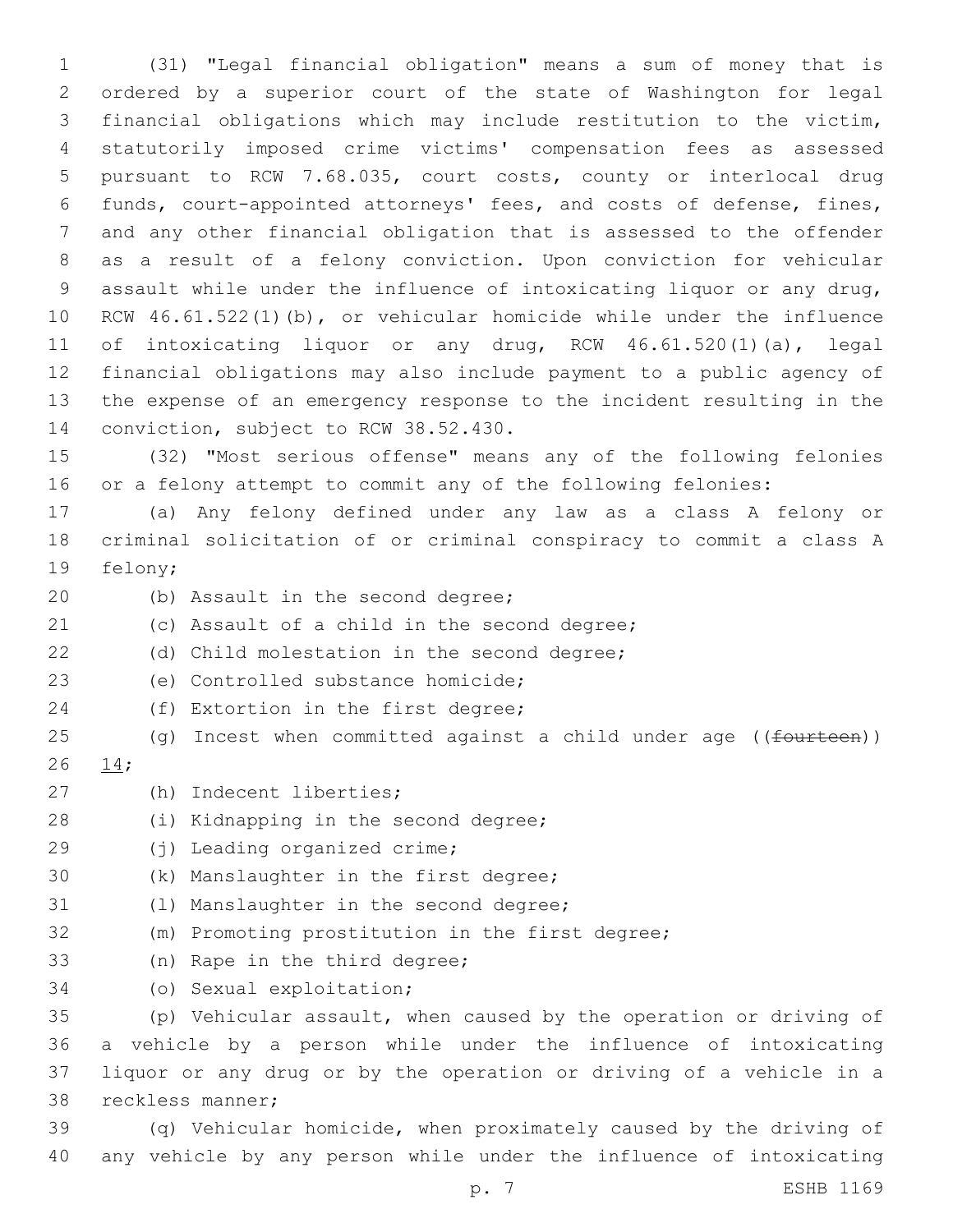liquor or any drug as defined by RCW 46.61.502, or by the operation 2 of any vehicle in a reckless manner;

 (r) Any other class B felony offense with a finding of sexual motivation;4

 (s) Any other felony with a deadly weapon verdict under RCW 9.94A.825;6

 (t) Any felony offense in effect at any time prior to December 2, 1993, that is comparable to a most serious offense under this subsection, or any federal or out-of-state conviction for an offense that under the laws of this state would be a felony classified as a 11 most serious offense under this subsection;

 (u)(i) A prior conviction for indecent liberties under RCW 9A.44.100(1) (a), (b), and (c), chapter 260, Laws of 1975 1st ex. sess. as it existed until July 1, 1979, RCW 9A.44.100(1) (a), (b), and (c) as it existed from July 1, 1979, until June 11, 1986, and RCW 9A.44.100(1) (a), (b), and (d) as it existed from June 11, 1986, 17 until July 1, 1988;

 (ii) A prior conviction for indecent liberties under RCW 9A.44.100(1)(c) as it existed from June 11, 1986, until July 1, 1988, if: (A) The crime was committed against a child under the age of 21 (( $f$ ourteen))  $14$ ; or (B) the relationship between the victim and perpetrator is included in the definition of indecent liberties under RCW 9A.44.100(1)(c) as it existed from July 1, 1988, through July 27, 1997, or RCW 9A.44.100(1) (d) or (e) as it existed from July 25, 25 1993, through July 27, 1997;

 (v) Any out-of-state conviction for a felony offense with a finding of sexual motivation if the minimum sentence imposed was 28 ((ten)) 10 years or more; provided that the out-of-state felony offense must be comparable to a felony offense under this title and Title 9A RCW and the out-of-state definition of sexual motivation must be comparable to the definition of sexual motivation contained 32 in this section.

 (33) "Nonviolent offense" means an offense which is not a violent 34 offense.

 (34) "Offender" means a person who has committed a felony 36 established by state law and is ((eighteen)) 18 years of age or older 37 or is less than ( $(e^{i\theta t} + e^{i\theta t})$ )  $18$  years of age but whose case is under superior court jurisdiction under RCW 13.04.030 or has been transferred by the appropriate juvenile court to a criminal court pursuant to RCW 13.40.110. In addition, for the purpose of community

p. 8 ESHB 1169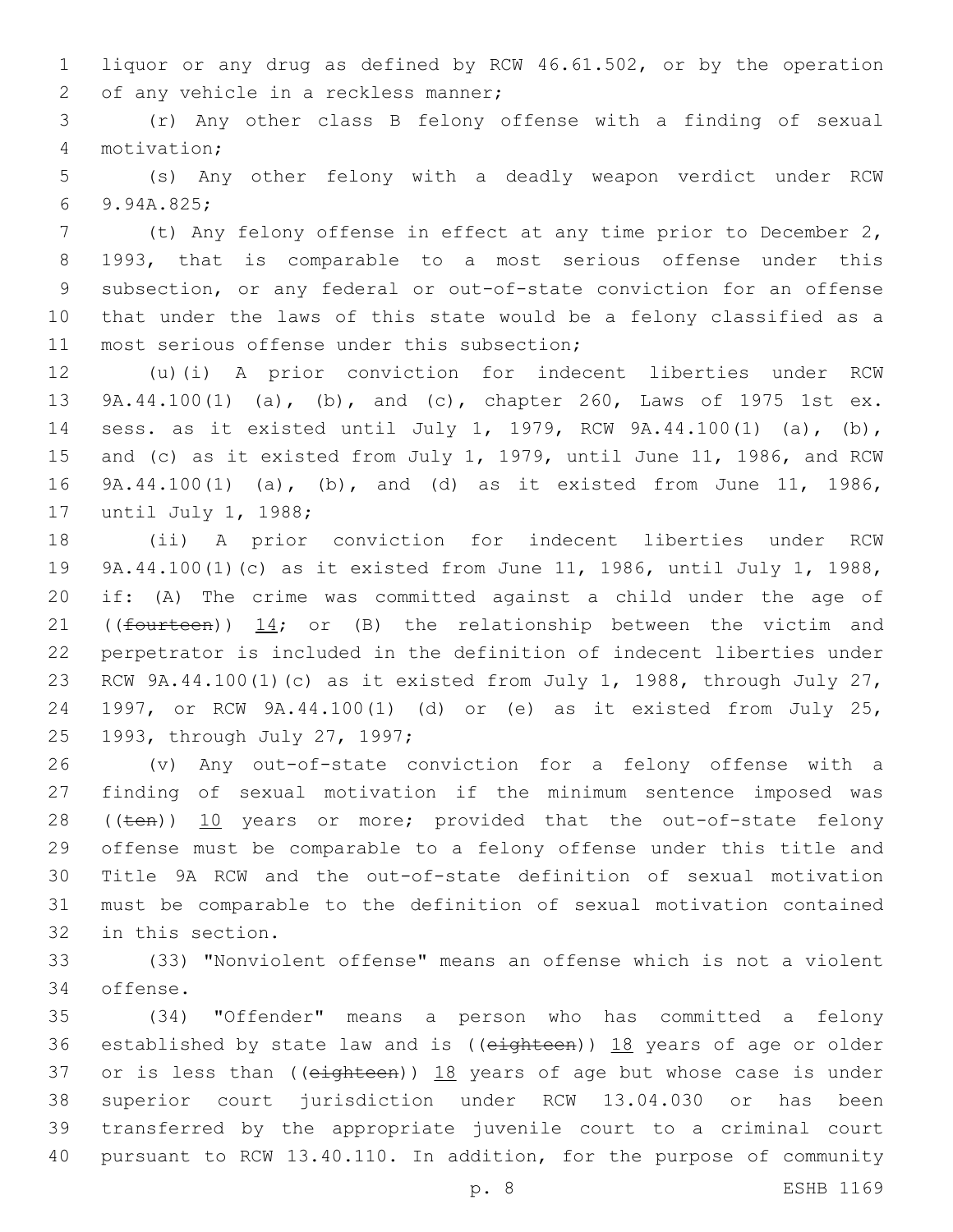custody requirements under this chapter, "offender" also means a misdemeanant or gross misdemeanant probationer ordered by a superior court to probation pursuant to RCW 9.92.060, 9.95.204, or 9.95.210 and supervised by the department pursuant to RCW 9.94A.501 and 9.94A.5011. Throughout this chapter, the terms "offender" and "defendant" are used interchangeably.6

 (35) "Partial confinement" means confinement for no more than one year in a facility or institution operated or utilized under contract 9 by the state or any other unit of government, or, if home detention, electronic monitoring, or work crew has been ordered by the court or home detention has been ordered by the department as part of the parenting program or the graduated reentry program, in an approved residence, for a substantial portion of each day with the balance of the day spent in the community. Partial confinement includes work release, home detention, work crew, electronic monitoring, and a combination of work crew, electronic monitoring, and home detention.

(36) "Pattern of criminal street gang activity" means:

 (a) The commission, attempt, conspiracy, or solicitation of, or any prior juvenile adjudication of or adult conviction of, two or more of the following criminal street gang-related offenses:

 (i) Any "serious violent" felony offense as defined in this section, excluding Homicide by Abuse (RCW 9A.32.055) and Assault of a 23 Child 1 (RCW 9A.36.120);

 (ii) Any "violent" offense as defined by this section, excluding 25 Assault of a Child 2 (RCW 9A.36.130);

 (iii) Deliver or Possession with Intent to Deliver a Controlled 27 Substance (chapter 69.50 RCW);

 (iv) Any violation of the firearms and dangerous weapon act 29 (chapter 9.41 RCW);

 $(0)$  Theft of a Firearm (RCW  $9A.56.300$ );

(vi) Possession of a Stolen Firearm (RCW 9A.56.310);

32 (vii) Hate Crime (RCW 9A.36.080);

 (viii) Harassment where a subsequent violation or deadly threat 34 is made (RCW 9A.46.020(2)(b));

(ix) Criminal Gang Intimidation (RCW 9A.46.120);

 (x) ((Any felony conviction by a person eighteen years of age or older with a special finding of involving a juvenile in a felony offense under RCW 9.94A.833;

39  $(x_i)$ ) Residential Burglary (RCW 9A.52.025);

40 (( $\frac{1}{x+i}$ )) (xi) Burglary 2 (RCW 9A.52.030);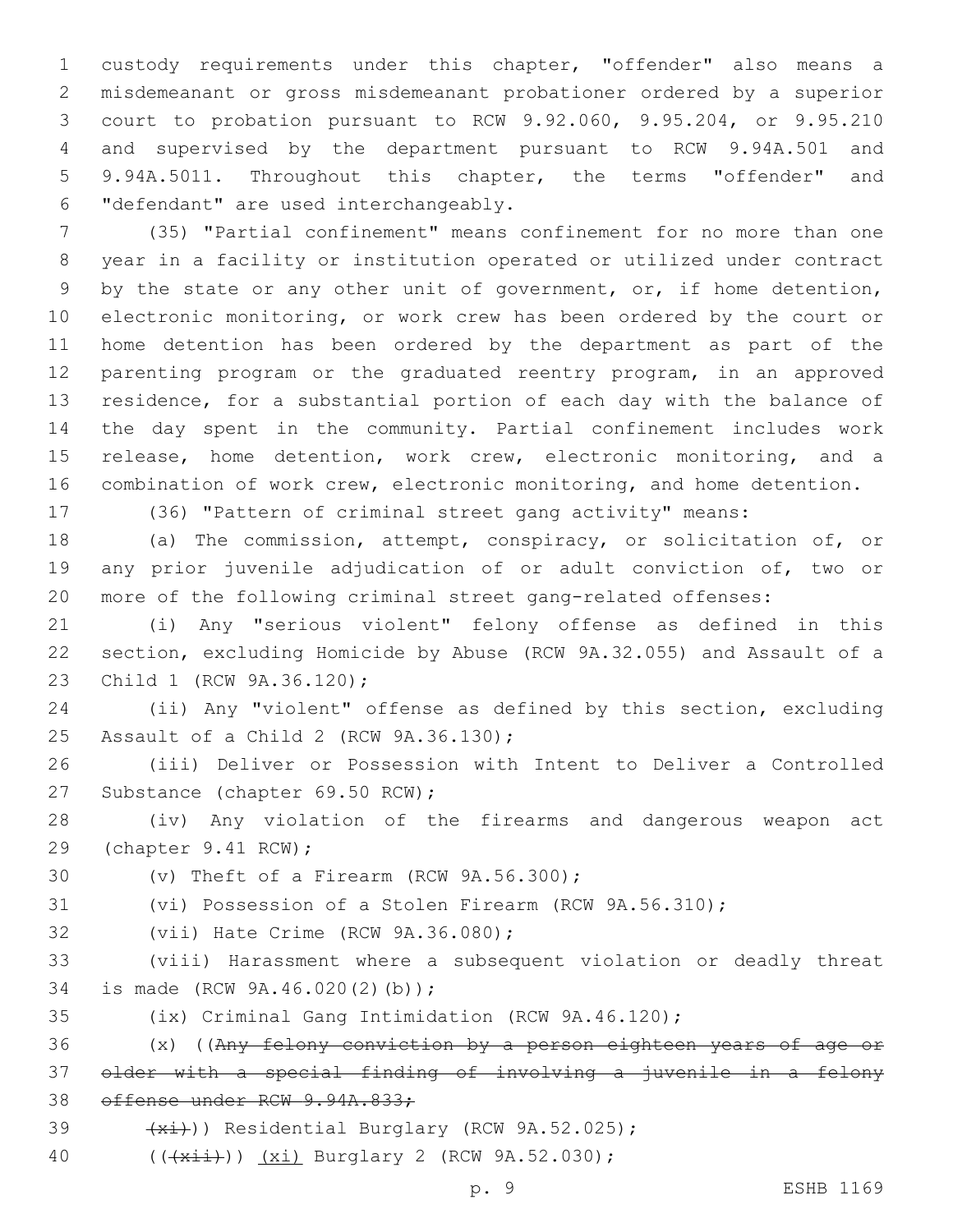1 (( $\overline{+x\pm i})$ ) (xii) Malicious Mischief 1 (RCW 9A.48.070); 2 (( $(xiv)$ )) (xiii) Malicious Mischief 2 (RCW 9A.48.080);  $3$  ( $(\overline{+x}v)$ )  $(xiv)$  Theft of a Motor Vehicle (RCW 9A.56.065); 4 (( $\frac{1}{x\sqrt{1}}$ )) (xv) Possession of a Stolen Motor Vehicle (RCW) 5  $9A.56.068$ ; 6 (( $\frac{1}{x\sqrt{1}}$ )) (xvi) Taking a Motor Vehicle Without Permission 1 (RCW)  $79A.56.070$ ; 8 (( $\frac{1}{x\sqrt{1+i}}$ )) ( $\frac{x\sqrt{1+i}}{2}$  Taking a Motor Vehicle Without Permission 2 9 (RCW 9A.56.075); 10 (( $\frac{1}{x^{i}}$ )) ( $\frac{xv^{\text{init}}}{x^{i}}$  Extortion 1 (RCW 9A.56.120); 11 (((+ x x + )) (xix) Extortion 2 (RCW 9A.56.130); 12  $((\{x\},\{y\}) \{xx\})$  Intimidating a Witness (RCW 9A.72.110); 13 (( $\frac{13}{13}$  ( $\frac{1}{120}$ )) ( $\frac{1}{120}$ ); Tampering with a Witness (RCW 9A.72.120); 14 (( $\frac{1}{4}$ )) ( $\frac{1}{2}$ ) Reckless Endangerment (RCW 9A.36.050); 15 (( $\frac{15}{15}$  (( $\frac{15}{15}$ ) (xxiii) Coercion (RCW 9A.36.070); 16 (( $\frac{16}{x}$  (( $\frac{1}{x}$ )) ( $\frac{x}{y}$ ) Harassment (RCW 9A.46.020); or 17 (( $\frac{1}{x}$ )) (xxv) Malicious Mischief 3 (RCW 9A.48.090); 18 (b) That at least one of the offenses listed in (a) of this 19 subsection shall have occurred after July 1, 2008; 20 (c) That the most recent committed offense listed in (a) of this 21 subsection occurred within three years of a prior offense listed in  $(22)$  (a) of this subsection; and 23 (d) Of the offenses that were committed in (a) of this 24 subsection, the offenses occurred on separate occasions or were 25 committed by two or more persons. 26 (37) "Persistent offender" is an offender who: 27 (a)(i) Has been convicted in this state of any felony considered 28 a most serious offense; and 29 (ii) Has, before the commission of the offense under (a) of this 30 subsection, been convicted as an offender on at least two separate 31 occasions, whether in this state or elsewhere, of felonies that under 32 the laws of this state would be considered most serious offenses and 33 would be included in the offender score under RCW 9.94A.525; provided 34 that of the two or more previous convictions, at least one conviction 35 must have occurred before the commission of any of the other most 36 serious offenses for which the offender was previously convicted; or 37 (b)(i) Has been convicted of: (A) Rape in the first degree, rape 38 of a child in the first degree, child molestation in the first 39 degree, rape in the second degree, rape of a child in the second

40 degree, or indecent liberties by forcible compulsion; (B) any of the

p. 10 ESHB 1169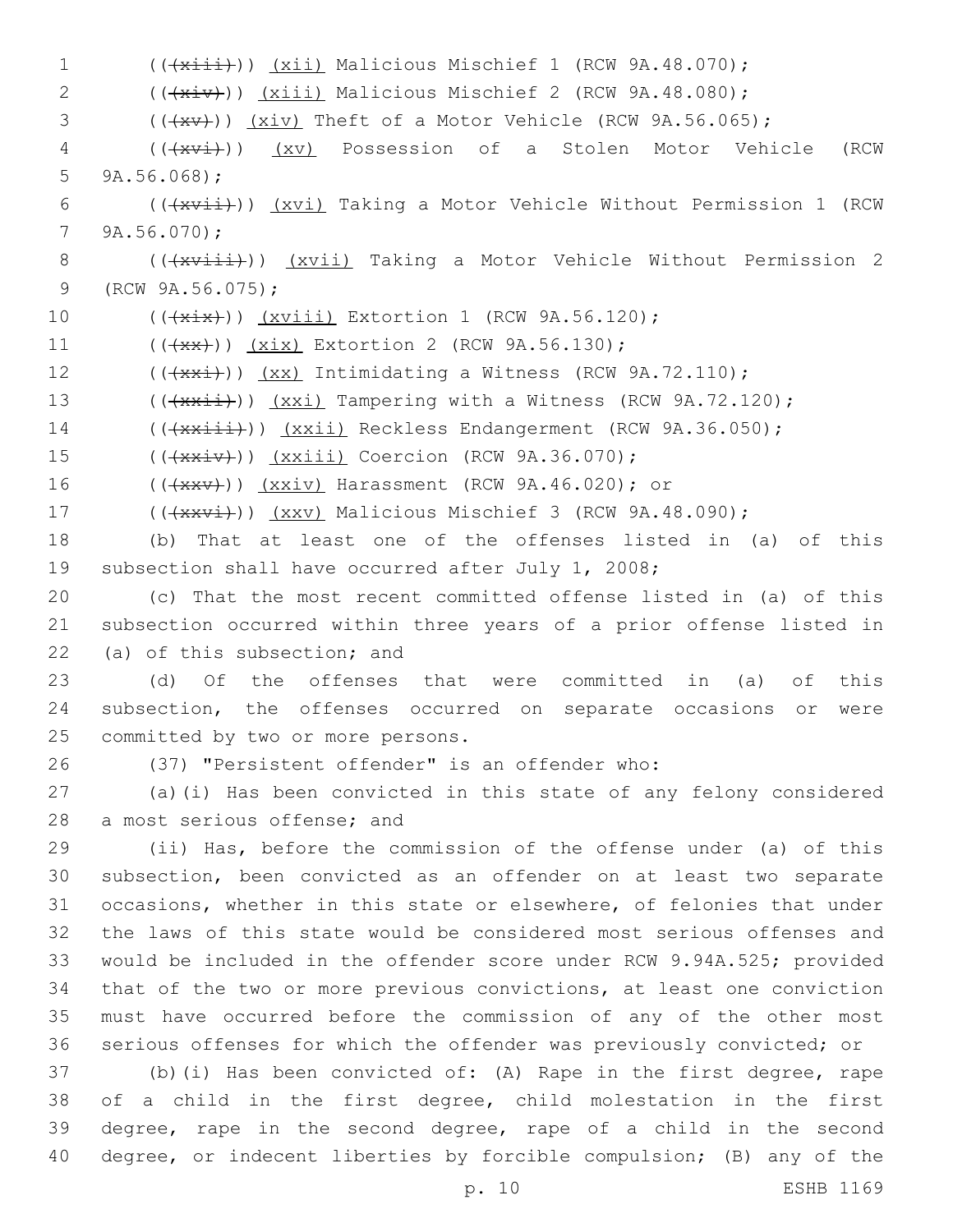following offenses with a finding of sexual motivation: Murder in the first degree, murder in the second degree, homicide by abuse, kidnapping in the first degree, kidnapping in the second degree, assault in the first degree, assault in the second degree, assault of a child in the first degree, assault of a child in the second degree, or burglary in the first degree; or (C) an attempt to commit any 7 crime listed in this subsection  $(37)(b)(i)$ ; and

 (ii) Has, before the commission of the offense under (b)(i) of this subsection, been convicted as an offender on at least one occasion, whether in this state or elsewhere, of an offense listed in (b)(i) of this subsection or any federal or out-of-state offense or offense under prior Washington law that is comparable to the offenses listed in (b)(i) of this subsection. A conviction for rape of a child in the first degree constitutes a conviction under (b)(i) of this 15 subsection only when the offender was ((sixteen)) 16 years of age or older when the offender committed the offense. A conviction for rape of a child in the second degree constitutes a conviction under (b)(i) 18 of this subsection only when the offender was ((eighteen)) 18 years of age or older when the offender committed the offense.

 (38) "Predatory" means: (a) The perpetrator of the crime was a stranger to the victim, as defined in this section; (b) the perpetrator established or promoted a relationship with the victim prior to the offense and the victimization of the victim was a significant reason the perpetrator established or promoted the relationship; or (c) the perpetrator was: (i) A teacher, counselor, volunteer, or other person in authority in any public or private school and the victim was a student of the school under his or her authority or supervision. For purposes of this subsection, "school" does not include home-based instruction as defined in RCW 28A.225.010; (ii) a coach, trainer, volunteer, or other person in authority in any recreational activity and the victim was a participant in the activity under his or her authority or supervision; (iii) a pastor, elder, volunteer, or other person in authority in any church or religious organization, and the victim was a member or participant of the organization under his or her authority; or (iv) a teacher, counselor, volunteer, or other person in authority providing home-based instruction and the victim was a student receiving home-based instruction while under his or her authority or supervision. For purposes of this subsection: (A) "Home-based instruction" has the same meaning as defined in RCW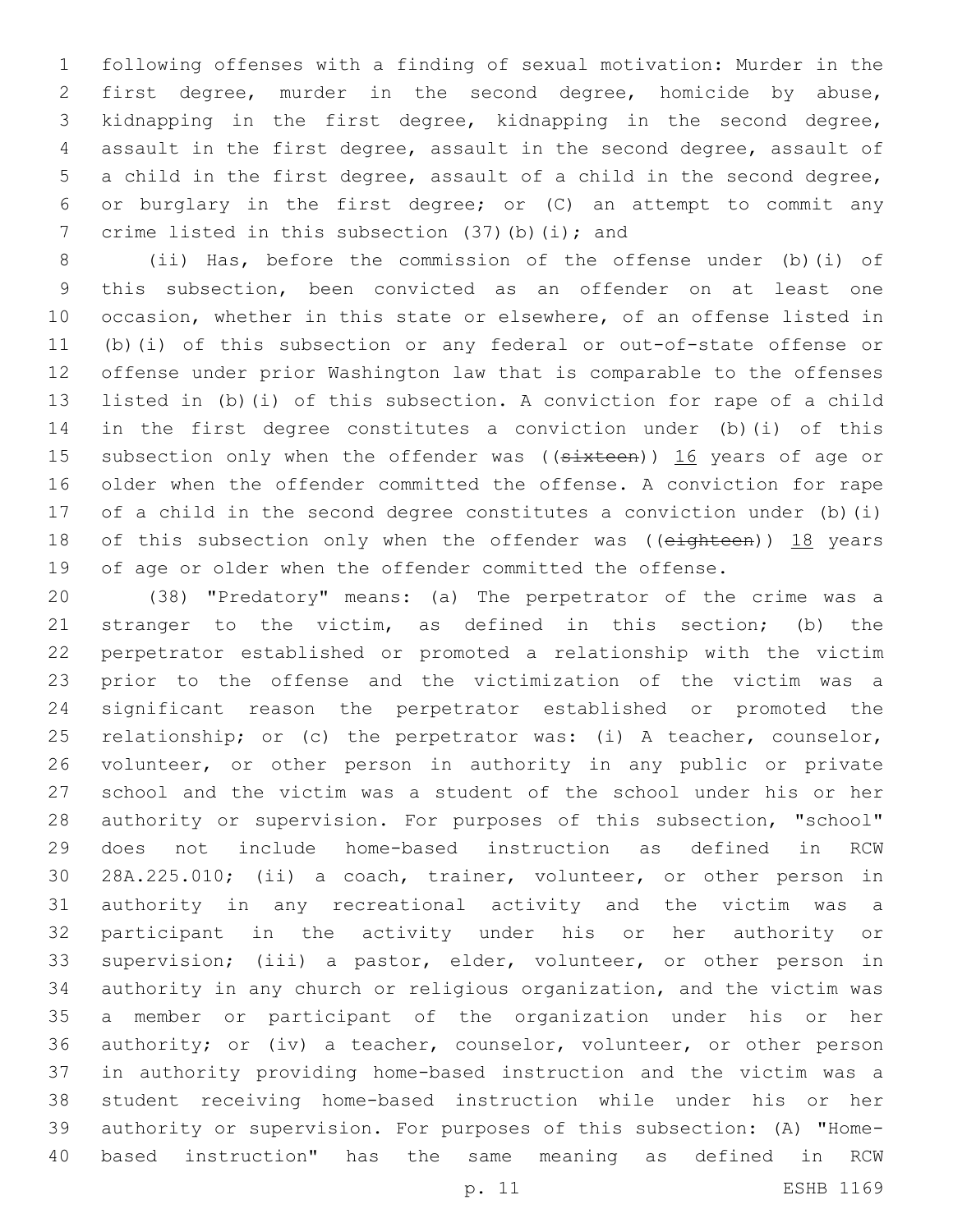28A.225.010; and (B) "teacher, counselor, volunteer, or other person in authority" does not include the parent or legal guardian of the victim.3 (39) "Private school" means a school regulated under chapter 5 28A.195 or 28A.205 RCW. (40) "Public school" has the same meaning as in RCW 28A.150.010. (41) "Recidivist offense" means a felony offense where a prior conviction of the same offense or other specified offense is an element of the crime including, but not limited to: (a) Assault in the fourth degree where domestic violence is 11 pleaded and proven, RCW 9A.36.041(3); 12 (b) Cyberstalking, RCW 9.61.260(3)(a); 13 (c) Harassment, RCW 9A.46.020(2)(b)(i); 14 (d) Indecent exposure, RCW 9A.88.010(2)(c); (e) Stalking, RCW 9A.46.110(5)(b) (i) and (iii); (f) Telephone harassment, RCW 9.61.230(2)(a); and (g) Violation of a no-contact or protection order, RCW 18 26.50.110(5). (42) "Repetitive domestic violence offense" means any: (a)(i) Domestic violence assault that is not a felony offense 21 under RCW 9A.36.041; (ii) Domestic violence violation of a no-contact order under 23 chapter 10.99 RCW that is not a felony offense; (iii) Domestic violence violation of a protection order under chapter 26.09, 26.26A, 26.26B, or 26.50 RCW that is not a felony 26 offense: (iv) Domestic violence harassment offense under RCW 9A.46.020 28 that is not a felony offense; or (v) Domestic violence stalking offense under RCW 9A.46.110 that 30 is not a felony offense; or (b) Any federal, out-of-state, tribal court, military, county, or municipal conviction for an offense that under the laws of this state would be classified as a repetitive domestic violence offense under 34 (a) of this subsection. (43) "Restitution" means a specific sum of money ordered by the sentencing court to be paid by the offender to the court over a specified period of time as payment of damages. The sum may include 38 both public and private costs. (44) "Risk assessment" means the application of the risk

instrument recommended to the department by the Washington state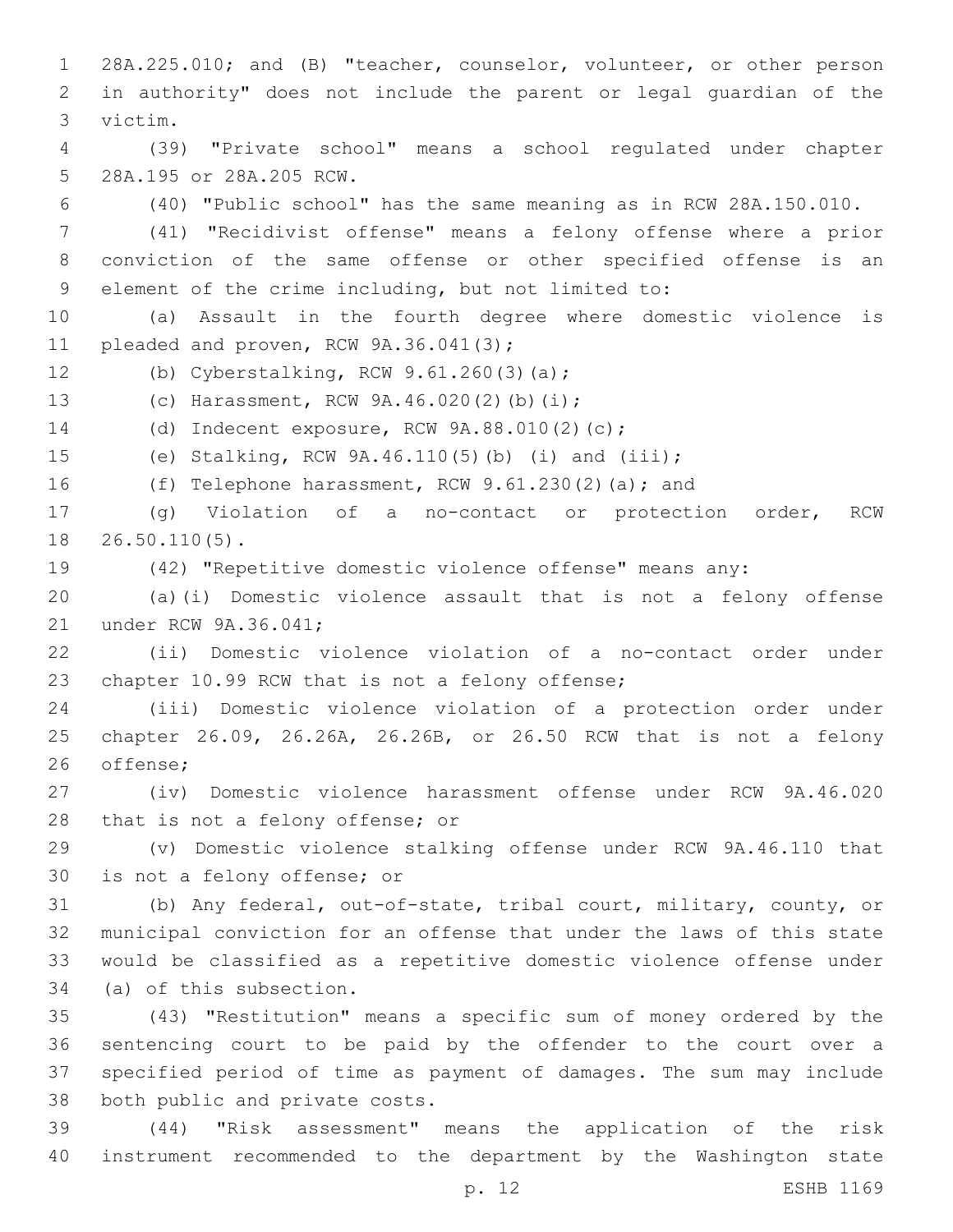1 institute for public policy as having the highest degree of 2 predictive accuracy for assessing an offender's risk of reoffense.

(45) "Serious traffic offense" means:3

 (a) Nonfelony driving while under the influence of intoxicating liquor or any drug (RCW 46.61.502), nonfelony actual physical control while under the influence of intoxicating liquor or any drug (RCW 46.61.504), reckless driving (RCW 46.61.500), or hit-and-run an 8 attended vehicle (RCW 46.52.020(5)); or

9 (b) Any federal, out-of-state, county, or municipal conviction 10 for an offense that under the laws of this state would be classified 11 as a serious traffic offense under (a) of this subsection.

12 (46) "Serious violent offense" is a subcategory of violent 13 offense and means:

14 (a)(i) Murder in the first degree;

15 (ii) Homicide by abuse;

16 (iii) Murder in the second degree;

17 (iv) Manslaughter in the first degree;

18 (v) Assault in the first degree;

19 (vi) Kidnapping in the first degree;

20 (vii) Rape in the first degree;

21 (viii) Assault of a child in the first degree; or

22 (ix) An attempt, criminal solicitation, or criminal conspiracy to 23 commit one of these felonies; or

24 (b) Any federal or out-of-state conviction for an offense that 25 under the laws of this state would be a felony classified as a 26 serious violent offense under (a) of this subsection.

27 (47) "Sex offense" means:

28 (a)(i) A felony that is a violation of chapter 9A.44 RCW other 29 than RCW 9A.44.132;

30 (ii) A violation of RCW 9A.64.020;

31 (iii) A felony that is a violation of chapter 9.68A RCW other 32 than RCW 9.68A.080;

33 (iv) A felony that is, under chapter 9A.28 RCW, a criminal 34 attempt, criminal solicitation, or criminal conspiracy to commit such 35 crimes; or

 (v) A felony violation of RCW 9A.44.132(1) (failure to register as a sex offender) if the person has been convicted of violating RCW 9A.44.132(1) (failure to register as a sex offender) or 9A.44.130 prior to June 10, 2010, on at least one prior occasion;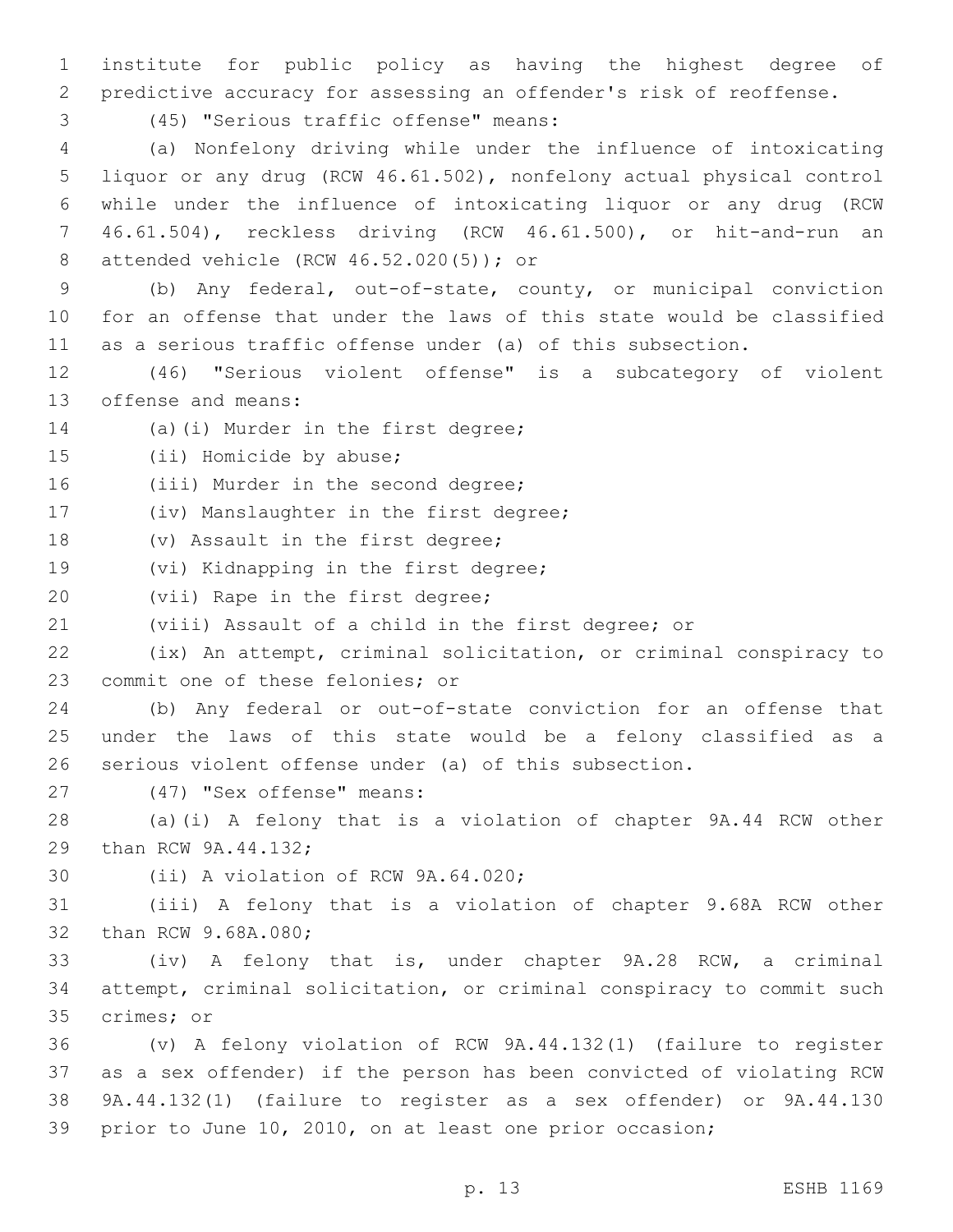(b) Any conviction for a felony offense in effect at any time prior to July 1, 1976, that is comparable to a felony classified as a 3 sex offense in (a) of this subsection;

 (c) A felony with a finding of sexual motivation under RCW 9.94A.835 or 13.40.135; or5

 (d) Any federal or out-of-state conviction for an offense that under the laws of this state would be a felony classified as a sex 8 offense under (a) of this subsection.

 (48) "Sexual motivation" means that one of the purposes for which the defendant committed the crime was for the purpose of his or her 11 sexual gratification.

 (49) "Standard sentence range" means the sentencing court's discretionary range in imposing a nonappealable sentence.

 (50) "Statutory maximum sentence" means the maximum length of time for which an offender may be confined as punishment for a crime as prescribed in chapter 9A.20 RCW, RCW 9.92.010, the statute defining the crime, or other statute defining the maximum penalty for 18 a crime.

 (51) "Stranger" means that the victim did not know the offender 20 ((twenty-four)) hours before the offense.

 (52) "Total confinement" means confinement inside the physical boundaries of a facility or institution operated or utilized under 23 contract by the state or any other unit of government for ((twenty-24 four)) 24 hours a day, or pursuant to RCW 72.64.050 and 72.64.060.

 (53) "Transition training" means written and verbal instructions and assistance provided by the department to the offender during the two weeks prior to the offender's successful completion of the work ethic camp program. The transition training shall include instructions in the offender's requirements and obligations during 30 the offender's period of community custody.

 (54) "Victim" means any person who has sustained emotional, psychological, physical, or financial injury to person or property as 33 a direct result of the crime charged.

 (55) "Victim of domestic violence" means an intimate partner or household member who has been subjected to the infliction of physical harm or sexual and psychological abuse by an intimate partner or household member as part of a pattern of assaultive, coercive, and controlling behaviors directed at achieving compliance from or control over that intimate partner or household member. Domestic violence includes, but is not limited to, the offenses listed in RCW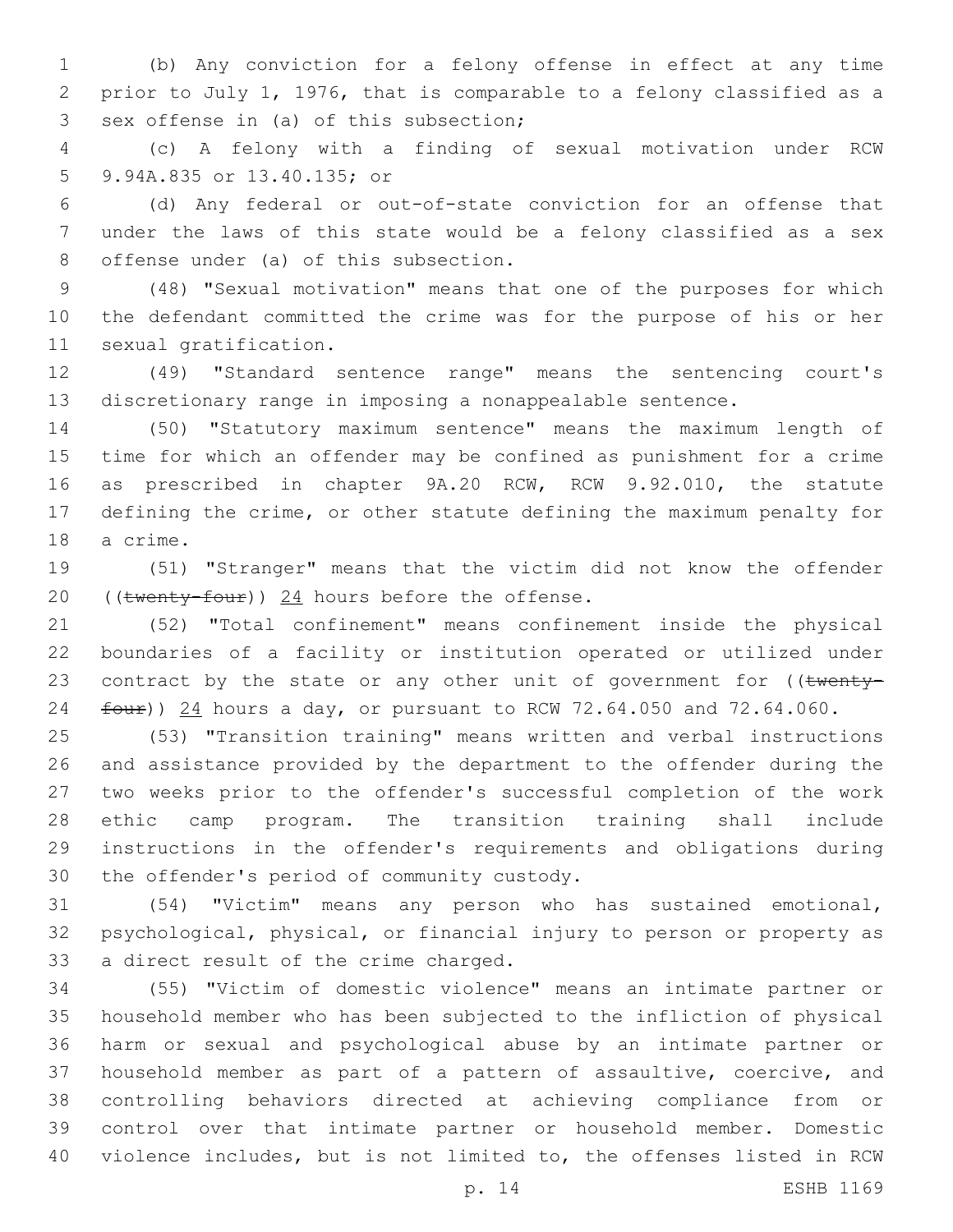1 10.99.020 and 26.50.010 committed by an intimate partner or household 2 member against a victim who is an intimate partner or household 3 member.

 (56) "Victim of sex trafficking, prostitution, or commercial sexual abuse of a minor" means a person who has been forced or coerced to perform a commercial sex act including, but not limited to, being a victim of offenses defined in RCW 9A.40.100, 9A.88.070, 9.68A.101, and the trafficking victims protection act of 2000, 22 U.S.C. Sec. 7101 et seq.; or a person who was induced to perform a commercial sex act when they were less than 18 years of age including but not limited to the offenses defined in chapter 9.68A RCW.

 (57) "Victim of sexual assault" means any person who is a victim of a sexual assault offense, nonconsensual sexual conduct, or nonconsensual sexual penetration and as a result suffers physical, emotional, financial, or psychological impacts. Sexual assault offenses include, but are not limited to, the offenses defined in 17 chapter 9A.44 RCW.

18 (58) "Violent offense" means:

19 (a) Any of the following felonies:

20 (i) Any felony defined under any law as a class A felony or an 21 attempt to commit a class A felony;

22 (ii) Criminal solicitation of or criminal conspiracy to commit a 23 class A felony;

24 (iii) Manslaughter in the first degree;

- 25 (iv) Manslaughter in the second degree;
- 26 (v) Indecent liberties if committed by forcible compulsion;
- 27 (vi) Kidnapping in the second degree;
- 28 (vii) Arson in the second degree;
- 29 (viii) Assault in the second degree;

30 (ix) Assault of a child in the second degree;

- 31 (x) Extortion in the first degree;
- 32 (xi) Robbery in the second degree;
- 33 (xii) Drive-by shooting;

 (xiii) Vehicular assault, when caused by the operation or driving of a vehicle by a person while under the influence of intoxicating liquor or any drug or by the operation or driving of a vehicle in a 37 reckless manner; and

38 (xiv) Vehicular homicide, when proximately caused by the driving 39 of any vehicle by any person while under the influence of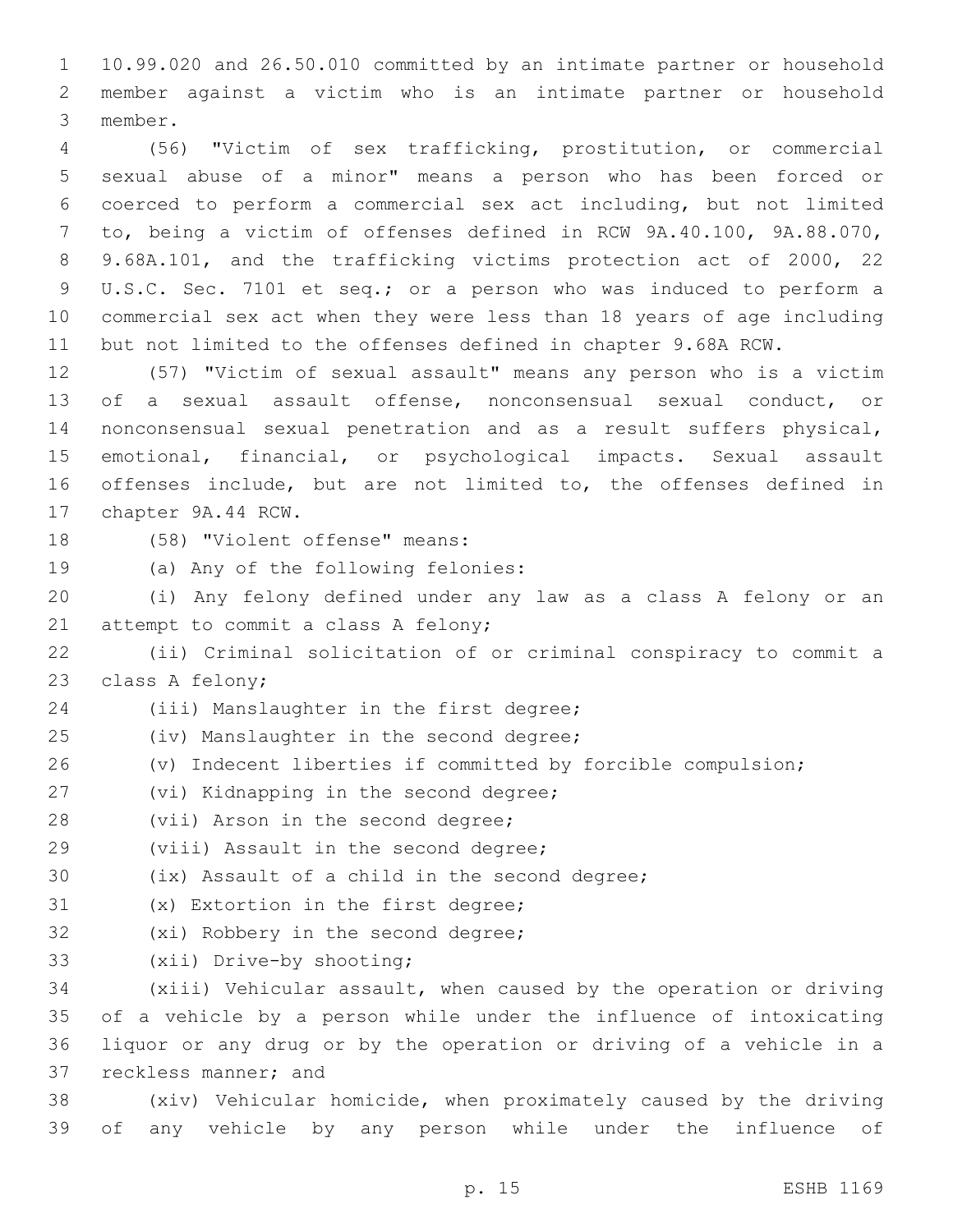intoxicating liquor or any drug as defined by RCW 46.61.502, or by 2 the operation of any vehicle in a reckless manner;

 (b) Any conviction for a felony offense in effect at any time prior to July 1, 1976, that is comparable to a felony classified as a 5 violent offense in (a) of this subsection; and

 (c) Any federal or out-of-state conviction for an offense that under the laws of this state would be a felony classified as a violent offense under (a) or (b) of this subsection.

 (59) "Work crew" means a program of partial confinement consisting of civic improvement tasks for the benefit of the 11 community that complies with RCW 9.94A.725.

 (60) "Work ethic camp" means an alternative incarceration program as provided in RCW 9.94A.690 designed to reduce recidivism and lower the cost of corrections by requiring offenders to complete a comprehensive array of real-world job and vocational experiences, character-building work ethics training, life management skills development, substance abuse rehabilitation, counseling, literacy 18 training, and basic adult education.

 (61) "Work release" means a program of partial confinement available to offenders who are employed or engaged as a student in a 21 regular course of study at school.

 **Sec. 2.** RCW 9.94A.030 and 2021 c 237 s 1 and 2021 c 215 s 97 are 23 each reenacted and amended to read as follows:

 Unless the context clearly requires otherwise, the definitions in 25 this section apply throughout this chapter.

 (1) "Board" means the indeterminate sentence review board created 27 under chapter 9.95 RCW.

 (2) "Collect," or any derivative thereof, "collect and remit," or 29 "collect and deliver," when used with reference to the department, means that the department, either directly or through a collection agreement authorized by RCW 9.94A.760, is responsible for monitoring and enforcing the offender's sentence with regard to the legal financial obligation, receiving payment thereof from the offender, and, consistent with current law, delivering daily the entire payment to the superior court clerk without depositing it in a departmental 36 account.

(3) "Commission" means the sentencing guidelines commission.

 (4) "Community corrections officer" means an employee of the department who is responsible for carrying out specific duties in

p. 16 ESHB 1169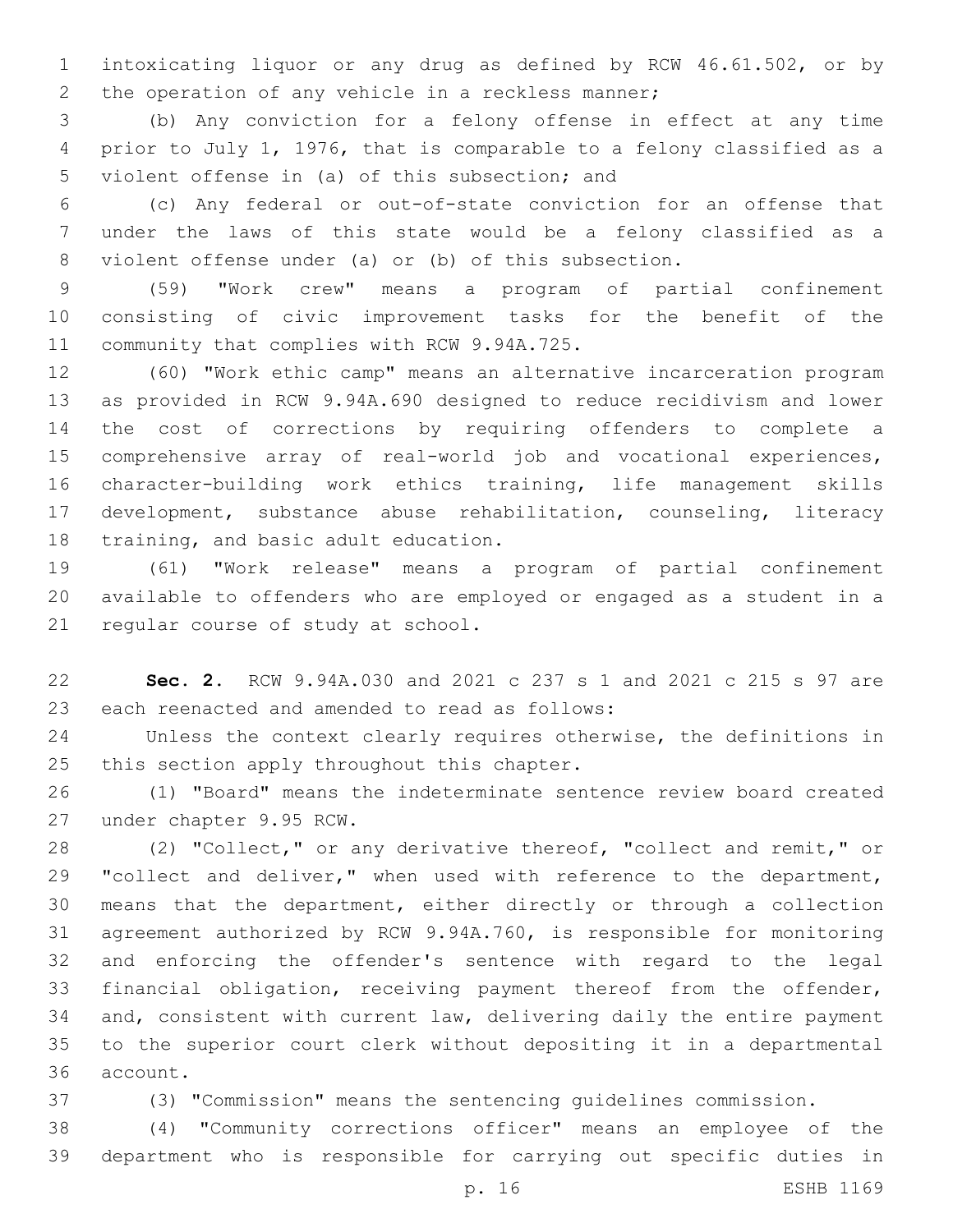supervision of sentenced offenders and monitoring of sentence 2 conditions.

 (5) "Community custody" means that portion of an offender's sentence of confinement in lieu of earned release time or imposed as part of a sentence under this chapter and served in the community subject to controls placed on the offender's movement and activities 7 by the department.

 (6) "Community protection zone" means the area within ((eight 9 hundred eighty)) 880 feet of the facilities and grounds of a public 10 or private school.

 (7) "Community restitution" means compulsory service, without compensation, performed for the benefit of the community by the 13 offender.

(8) "Confinement" means total or partial confinement.

 (9) "Conviction" means an adjudication of guilt pursuant to Title 10 or 13 RCW and includes a verdict of guilty, a finding of guilty, 17 and acceptance of a plea of quilty.

 (10) "Crime-related prohibition" means an order of a court prohibiting conduct that directly relates to the circumstances of the crime for which the offender has been convicted, and shall not be construed to mean orders directing an offender affirmatively to participate in rehabilitative programs or to otherwise perform affirmative conduct. However, affirmative acts necessary to monitor compliance with the order of a court may be required by the 25 department.

 (11) "Criminal history" means the list of a defendant's prior convictions and juvenile adjudications, whether in this state, in 28 federal court, or elsewhere, and any issued certificates of restoration of opportunity pursuant to RCW 9.97.020.

 (a) The history shall include, where known, for each conviction (i) whether the defendant has been placed on probation and the length 32 and terms thereof; and (ii) whether the defendant has been 33 incarcerated and the length of incarceration.

 (b) A conviction may be removed from a defendant's criminal history only if it is vacated pursuant to RCW 9.96.060, 9.94A.640, 9.95.240, or a similar out-of-state statute, or if the conviction has been vacated pursuant to a governor's pardon. However, when a defendant is charged with a recidivist offense, "criminal history" includes a vacated prior conviction for the sole purpose of establishing that such vacated prior conviction constitutes an

p. 17 ESHB 1169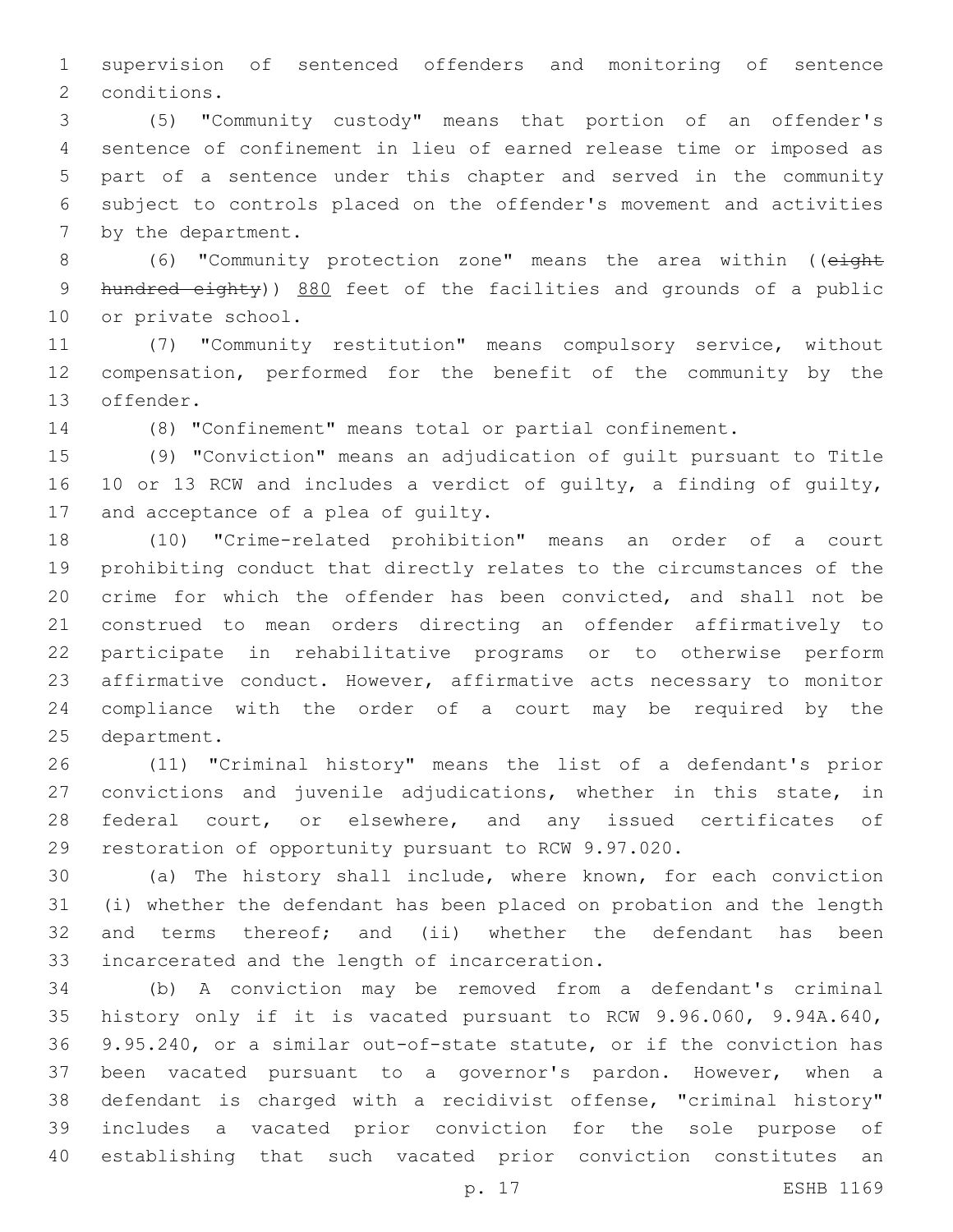element of the present recidivist offense as provided in RCW 9.94A.640(4)(b) and 9.96.060(7)(c).2

 (c) The determination of a defendant's criminal history is distinct from the determination of an offender score. A prior conviction that was not included in an offender score calculated pursuant to a former version of the sentencing reform act remains 7 part of the defendant's criminal history.

 (12) "Criminal street gang" means any ongoing organization, association, or group of three or more persons, whether formal or informal, having a common name or common identifying sign or symbol, having as one of its primary activities the commission of criminal acts, and whose members or associates individually or collectively engage in or have engaged in a pattern of criminal street gang activity. This definition does not apply to employees engaged in concerted activities for their mutual aid and protection, or to the activities of labor and bona fide nonprofit organizations or their 17 members or agents.

 (13) "Criminal street gang associate or member" means any person who actively participates in any criminal street gang and who intentionally promotes, furthers, or assists in any criminal act by 21 the criminal street gang.

 (14) "Criminal street gang-related offense" means any felony or misdemeanor offense, whether in this state or elsewhere, that is committed for the benefit of, at the direction of, or in association with any criminal street gang, or is committed with the intent to promote, further, or assist in any criminal conduct by the gang, or is committed for one or more of the following reasons:

(a) To gain admission, prestige, or promotion within the gang;

 (b) To increase or maintain the gang's size, membership, prestige, dominance, or control in any geographical area;

 (c) To exact revenge or retribution for the gang or any member of 32 the gang;

 (d) To obstruct justice, or intimidate or eliminate any witness 34 against the gang or any member of the gang;

 (e) To directly or indirectly cause any benefit, aggrandizement, gain, profit, or other advantage for the gang, its reputation, 37 influence, or membership; or

 (f) To provide the gang with any advantage in, or any control or dominance over any criminal market sector, including, but not limited to, manufacturing, delivering, or selling any controlled substance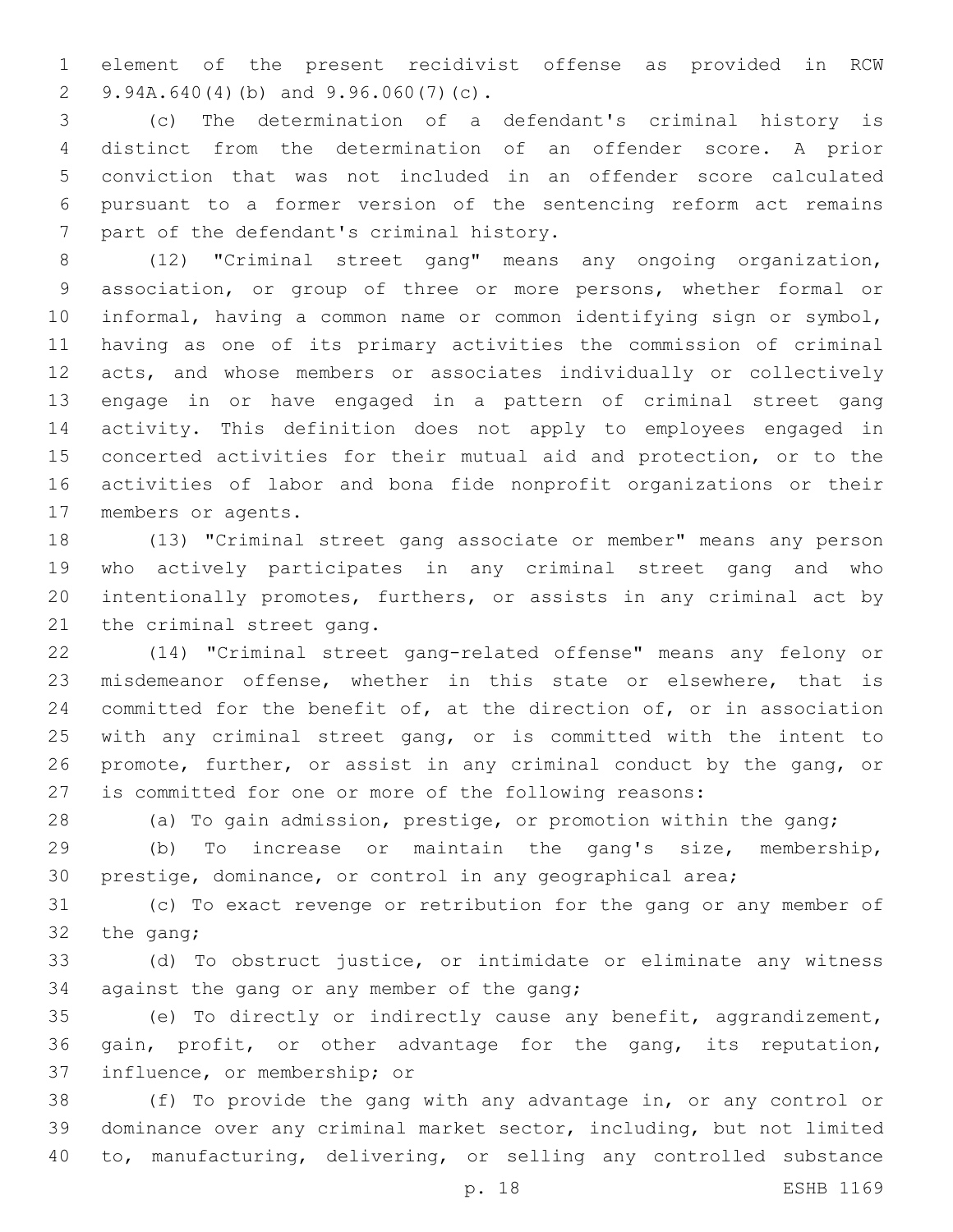(chapter 69.50 RCW); arson (chapter 9A.48 RCW); trafficking in stolen property (chapter 9A.82 RCW); promoting prostitution (chapter 9A.88 RCW); human trafficking (RCW 9A.40.100); promoting commercial sexual abuse of a minor (RCW 9.68A.101); or promoting pornography (chapter 5 9.68 RCW).

 (15) "Day fine" means a fine imposed by the sentencing court that equals the difference between the offender's net daily income and the reasonable obligations that the offender has for the support of the 9 offender and any dependents.

 (16) "Day reporting" means a program of enhanced supervision designed to monitor the offender's daily activities and compliance with sentence conditions, and in which the offender is required to report daily to a specific location designated by the department or 14 the sentencing court.

(17) "Department" means the department of corrections.

 (18) "Determinate sentence" means a sentence that states with exactitude the number of actual years, months, or days of total confinement, of partial confinement, of community custody, the number of actual hours or days of community restitution work, or dollars or terms of a legal financial obligation. The fact that an offender through earned release can reduce the actual period of confinement shall not affect the classification of the sentence as a determinate 23 sentence.

 (19) "Disposable earnings" means that part of the earnings of an offender remaining after the deduction from those earnings of any amount required by law to be withheld. For the purposes of this definition, "earnings" means compensation paid or payable for personal services, whether denominated as wages, salary, commission, bonuses, or otherwise, and, notwithstanding any other provision of law making the payments exempt from garnishment, attachment, or other process to satisfy a court-ordered legal financial obligation, specifically includes periodic payments pursuant to pension or retirement programs, or insurance policies of any type, but does not include payments made under Title 50 RCW, except as provided in RCW 35 50.40.020 and 50.40.050, or Title 74 RCW.

 (20)(a) "Domestic violence" has the same meaning as defined in 37 RCW 10.99.020.

 (b) "Domestic violence" also means: (i) Physical harm, bodily injury, assault, or the infliction of fear of imminent physical harm, bodily injury, or assault, sexual assault, or stalking, as defined in

p. 19 ESHB 1169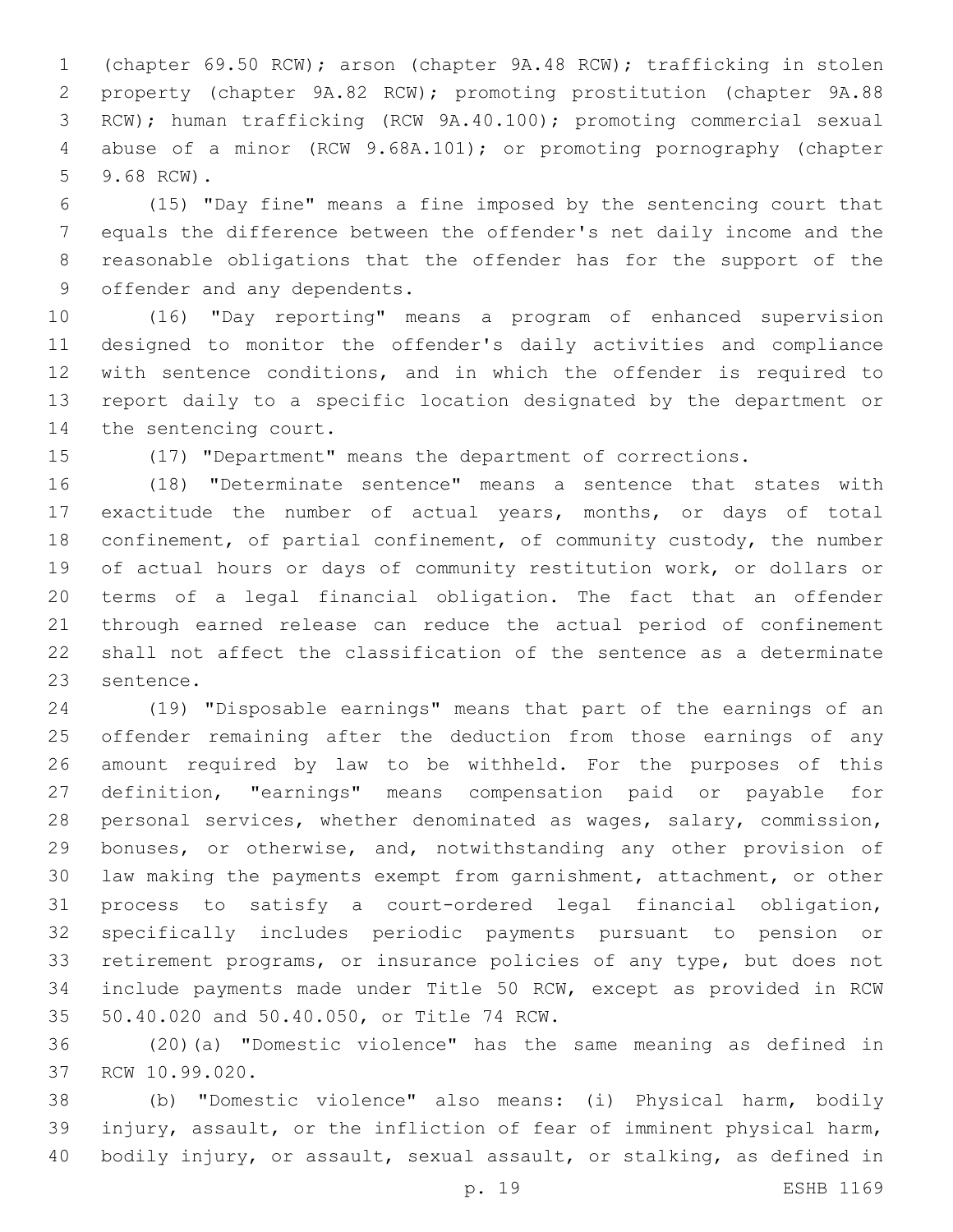RCW 9A.46.110, of one intimate partner by another intimate partner as defined in RCW 10.99.020; or (ii) physical harm, bodily injury, assault, or the infliction of fear of imminent physical harm, bodily injury, or assault, sexual assault, or stalking, as defined in RCW 9A.46.110, of one family or household member by another family or household member as defined in RCW 10.99.020.6

 (21) "Drug offender sentencing alternative" is a sentencing option available to persons convicted of a felony offense who are 9 eligible for the option under RCW 9.94A.660.

10 (22) "Drug offense" means:

 (a) Any felony violation of chapter 69.50 RCW except possession of a controlled substance (RCW 69.50.4013) or forged prescription for 13 a controlled substance (RCW 69.50.403);

 (b) Any offense defined as a felony under federal law that relates to the possession, manufacture, distribution, or 16 transportation of a controlled substance; or

 (c) Any out-of-state conviction for an offense that under the laws of this state would be a felony classified as a drug offense 19 under (a) of this subsection.

 (23) "Earned release" means earned release from confinement as 21 provided in RCW 9.94A.728.

 (24) "Electronic monitoring" means tracking the location of an individual through the use of technology that is capable of determining or identifying the monitored individual's presence or absence at a particular location including, but not limited to:

 (a) Radio frequency signaling technology, which detects if the monitored individual is or is not at an approved location and notifies the monitoring agency of the time that the monitored individual either leaves the approved location or tampers with or 30 removes the monitoring device; or

 (b) Active or passive global positioning system technology, which detects the location of the monitored individual and notifies the monitoring agency of the monitored individual's location and which may also include electronic monitoring with victim notification technology that is capable of notifying a victim or protected party, either directly or through a monitoring agency, if the monitored individual enters within the restricted distance of a victim or protected party, or within the restricted distance of a designated 39 location.

(25) "Escape" means:40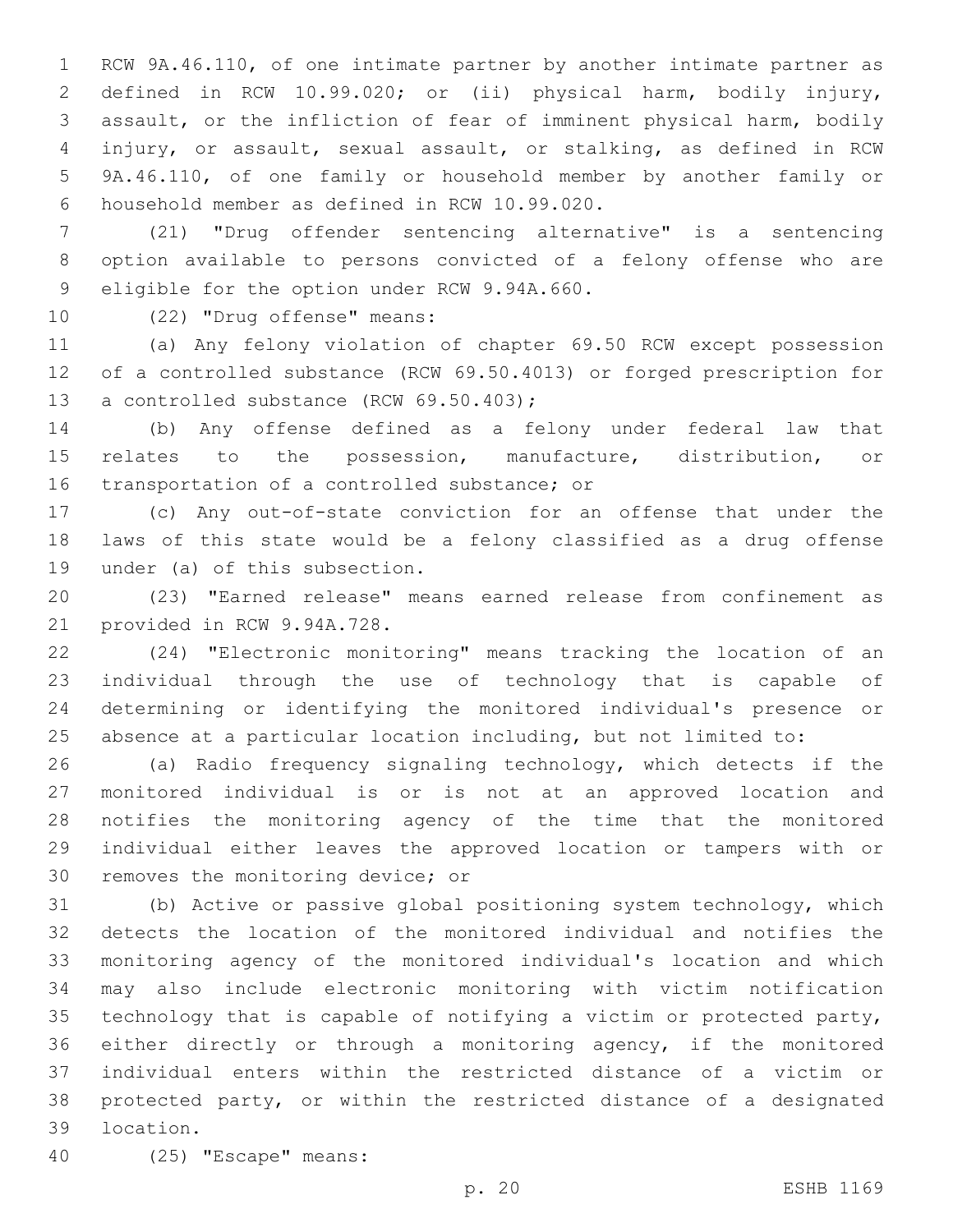(a) Sexually violent predator escape (RCW 9A.76.115), escape in the first degree (RCW 9A.76.110), escape in the second degree (RCW 9A.76.120), willful failure to return from furlough (RCW 72.66.060), willful failure to return from work release (RCW 72.65.070), or willful failure to be available for supervision by the department while in community custody (RCW 72.09.310); or6

 (b) Any federal or out-of-state conviction for an offense that under the laws of this state would be a felony classified as an 9 escape under (a) of this subsection.

10 (26) "Felony traffic offense" means:

 (a) Vehicular homicide (RCW 46.61.520), vehicular assault (RCW 46.61.522), eluding a police officer (RCW 46.61.024), felony hit-and- run injury-accident (RCW 46.52.020(4)), felony driving while under 14 the influence of intoxicating liquor or any drug (RCW 46.61.502(6)), or felony physical control of a vehicle while under the influence of intoxicating liquor or any drug (RCW 46.61.504(6)); or

 (b) Any federal or out-of-state conviction for an offense that under the laws of this state would be a felony classified as a felony 19 traffic offense under (a) of this subsection.

 (27) "Fine" means a specific sum of money ordered by the sentencing court to be paid by the offender to the court over a 22 specific period of time.

 (28) "First-time offender" means any person who has no prior convictions for a felony and is eligible for the first-time offender 25 waiver under RCW 9.94A.650.

 (29) "Home detention" is a subset of electronic monitoring and means a program of partial confinement available to offenders wherein 28 the offender is confined in a private residence ((twenty-four)) 24 hours a day, unless an absence from the residence is approved, authorized, or otherwise permitted in the order by the court or other supervising agency that ordered home detention, and the offender is 32 subject to electronic monitoring.

 (30) "Homelessness" or "homeless" means a condition where an individual lacks a fixed, regular, and adequate nighttime residence and who has a primary nighttime residence that is:

 (a) A supervised, publicly or privately operated shelter designed 37 to provide temporary living accommodations;

 (b) A public or private place not designed for, or ordinarily used as, a regular sleeping accommodation for human beings; or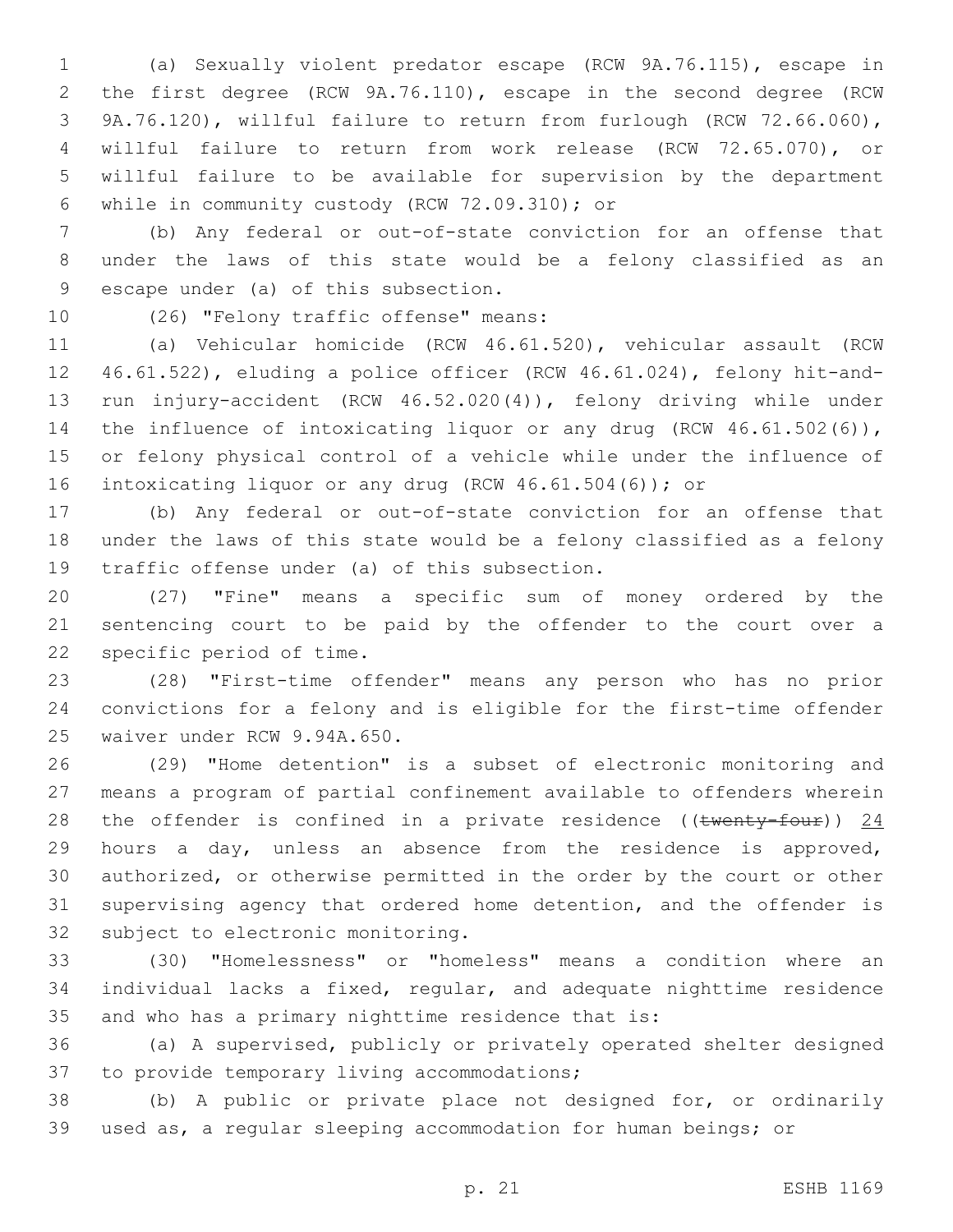1 (c) A private residence where the individual stays as a transient 2 invitee.

 (31) "Legal financial obligation" means a sum of money that is ordered by a superior court of the state of Washington for legal financial obligations which may include restitution to the victim, statutorily imposed crime victims' compensation fees as assessed pursuant to RCW 7.68.035, court costs, county or interlocal drug funds, court-appointed attorneys' fees, and costs of defense, fines, and any other financial obligation that is assessed to the offender as a result of a felony conviction. Upon conviction for vehicular assault while under the influence of intoxicating liquor or any drug, RCW 46.61.522(1)(b), or vehicular homicide while under the influence of intoxicating liquor or any drug, RCW 46.61.520(1)(a), legal financial obligations may also include payment to a public agency of the expense of an emergency response to the incident resulting in the 16 conviction, subject to RCW 38.52.430.

17 (32) "Most serious offense" means any of the following felonies 18 or a felony attempt to commit any of the following felonies:

19 (a) Any felony defined under any law as a class A felony or 20 criminal solicitation of or criminal conspiracy to commit a class A 21 felony;

22 (b) Assault in the second degree; 23 (c) Assault of a child in the second degree; 24 (d) Child molestation in the second degree; 25 (e) Controlled substance homicide; 26 (f) Extortion in the first degree; 27 (g) Incest when committed against a child under age ((<del>fourteen</del>)) 14;28 (h) Indecent liberties;29 30 (i) Kidnapping in the second degree; 31 (j) Leading organized crime; 32 (k) Manslaughter in the first degree; 33 (1) Manslaughter in the second degree; 34 (m) Promoting prostitution in the first degree; 35 (n) Rape in the third degree; 36 (o) Sexual exploitation; 37 (p) Vehicular assault, when caused by the operation or driving of 38 a vehicle by a person while under the influence of intoxicating 39 liquor or any drug or by the operation or driving of a vehicle in a 40 reckless manner;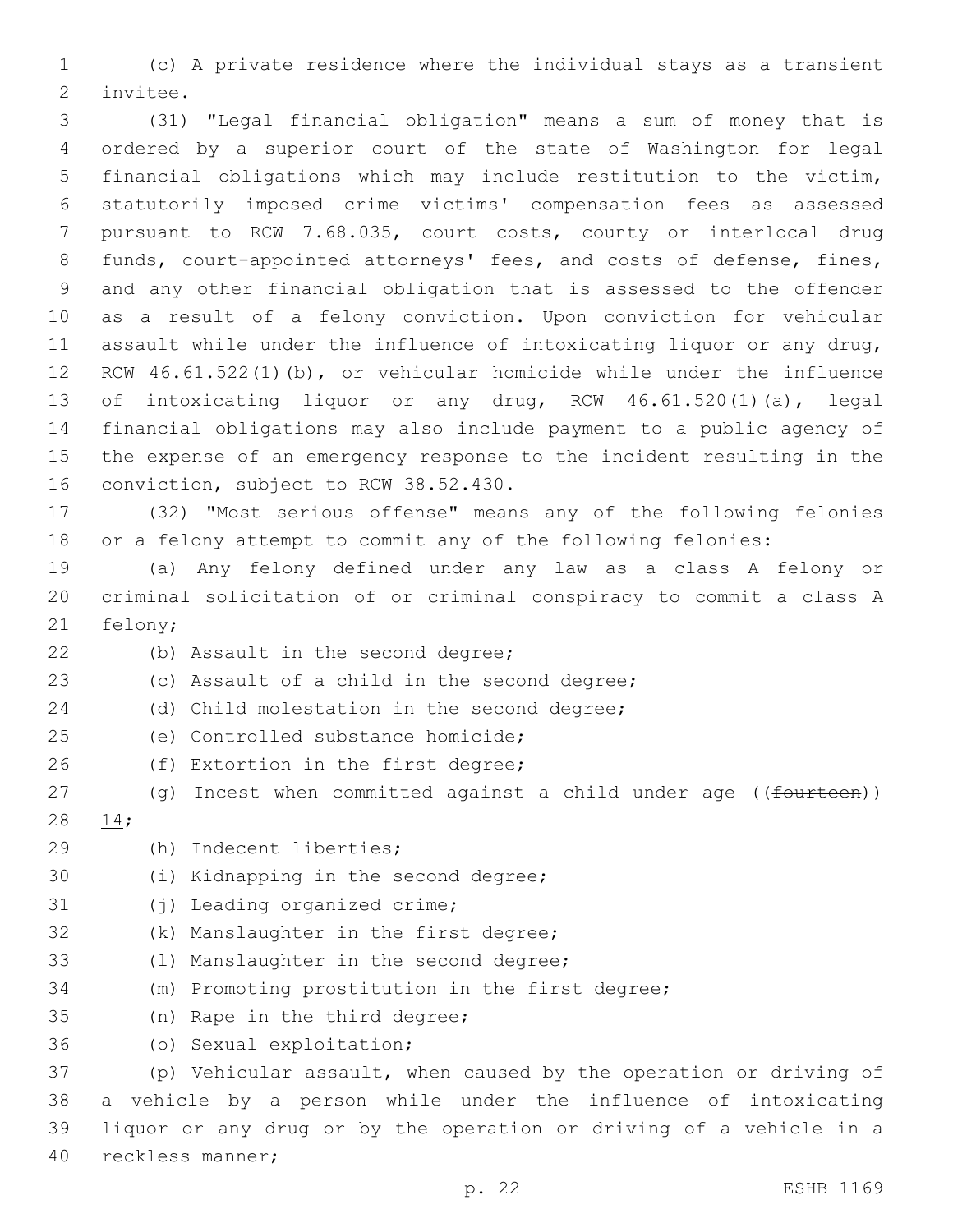(q) Vehicular homicide, when proximately caused by the driving of any vehicle by any person while under the influence of intoxicating liquor or any drug as defined by RCW 46.61.502, or by the operation 4 of any vehicle in a reckless manner;

 (r) Any other class B felony offense with a finding of sexual motivation;6

 (s) Any other felony with a deadly weapon verdict under RCW 8 9.94A.825;

 (t) Any felony offense in effect at any time prior to December 2, 1993, that is comparable to a most serious offense under this subsection, or any federal or out-of-state conviction for an offense that under the laws of this state would be a felony classified as a 13 most serious offense under this subsection;

 (u)(i) A prior conviction for indecent liberties under RCW 9A.44.100(1) (a), (b), and (c), chapter 260, Laws of 1975 1st ex. sess. as it existed until July 1, 1979, RCW 9A.44.100(1) (a), (b), and (c) as it existed from July 1, 1979, until June 11, 1986, and RCW 9A.44.100(1) (a), (b), and (d) as it existed from June 11, 1986, 19 until July 1, 1988;

 (ii) A prior conviction for indecent liberties under RCW 9A.44.100(1)(c) as it existed from June 11, 1986, until July 1, 1988, if: (A) The crime was committed against a child under the age of 23 (( $f$ ourteen))  $14$ ; or (B) the relationship between the victim and perpetrator is included in the definition of indecent liberties under RCW 9A.44.100(1)(c) as it existed from July 1, 1988, through July 27, 1997, or RCW 9A.44.100(1) (d) or (e) as it existed from July 25, 27 1993, through July 27, 1997;

 (v) Any out-of-state conviction for a felony offense with a finding of sexual motivation if the minimum sentence imposed was 30 ((ten)) 10 years or more; provided that the out-of-state felony offense must be comparable to a felony offense under this title and Title 9A RCW and the out-of-state definition of sexual motivation must be comparable to the definition of sexual motivation contained 34 in this section.

 (33) "Nonviolent offense" means an offense which is not a violent 36 offense.

 (34) "Offender" means a person who has committed a felony 38 established by state law and is ((eighteen)) 18 years of age or older 39 or is less than (( $e$ ighteen))  $18$  years of age but whose case is under superior court jurisdiction under RCW 13.04.030 or has been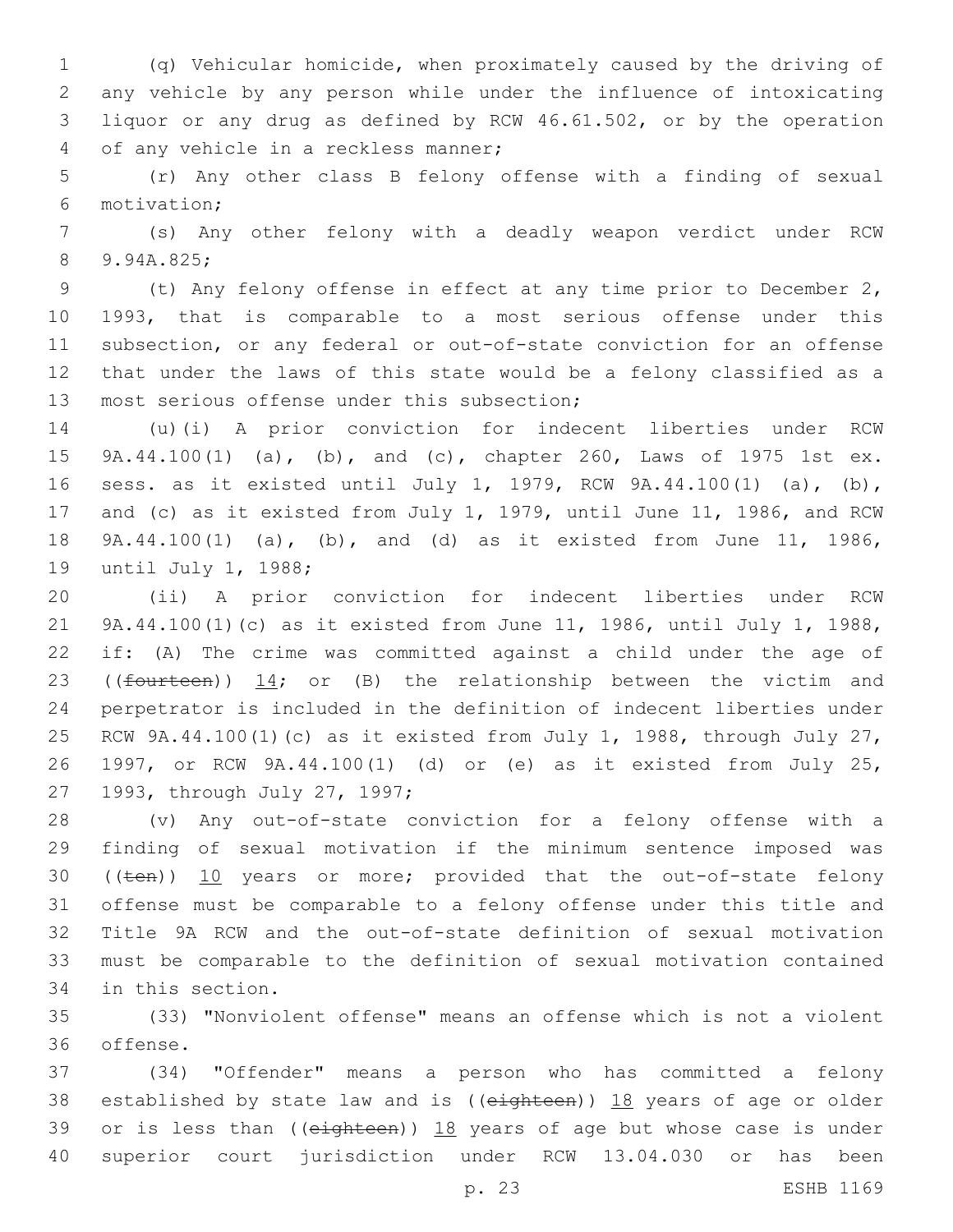transferred by the appropriate juvenile court to a criminal court pursuant to RCW 13.40.110. In addition, for the purpose of community custody requirements under this chapter, "offender" also means a misdemeanant or gross misdemeanant probationer ordered by a superior court to probation pursuant to RCW 9.92.060, 9.95.204, or 9.95.210 and supervised by the department pursuant to RCW 9.94A.501 and 9.94A.5011. Throughout this chapter, the terms "offender" and 8 "defendant" are used interchangeably.

 (35) "Partial confinement" means confinement for no more than one year in a facility or institution operated or utilized under contract 11 by the state or any other unit of government, or, if home detention, electronic monitoring, or work crew has been ordered by the court or home detention has been ordered by the department as part of the parenting program or the graduated reentry program, in an approved residence, for a substantial portion of each day with the balance of the day spent in the community. Partial confinement includes work release, home detention, work crew, electronic monitoring, and a combination of work crew, electronic monitoring, and home detention.

(36) "Pattern of criminal street gang activity" means:

 (a) The commission, attempt, conspiracy, or solicitation of, or any prior juvenile adjudication of or adult conviction of, two or more of the following criminal street gang-related offenses:

 (i) Any "serious violent" felony offense as defined in this section, excluding Homicide by Abuse (RCW 9A.32.055) and Assault of a 25 Child 1 (RCW 9A.36.120);

 (ii) Any "violent" offense as defined by this section, excluding 27 Assault of a Child 2 (RCW 9A.36.130);

 (iii) Deliver or Possession with Intent to Deliver a Controlled 29 Substance (chapter 69.50 RCW);

 (iv) Any violation of the firearms and dangerous weapon act 31 (chapter 9.41 RCW);

 $(32)$  (v) Theft of a Firearm (RCW  $9A.56.300$ );

(vi) Possession of a Stolen Firearm (RCW 9A.56.310);

34 (vii) Hate Crime (RCW 9A.36.080);

 (viii) Harassment where a subsequent violation or deadly threat 36 is made (RCW 9A.46.020(2)(b));

(ix) Criminal Gang Intimidation (RCW 9A.46.120);

 (x) ((Any felony conviction by a person eighteen years of age or older with a special finding of involving a juvenile in a felony 40 offense under RCW 9.94A.833;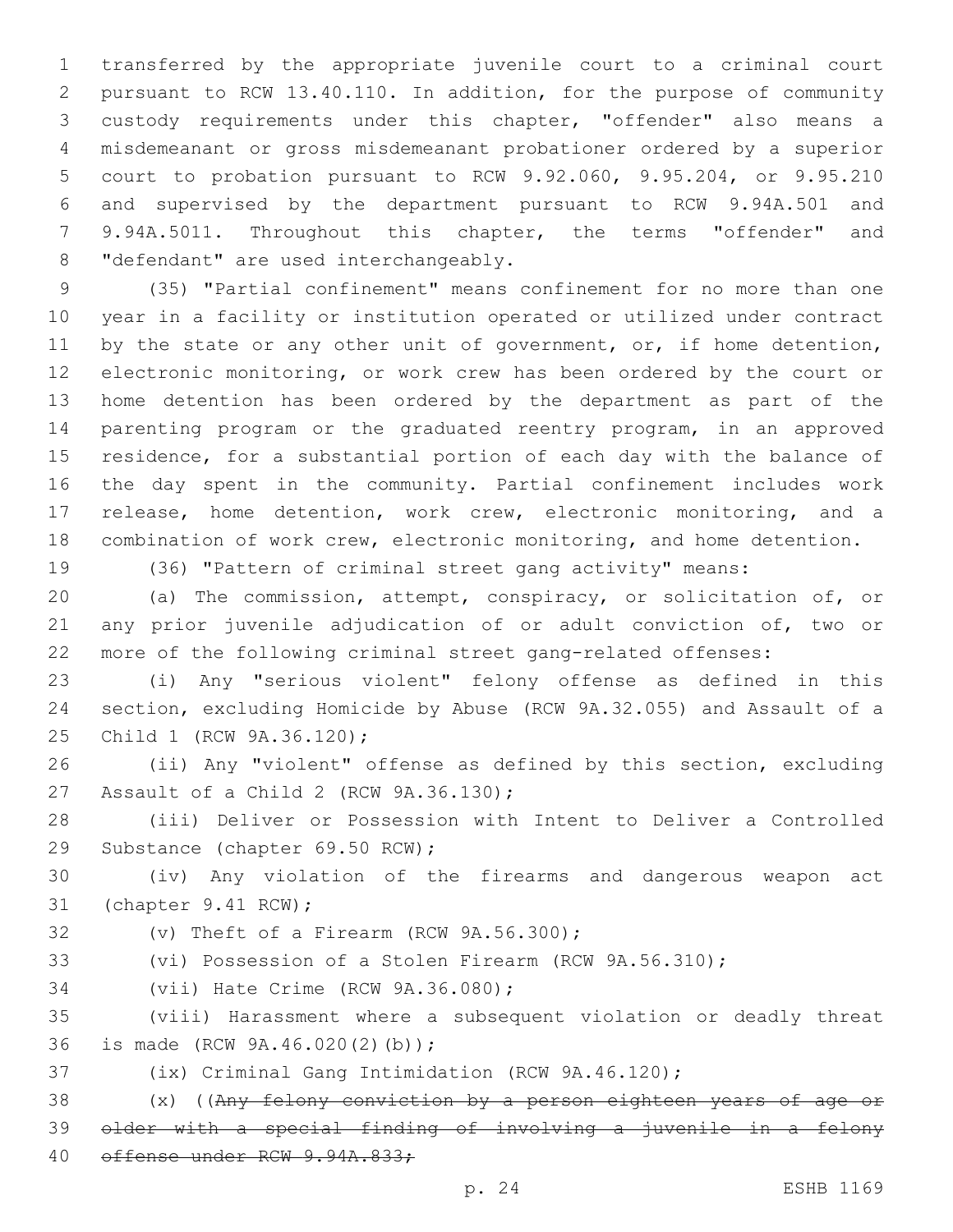1  $(x_i)$ ) Residential Burglary (RCW 9A.52.025); 2 (( $\frac{x_i^2}{x_i^2}$ )) (xi) Burglary 2 (RCW 9A.52.030); 3 (( $\frac{1}{x\pm i})$ ) (xii) Malicious Mischief 1 (RCW 9A.48.070); 4 (( $(xiv)$ )) (xiii) Malicious Mischief 2 (RCW 9A.48.080); 5  $((+x+))$   $(xiv)$  Theft of a Motor Vehicle (RCW 9A.56.065); 6 (( $\frac{1}{x\sqrt{1}}$ )) (xv) Possession of a Stolen Motor Vehicle (RCW) 9A.56.068);7 8 (( $\frac{1}{x\sqrt{1}}$ )) (xvi) Taking a Motor Vehicle Without Permission 1 (RCW) 9  $9A.56.070$ ; 10 (((xviii))) (xvii) Taking a Motor Vehicle Without Permission 2 11 (RCW 9A.56.075); 12 (( $\frac{1}{x^{i+1}}$ )) ( $\frac{xv^{\text{init}}}{x^{i+1}}$  Extortion 1 (RCW 9A.56.120); 13 (((+ x + )) (xix) Extortion 2 (RCW 9A.56.130); 14  $((\{x\},\{y\}) \{xx\})$  Intimidating a Witness (RCW 9A.72.110); 15 (( $\frac{15}{15}$  (( $\frac{1}{120}$ )) ( $\frac{1}{120}$ ); Tampering with a Witness (RCW 9A.72.120); 16 (( $\frac{16}{16}$  (( $\frac{1}{12}$ )) ( $\frac{1}{2}$ ) Reckless Endangerment (RCW 9A.36.050); 17 (( $\frac{1}{x}\left(\frac{1}{x}\right)$ ) ( $\frac{x}\left(\frac{x}{1}\right)$  Coercion (RCW 9A.36.070); 18 (( $\overline{+x}$ )) (xxiv) Harassment (RCW 9A.46.020); or 19 (( $\frac{19}{18}$  (( $\frac{11}{18}$ )) (xxv) Malicious Mischief 3 (RCW 9A.48.090); 20 (b) That at least one of the offenses listed in (a) of this 21 subsection shall have occurred after July 1, 2008; 22 (c) That the most recent committed offense listed in (a) of this 23 subsection occurred within three years of a prior offense listed in 24 (a) of this subsection; and 25 (d) Of the offenses that were committed in (a) of this 26 subsection, the offenses occurred on separate occasions or were 27 committed by two or more persons. 28 (37) "Persistent offender" is an offender who: 29 (a)(i) Has been convicted in this state of any felony considered 30 a most serious offense; and 31 (ii) Has, before the commission of the offense under (a) of this 32 subsection, been convicted as an offender on at least two separate 33 occasions, whether in this state or elsewhere, of felonies that under 34 the laws of this state would be considered most serious offenses and 35 would be included in the offender score under RCW 9.94A.525; provided 36 that of the two or more previous convictions, at least one conviction 37 must have occurred before the commission of any of the other most 38 serious offenses for which the offender was previously convicted; or 39 (b)(i) Has been convicted of: (A) Rape in the first degree, rape 40 of a child in the first degree, child molestation in the first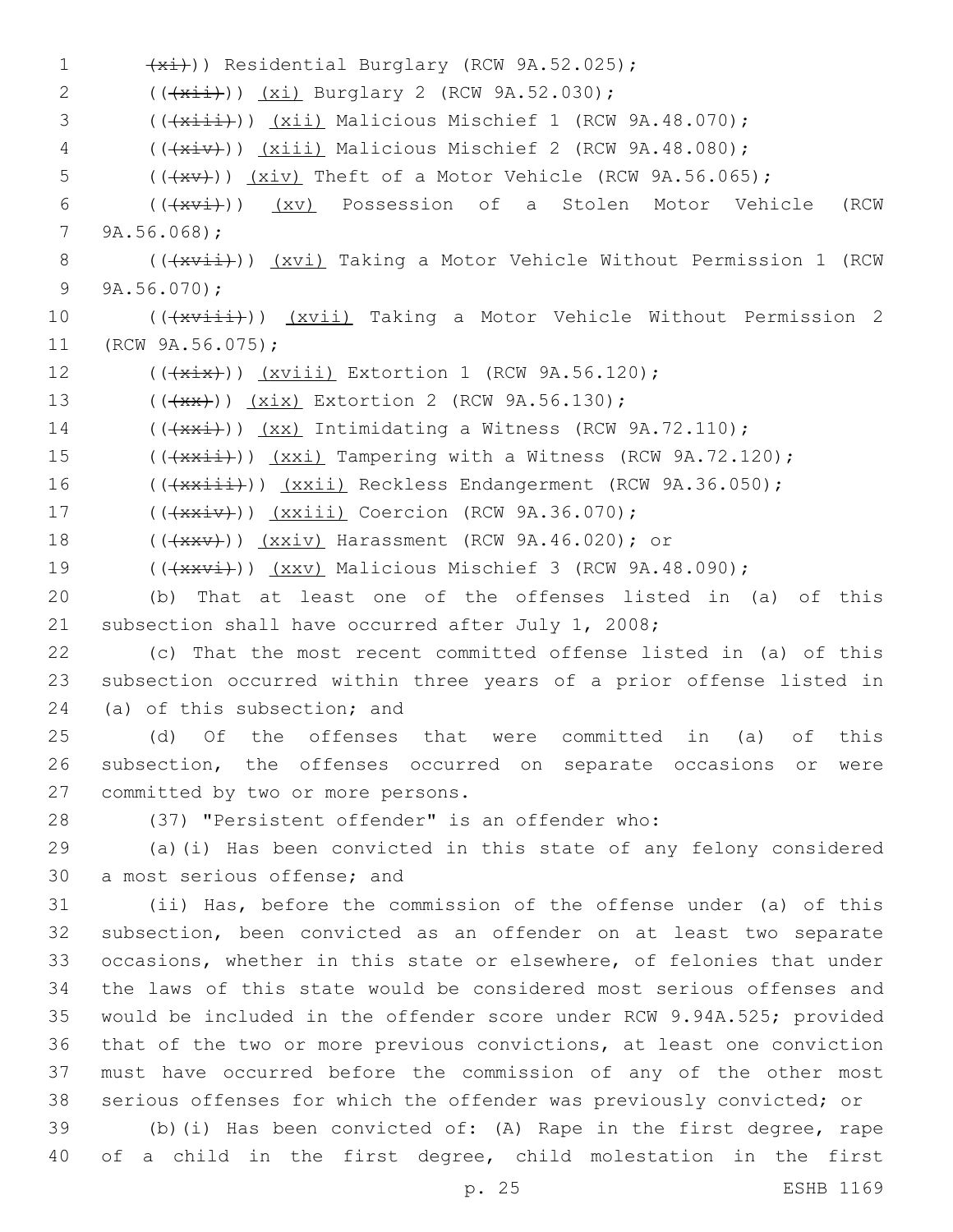degree, rape in the second degree, rape of a child in the second degree, or indecent liberties by forcible compulsion; (B) any of the following offenses with a finding of sexual motivation: Murder in the first degree, murder in the second degree, homicide by abuse, kidnapping in the first degree, kidnapping in the second degree, assault in the first degree, assault in the second degree, assault of a child in the first degree, assault of a child in the second degree, or burglary in the first degree; or (C) an attempt to commit any 9 crime listed in this subsection (37)(b)(i); and

 (ii) Has, before the commission of the offense under (b)(i) of this subsection, been convicted as an offender on at least one occasion, whether in this state or elsewhere, of an offense listed in (b)(i) of this subsection or any federal or out-of-state offense or offense under prior Washington law that is comparable to the offenses listed in (b)(i) of this subsection. A conviction for rape of a child in the first degree constitutes a conviction under (b)(i) of this 17 subsection only when the offender was ((sixteen)) 16 years of age or older when the offender committed the offense. A conviction for rape of a child in the second degree constitutes a conviction under (b)(i) 20 of this subsection only when the offender was ((eighteen)) 18 years of age or older when the offender committed the offense.

 (38) "Predatory" means: (a) The perpetrator of the crime was a stranger to the victim, as defined in this section; (b) the perpetrator established or promoted a relationship with the victim prior to the offense and the victimization of the victim was a significant reason the perpetrator established or promoted the relationship; or (c) the perpetrator was: (i) A teacher, counselor, volunteer, or other person in authority in any public or private school and the victim was a student of the school under his or her authority or supervision. For purposes of this subsection, "school" does not include home-based instruction as defined in RCW 28A.225.010; (ii) a coach, trainer, volunteer, or other person in authority in any recreational activity and the victim was a participant in the activity under his or her authority or supervision; (iii) a pastor, elder, volunteer, or other person in authority in any church or religious organization, and the victim was a member or participant of the organization under his or her authority; or (iv) a teacher, counselor, volunteer, or other person in authority providing home-based instruction and the victim was a student receiving home-based instruction while under his or her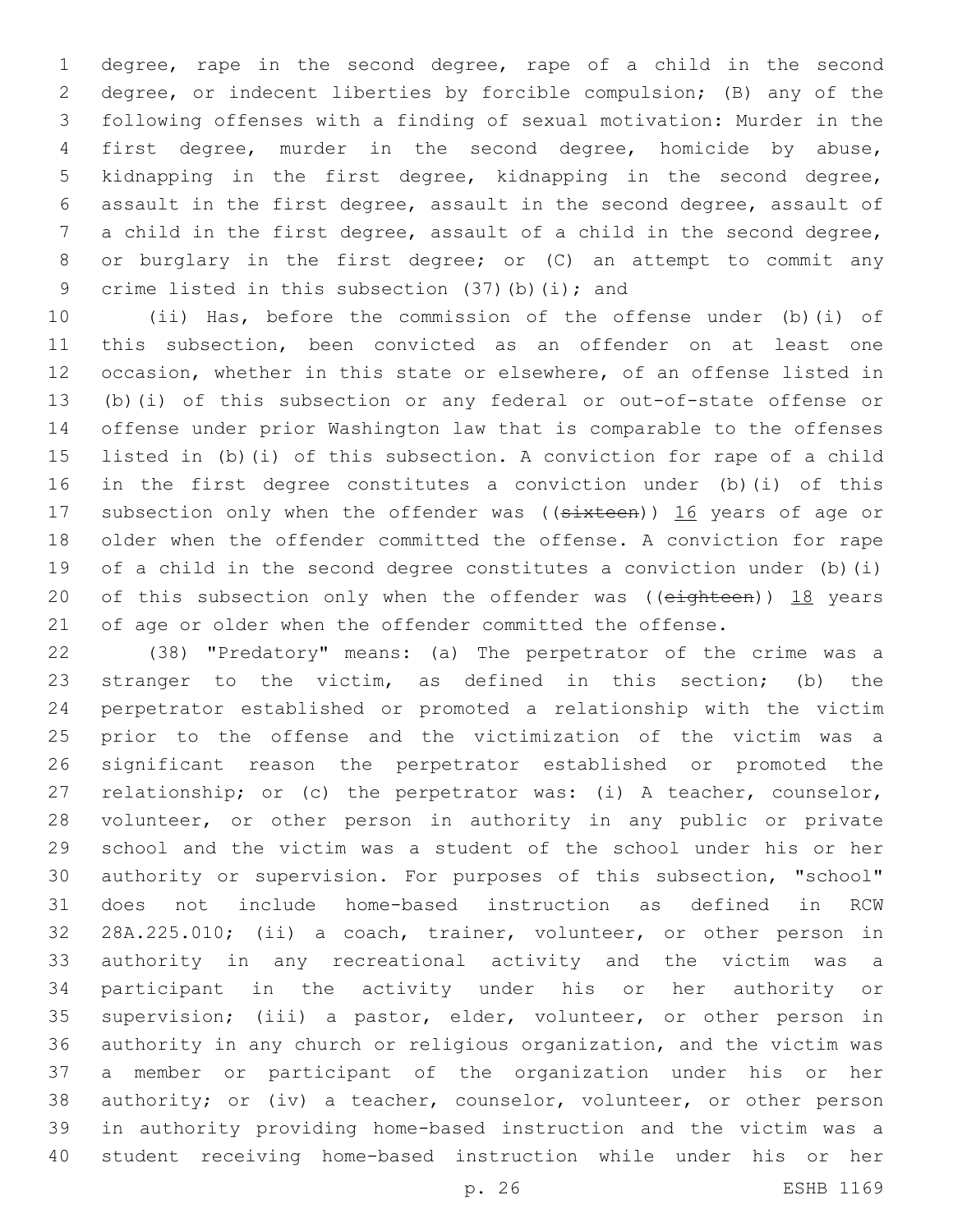authority or supervision. For purposes of this subsection: (A) "Home- based instruction" has the same meaning as defined in RCW 28A.225.010; and (B) "teacher, counselor, volunteer, or other person in authority" does not include the parent or legal guardian of the 5 victim. (39) "Private school" means a school regulated under chapter 28A.195 or 28A.205 RCW.7

(40) "Public school" has the same meaning as in RCW 28A.150.010.

 (41) "Recidivist offense" means a felony offense where a prior conviction of the same offense or other specified offense is an element of the crime including, but not limited to:

 (a) Assault in the fourth degree where domestic violence is 13 pleaded and proven, RCW 9A.36.041(3);

14 (b) Cyberstalking, RCW 9.61.260(3)(a);

15 (c) Harassment, RCW 9A.46.020(2)(b)(i);

16 (d) Indecent exposure, RCW 9A.88.010(2)(c);

(e) Stalking, RCW 9A.46.110(5)(b) (i) and (iii);

(f) Telephone harassment, RCW 9.61.230(2)(a); and

 (g) Violation of a no-contact or protection order, RCW 7.105.450 20 or former RCW 26.50.110(5).

(42) "Repetitive domestic violence offense" means any:

 (a)(i) Domestic violence assault that is not a felony offense 23 under RCW 9A.36.041;

 (ii) Domestic violence violation of a no-contact order under 25 chapter 10.99 RCW that is not a felony offense;

 (iii) Domestic violence violation of a protection order under chapter 26.09, 26.26A, or 26.26B RCW or former chapter 26.50 RCW, or violation of a domestic violence protection order under chapter 7.105 29 RCW, that is not a felony offense;

 (iv) Domestic violence harassment offense under RCW 9A.46.020 31 that is not a felony offense; or

 (v) Domestic violence stalking offense under RCW 9A.46.110 that 33 is not a felony offense; or

 (b) Any federal, out-of-state, tribal court, military, county, or municipal conviction for an offense that under the laws of this state would be classified as a repetitive domestic violence offense under 37 (a) of this subsection.

 (43) "Restitution" means a specific sum of money ordered by the sentencing court to be paid by the offender to the court over a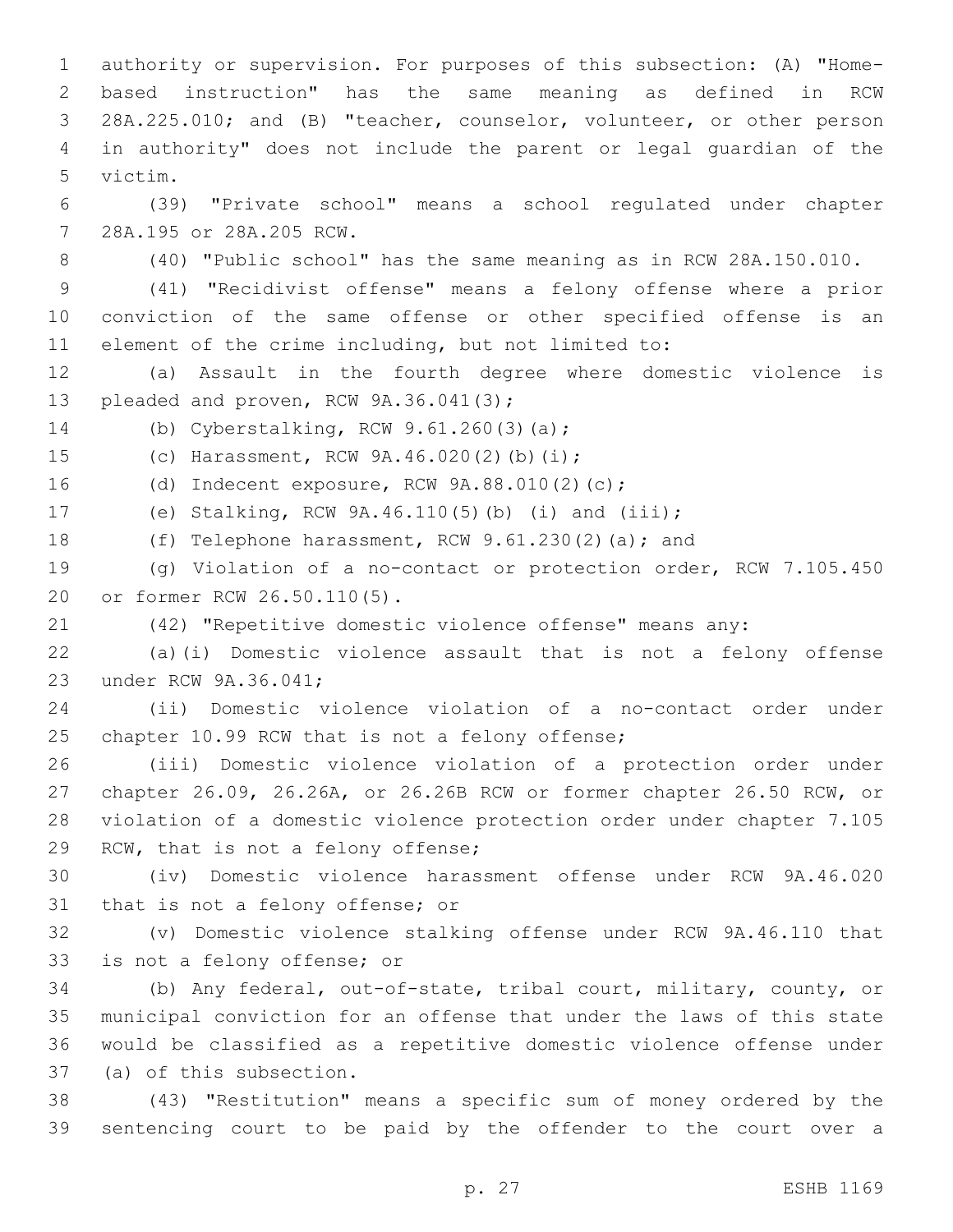1 specified period of time as payment of damages. The sum may include 2 both public and private costs.

 (44) "Risk assessment" means the application of the risk instrument recommended to the department by the Washington state institute for public policy as having the highest degree of predictive accuracy for assessing an offender's risk of reoffense.

(45) "Serious traffic offense" means:7

 (a) Nonfelony driving while under the influence of intoxicating liquor or any drug (RCW 46.61.502), nonfelony actual physical control while under the influence of intoxicating liquor or any drug (RCW 46.61.504), reckless driving (RCW 46.61.500), or hit-and-run an 12 attended vehicle (RCW 46.52.020(5)); or

13 (b) Any federal, out-of-state, county, or municipal conviction 14 for an offense that under the laws of this state would be classified 15 as a serious traffic offense under (a) of this subsection.

16 (46) "Serious violent offense" is a subcategory of violent 17 offense and means:

- 18 (a)(i) Murder in the first degree;
- 19 (ii) Homicide by abuse;
- 20 (iii) Murder in the second degree;

21 (iv) Manslaughter in the first degree;

22 (v) Assault in the first degree;

23 (vi) Kidnapping in the first degree;

24 (vii) Rape in the first degree;

25 (viii) Assault of a child in the first degree; or

26 (ix) An attempt, criminal solicitation, or criminal conspiracy to 27 commit one of these felonies; or

28 (b) Any federal or out-of-state conviction for an offense that 29 under the laws of this state would be a felony classified as a 30 serious violent offense under (a) of this subsection.

31 (47) "Sex offense" means:

32 (a)(i) A felony that is a violation of chapter 9A.44 RCW other 33 than RCW 9A.44.132;

34 (ii) A violation of RCW 9A.64.020;

35 (iii) A felony that is a violation of chapter 9.68A RCW other 36 than RCW 9.68A.080;

37 (iv) A felony that is, under chapter 9A.28 RCW, a criminal 38 attempt, criminal solicitation, or criminal conspiracy to commit such 39 crimes; or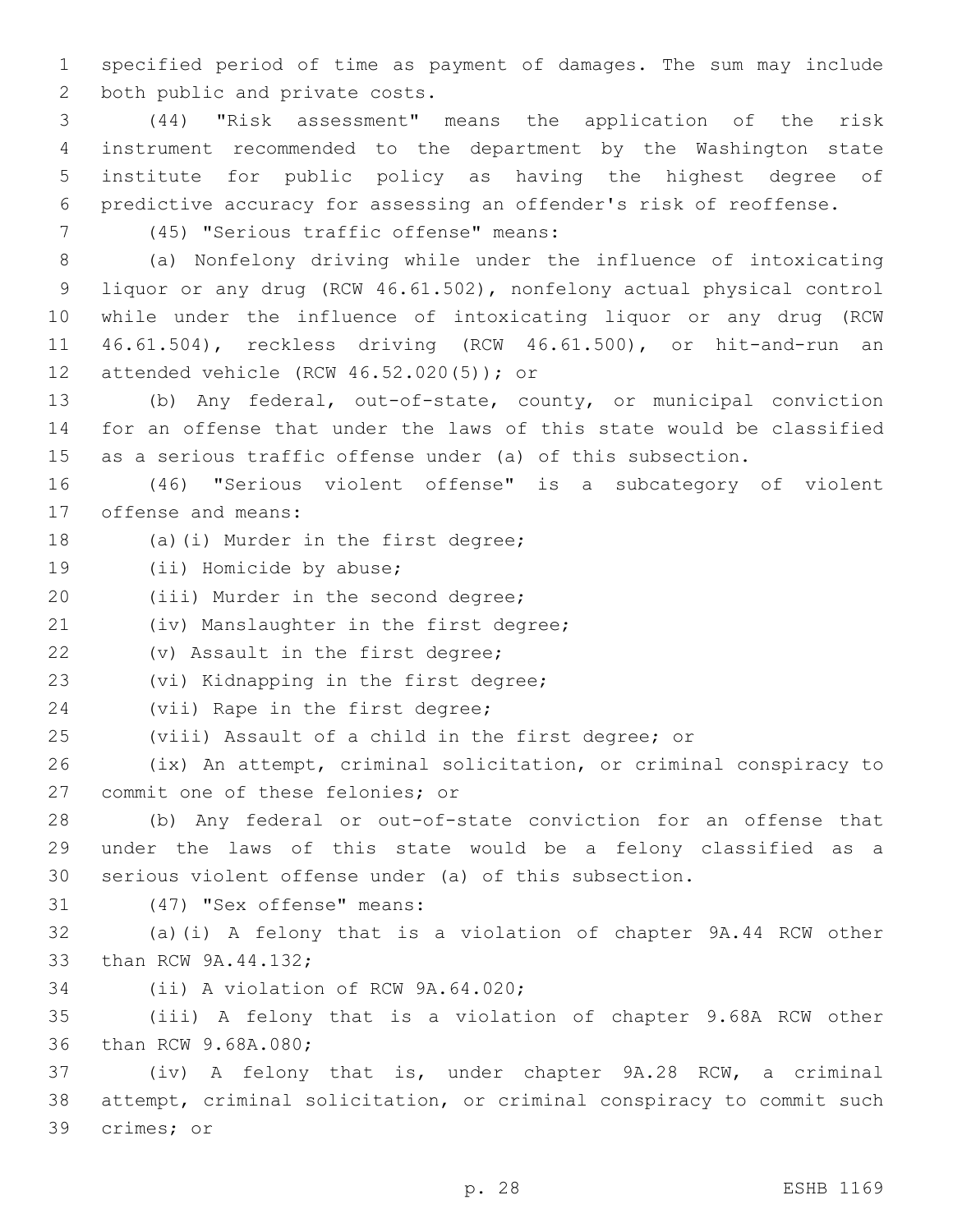(v) A felony violation of RCW 9A.44.132(1) (failure to register as a sex offender) if the person has been convicted of violating RCW 9A.44.132(1) (failure to register as a sex offender) or 9A.44.130 prior to June 10, 2010, on at least one prior occasion;

 (b) Any conviction for a felony offense in effect at any time prior to July 1, 1976, that is comparable to a felony classified as a 7 sex offense in (a) of this subsection;

 (c) A felony with a finding of sexual motivation under RCW 9 9.94A.835 or 13.40.135; or

 (d) Any federal or out-of-state conviction for an offense that under the laws of this state would be a felony classified as a sex 12 offense under (a) of this subsection.

 (48) "Sexual motivation" means that one of the purposes for which the defendant committed the crime was for the purpose of his or her 15 sexual gratification.

 (49) "Standard sentence range" means the sentencing court's discretionary range in imposing a nonappealable sentence.

 (50) "Statutory maximum sentence" means the maximum length of time for which an offender may be confined as punishment for a crime as prescribed in chapter 9A.20 RCW, RCW 9.92.010, the statute defining the crime, or other statute defining the maximum penalty for 22 a crime.

 (51) "Stranger" means that the victim did not know the offender 24 ((twenty-four)) hours before the offense.

 (52) "Total confinement" means confinement inside the physical boundaries of a facility or institution operated or utilized under 27 contract by the state or any other unit of government for  $($  (twenty- $f_{\text{out}}$ )) 24 hours a day, or pursuant to RCW 72.64.050 and 72.64.060.

 (53) "Transition training" means written and verbal instructions and assistance provided by the department to the offender during the two weeks prior to the offender's successful completion of the work ethic camp program. The transition training shall include instructions in the offender's requirements and obligations during 34 the offender's period of community custody.

 (54) "Victim" means any person who has sustained emotional, psychological, physical, or financial injury to person or property as 37 a direct result of the crime charged.

 (55) "Victim of domestic violence" means an intimate partner or household member who has been subjected to the infliction of physical harm or sexual and psychological abuse by an intimate partner or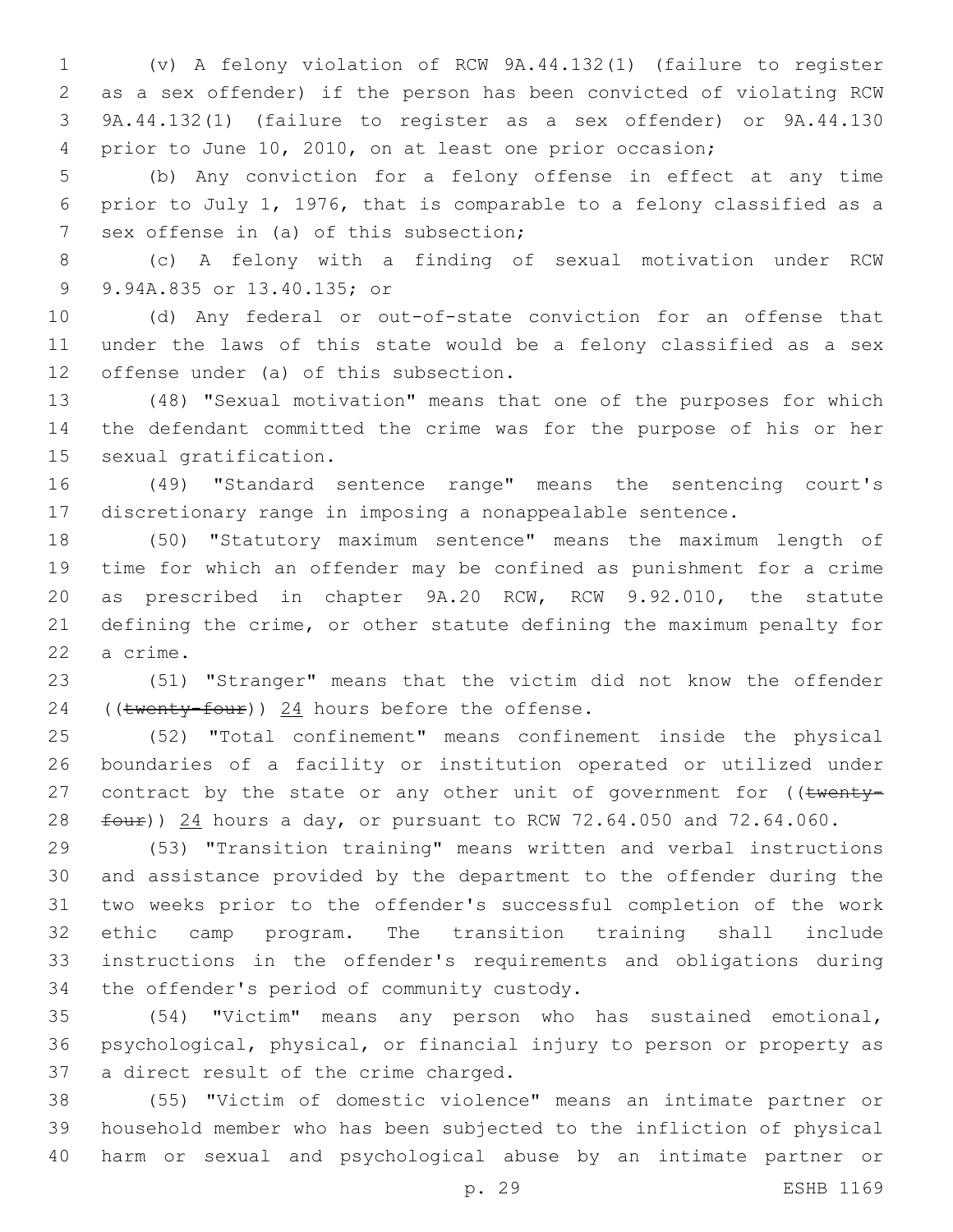household member as part of a pattern of assaultive, coercive, and controlling behaviors directed at achieving compliance from or control over that intimate partner or household member. Domestic violence includes, but is not limited to, the offenses listed in RCW 10.99.020 and 26.50.010 committed by an intimate partner or household member against a victim who is an intimate partner or household 7 member.

 (56) "Victim of sex trafficking, prostitution, or commercial sexual abuse of a minor" means a person who has been forced or coerced to perform a commercial sex act including, but not limited to, being a victim of offenses defined in RCW 9A.40.100, 9A.88.070, 9.68A.101, and the trafficking victims protection act of 2000, 22 U.S.C. Sec. 7101 et seq.; or a person who was induced to perform a commercial sex act when they were less than 18 years of age including but not limited to the offenses defined in chapter 9.68A RCW.

 (57) "Victim of sexual assault" means any person who is a victim of a sexual assault offense, nonconsensual sexual conduct, or nonconsensual sexual penetration and as a result suffers physical, emotional, financial, or psychological impacts. Sexual assault offenses include, but are not limited to, the offenses defined in 21 chapter 9A.44 RCW.

(58) "Violent offense" means:22

23 (a) Any of the following felonies:

24 (i) Any felony defined under any law as a class A felony or an 25 attempt to commit a class A felony;

26 (ii) Criminal solicitation of or criminal conspiracy to commit a 27 class A felony;

28 (iii) Manslaughter in the first degree;

29 (iv) Manslaughter in the second degree;

30 (v) Indecent liberties if committed by forcible compulsion;

31 (vi) Kidnapping in the second degree;

32 (vii) Arson in the second degree;

33 (viii) Assault in the second degree;

34 (ix) Assault of a child in the second degree;

35 (x) Extortion in the first degree;

36 (xi) Robbery in the second degree;

37 (xii) Drive-by shooting;

38 (xiii) Vehicular assault, when caused by the operation or driving 39 of a vehicle by a person while under the influence of intoxicating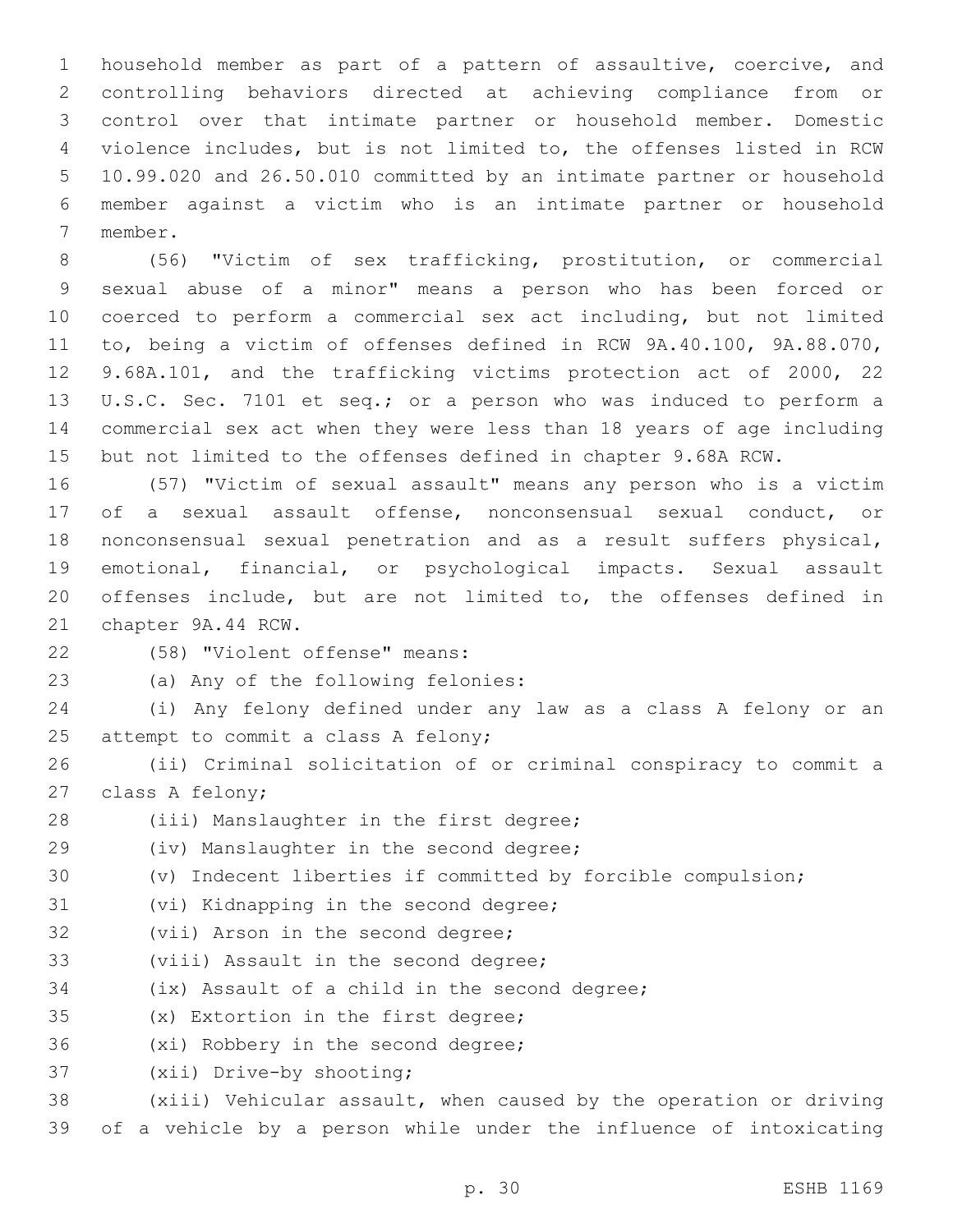liquor or any drug or by the operation or driving of a vehicle in a 2 reckless manner; and

 (xiv) Vehicular homicide, when proximately caused by the driving of any vehicle by any person while under the influence of intoxicating liquor or any drug as defined by RCW 46.61.502, or by 6 the operation of any vehicle in a reckless manner;

 (b) Any conviction for a felony offense in effect at any time prior to July 1, 1976, that is comparable to a felony classified as a 9 violent offense in (a) of this subsection; and

 (c) Any federal or out-of-state conviction for an offense that under the laws of this state would be a felony classified as a violent offense under (a) or (b) of this subsection.

 (59) "Work crew" means a program of partial confinement consisting of civic improvement tasks for the benefit of the 15 community that complies with RCW 9.94A.725.

 (60) "Work ethic camp" means an alternative incarceration program as provided in RCW 9.94A.690 designed to reduce recidivism and lower the cost of corrections by requiring offenders to complete a comprehensive array of real-world job and vocational experiences, character-building work ethics training, life management skills development, substance abuse rehabilitation, counseling, literacy 22 training, and basic adult education.

 (61) "Work release" means a program of partial confinement available to offenders who are employed or engaged as a student in a 25 regular course of study at school.

 **Sec. 3.** RCW 9.94A.533 and 2020 c 330 s 1 and 2020 c 141 s 1 are 27 each reenacted and amended to read as follows:

 (1) The provisions of this section apply to the standard sentence 29 ranges determined by RCW 9.94A.510 or 9.94A.517.

 (2) For persons convicted of the anticipatory offenses of criminal attempt, solicitation, or conspiracy under chapter 9A.28 RCW, the standard sentence range is determined by locating the sentencing grid sentence range defined by the appropriate offender score and the seriousness level of the completed crime, and 35 multiplying the range by ((seventy-five)) 75 percent.

 (3) The following additional times shall be added to the standard sentence range for felony crimes committed after July 23, 1995, if the offender or an accomplice was armed with a firearm as defined in RCW 9.41.010 and the offender is being sentenced for one of the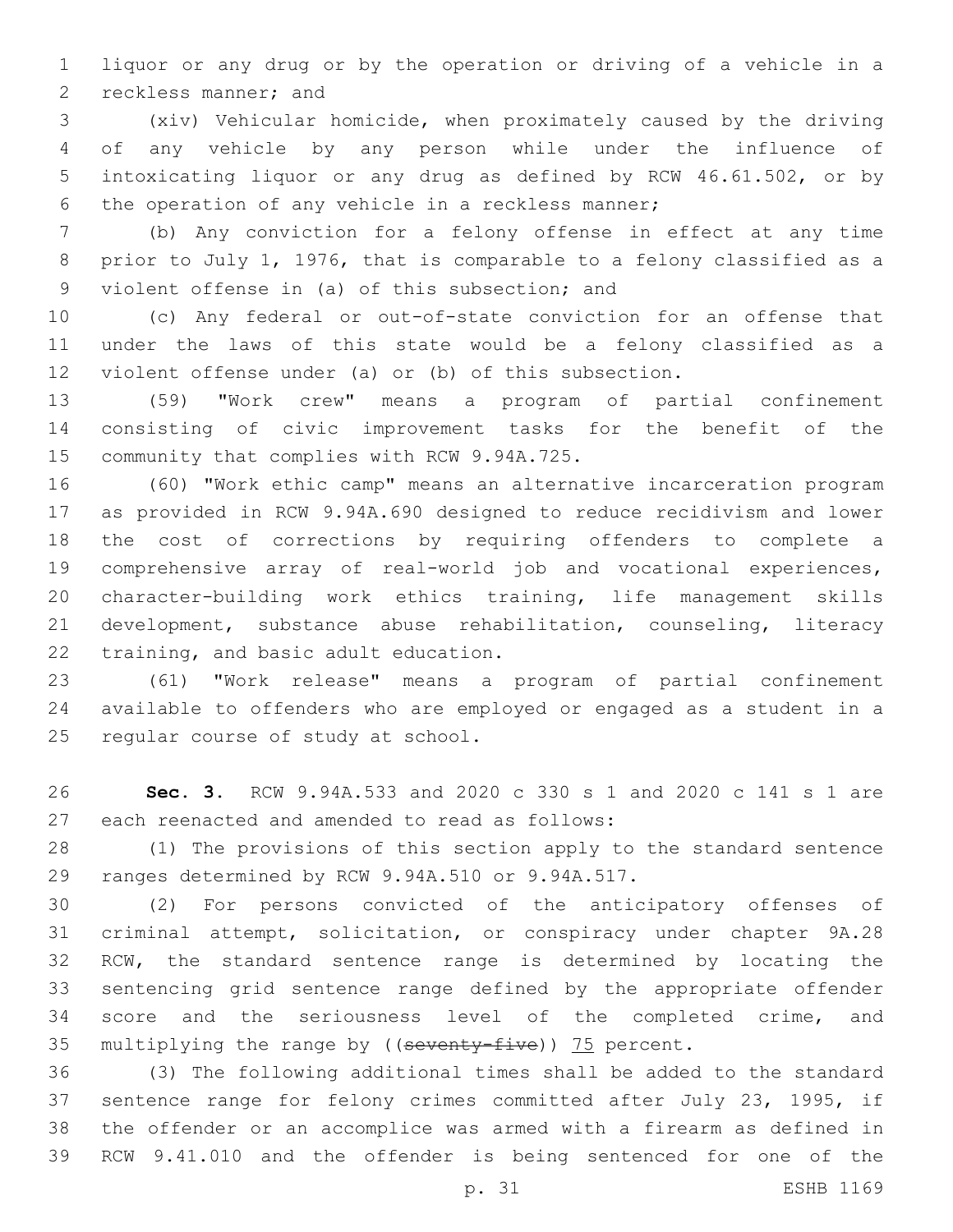crimes listed in this subsection as eligible for any firearm enhancements based on the classification of the completed felony crime. If the offender is being sentenced for more than one offense, the firearm enhancement or enhancements must be added to the total period of confinement for all offenses, regardless of which underlying offense is subject to a firearm enhancement. If the offender or an accomplice was armed with a firearm as defined in RCW 9.41.010 and the offender is being sentenced for an anticipatory offense under chapter 9A.28 RCW to commit one of the crimes listed in this subsection as eligible for any firearm enhancements, the following additional times shall be added to the standard sentence range determined under subsection (2) of this section based on the felony crime of conviction as classified under RCW 9A.28.020:

 (a) Five years for any felony defined under any law as a class A 15 felony or with a statutory maximum sentence of at least ((twenty)) 20 16 years, or both, and not covered under (f) of this subsection;

 (b) Three years for any felony defined under any law as a class B 18 felony or with a statutory maximum sentence of  $((ten))$  10 years, or both, and not covered under (f) of this subsection;

 (c) Eighteen months for any felony defined under any law as a class C felony or with a statutory maximum sentence of five years, or 22 both, and not covered under (f) of this subsection;

 (d) If the offender is being sentenced for any firearm 24 enhancements under (a), (b), and/or (c) of this subsection and the offender has previously been sentenced for any deadly weapon enhancements after July 23, 1995, under (a), (b), and/or (c) of this subsection or subsection (4)(a), (b), and/or (c) of this section, or both, all firearm enhancements under this subsection shall be twice 29 the amount of the enhancement listed;

 (e)(i) Notwithstanding any other provision of law, all firearm 31 enhancements under this section are mandatory( $\sqrt{t}$  shall be served in total confinement, and shall run consecutively to all other sentencing provisions, including other firearm or deadly weapon 34 enhancements, for all offenses sentenced under this chapter. However, 35 whether)). For any person sentenced to multiple firearm enhancements 36 on or after the effective date of this section, the court may order 37 the enhancements to run consecutively.

38 (ii) Whether or not a mandatory minimum term has expired, an offender serving a sentence under this subsection may be: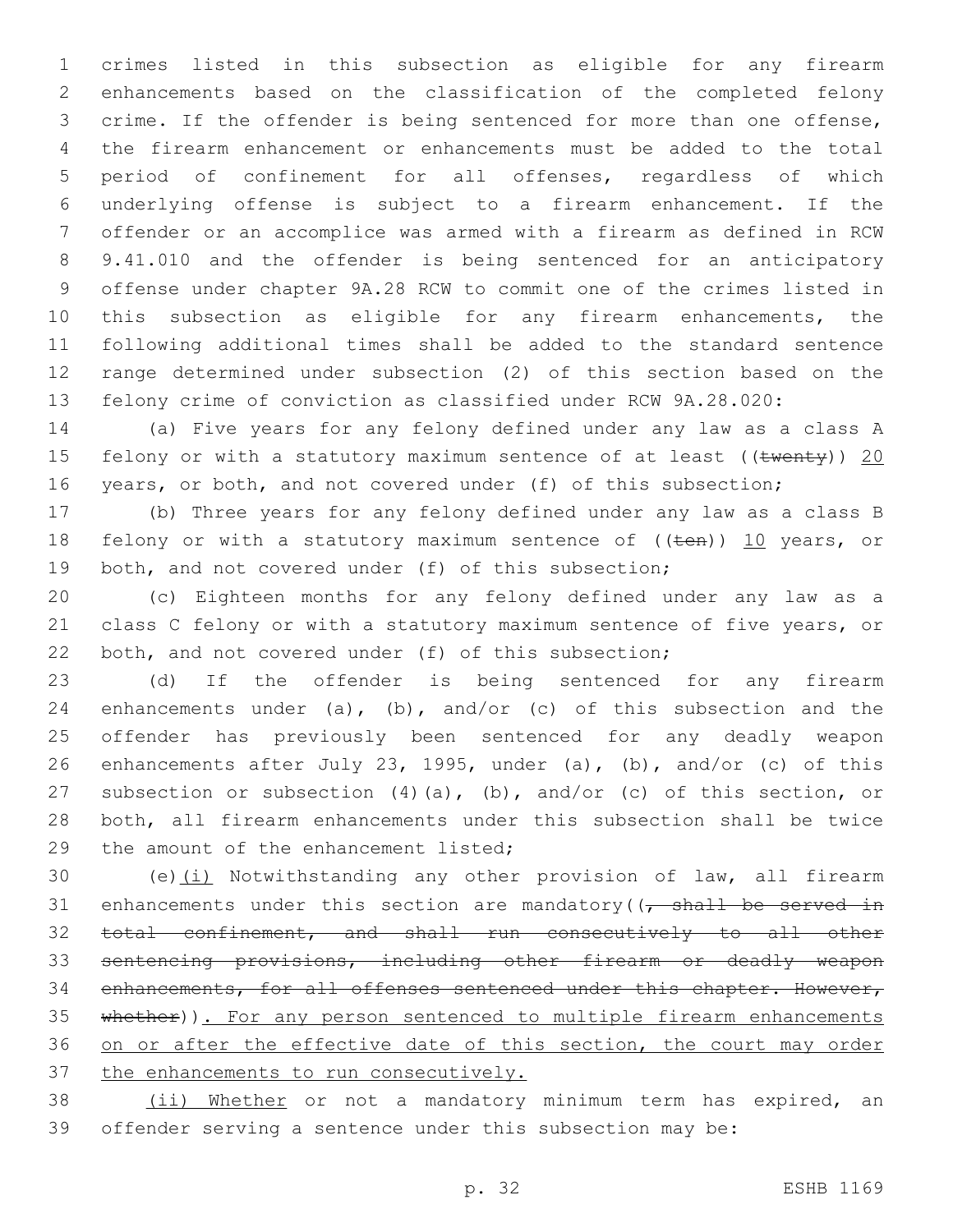(( $\overline{+i}$ )) <u>(A)</u> Granted an extraordinary medical placement when 2 authorized under RCW 9.94A.728(1)(c); or

3 (( $(\frac{1+i}{1})$ ) (B) Released under the provisions of RCW 9.94A.730;

 (f) The firearm enhancements in this section shall apply to all felony crimes except the following: Possession of a machine gun or bump-fire stock, possessing a stolen firearm, drive-by shooting, theft of a firearm, unlawful possession of a firearm in the first and second degree, and use of a machine gun or bump-fire stock in a 9 felony;

 (g) If the standard sentence range under this section exceeds the 11 statutory maximum sentence for the offense, the statutory maximum sentence shall be the presumptive sentence unless the offender is a 13 persistent offender. ((If the addition of a firearm enhancement increases the sentence so that it would exceed the statutory maximum 15 for the offense, the portion of the sentence representing the 16 enhancement may not be reduced.))

 (4) The following additional times shall be added to the standard sentence range for felony crimes committed after July 23, 1995, if the offender or an accomplice was armed with a deadly weapon other than a firearm as defined in RCW 9.41.010 and the offender is being sentenced for one of the crimes listed in this subsection as eligible for any deadly weapon enhancements based on the classification of the completed felony crime. If the offender is being sentenced for more than one offense, the deadly weapon enhancement or enhancements must 25 be added to the total period of confinement for all offenses, regardless of which underlying offense is subject to a deadly weapon enhancement. If the offender or an accomplice was armed with a deadly weapon other than a firearm as defined in RCW 9.41.010 and the offender is being sentenced for an anticipatory offense under chapter 9A.28 RCW to commit one of the crimes listed in this subsection as eligible for any deadly weapon enhancements, the following additional times shall be added to the standard sentence range determined under subsection (2) of this section based on the felony crime of 34 conviction as classified under RCW 9A.28.020:

 (a) Two years for any felony defined under any law as a class A 36 felony or with a statutory maximum sentence of at least (( $t$ wenty)) 20 years, or both, and not covered under (f) of this subsection;

 (b) One year for any felony defined under any law as a class B 39 felony or with a statutory maximum sentence of  $((\text{ten}))$  10 years, or both, and not covered under (f) of this subsection;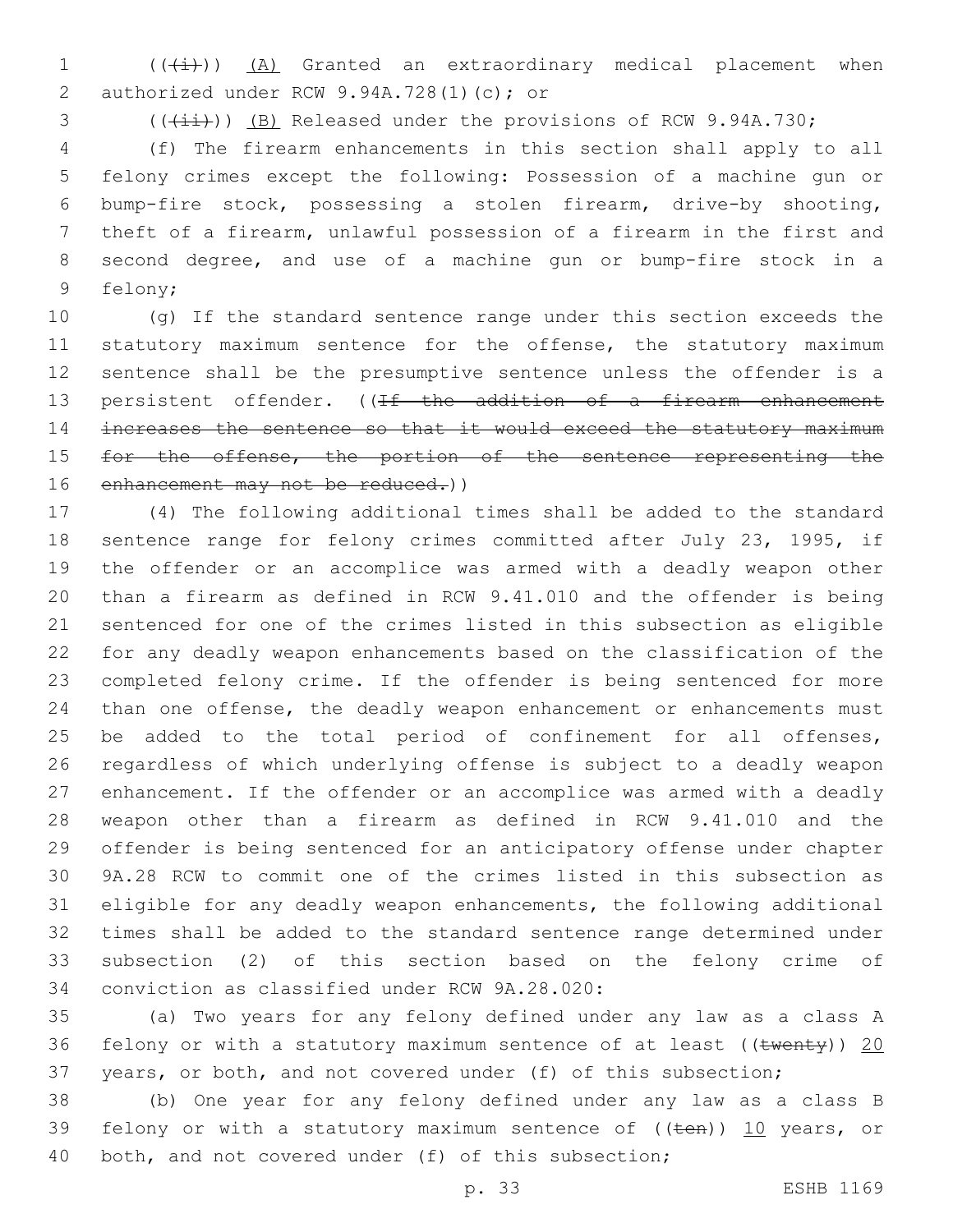(c) Six months for any felony defined under any law as a class C felony or with a statutory maximum sentence of five years, or both, 3 and not covered under (f) of this subsection;

 (d) If the offender is being sentenced under (a), (b), and/or (c) of this subsection for any deadly weapon enhancements and the offender has previously been sentenced for any deadly weapon enhancements after July 23, 1995, under (a), (b), and/or (c) of this subsection or subsection (3)(a), (b), and/or (c) of this section, or both, all deadly weapon enhancements under this subsection shall be 10 twice the amount of the enhancement listed;

 (e)(i) Notwithstanding any other provision of law, all deadly 12 weapon enhancements under this section are mandatory( $\sqrt{t}$  shall be 13 served in total confinement, and shall run consecutively to all other sentencing provisions, including other firearm or deadly weapon 15 enhancements, for all offenses sentenced under this chapter. However, 16 whether)). For any person sentenced to multiple deadly weapon 17 enhancements on or after the effective date of this section, the court may order the enhancements to run consecutively.

19 (ii) Whether or not a mandatory minimum term has expired, an offender serving a sentence under this subsection may be:

 ( $(\frac{1}{1})$ )  $(A)$  Granted an extraordinary medical placement when 22 authorized under RCW  $9.94A.728(1)(c)$ ; or

23  $((\overline{\{\pm i\}}))$  (B) Released under the provisions of RCW 9.94A.730;

 (f) The deadly weapon enhancements in this section shall apply to all felony crimes except the following: Possession of a machine gun or bump-fire stock, possessing a stolen firearm, drive-by shooting, theft of a firearm, unlawful possession of a firearm in the first and second degree, and use of a machine gun or bump-fire stock in a 29 felony;

 (g) If the standard sentence range under this section exceeds the statutory maximum sentence for the offense, the statutory maximum sentence shall be the presumptive sentence unless the offender is a 33 persistent offender. ((If the addition of a deadly weapon enhancement increases the sentence so that it would exceed the statutory maximum 35 for the offense, the portion of the sentence representing the 36 enhancement may not be reduced.))

 (5) The following additional times shall be added to the standard sentence range if the offender or an accomplice committed the offense while in a county jail or state correctional facility and the offender is being sentenced for one of the crimes listed in this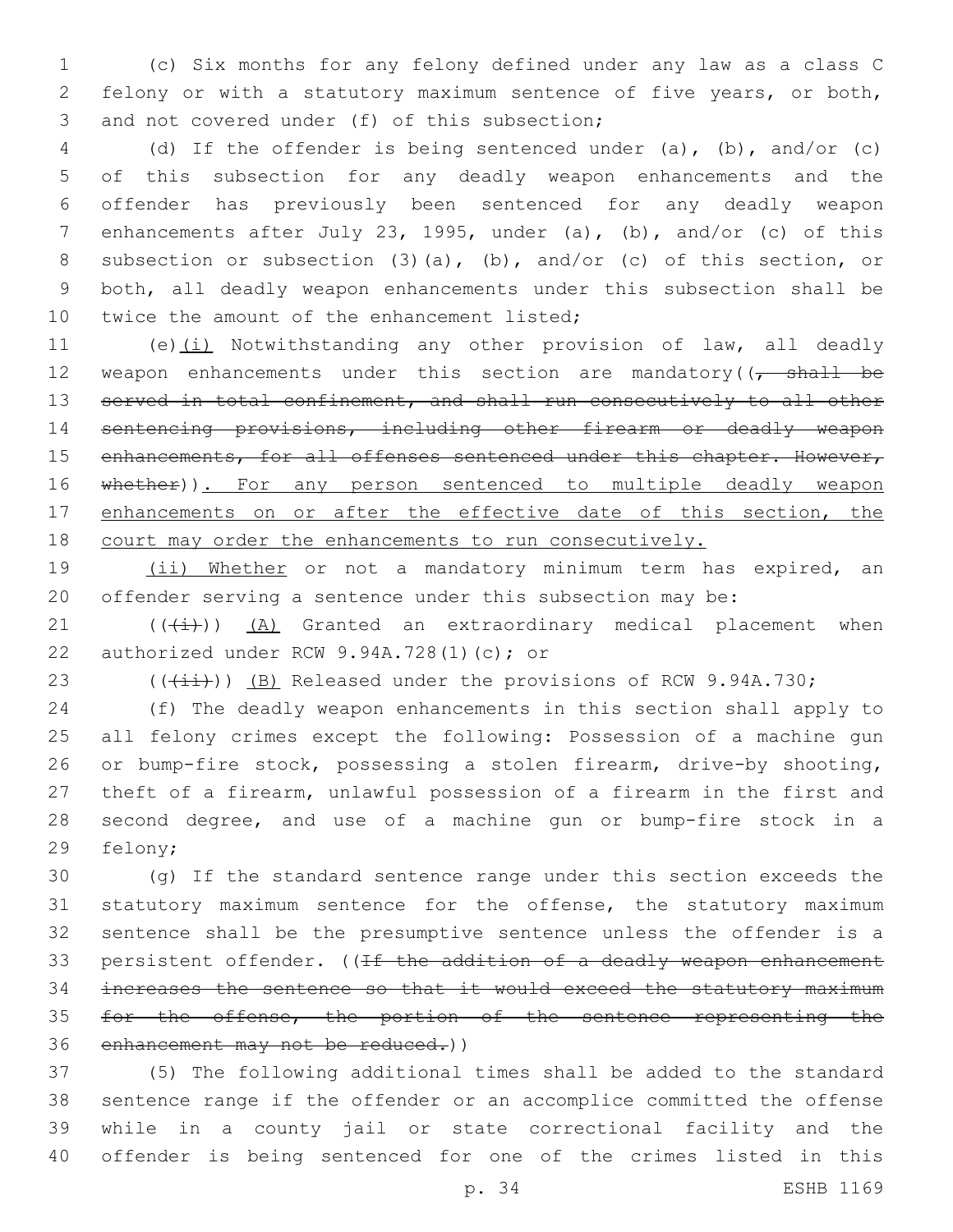subsection. If the offender or an accomplice committed one of the crimes listed in this subsection while in a county jail or state correctional facility, and the offender is being sentenced for an anticipatory offense under chapter 9A.28 RCW to commit one of the crimes listed in this subsection, the following additional times shall be added to the standard sentence range determined under 7 subsection (2) of this section:

 (a) Eighteen months for offenses committed under RCW 69.50.401(2) 9 (a) or (b) or 69.50.410;

 (b) Fifteen months for offenses committed under RCW 69.50.401(2) 11 (c), (d), or (e);

(c) Twelve months for offenses committed under RCW 69.50.4013.

 For the purposes of this subsection, all of the real property of a state correctional facility or county jail shall be deemed to be 15 part of that facility or county jail.

16 (6) An additional ((twenty-four)) 24 months shall be added to the standard sentence range for any ranked offense involving a violation of chapter 69.50 RCW if the offense was also a violation of RCW ((69.50.435 or)) 9.94A.827. ((All enhancements under this subsection shall run consecutively to all other sentencing provisions, for all 21 offenses sentenced under this chapter.))

 (7) An additional two years shall be added to the standard sentence range for vehicular homicide committed while under the influence of intoxicating liquor or any drug as defined by RCW 46.61.502 for each prior offense as defined in RCW 46.61.5055.

 Notwithstanding any other provision of law, all impaired driving 27 enhancements under this subsection are mandatory( $\sqrt{1 + 1}$  be served 28 in total confinement,)) and shall run consecutively to all other sentencing provisions, including other impaired driving enhancements, 30 for all offenses sentenced under this chapter. If the offender has three or more prior offenses as defined in RCW 46.61.5055, all enhancements in this subsection must be served in total confinement.

 An offender serving a sentence under this subsection may be granted an extraordinary medical placement when authorized under RCW 9.94A.728(1)(c).35

 (8)(a) The following additional times shall be added to the standard sentence range for felony crimes committed on or after July 1, 2006, if the offense was committed with sexual motivation, as that term is defined in RCW 9.94A.030. If the offender is being sentenced for more than one offense, the sexual motivation enhancement must be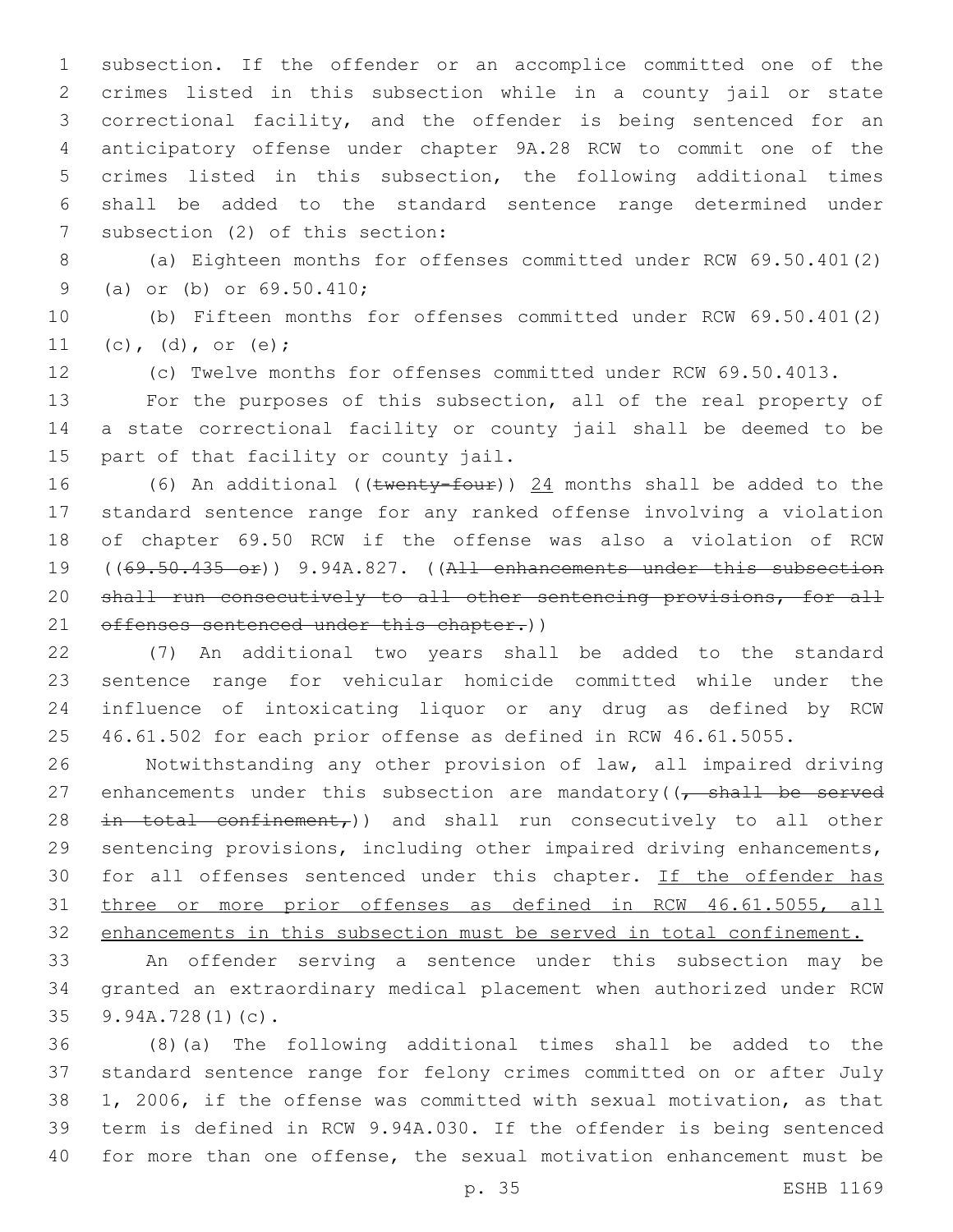1 added to the total period of ((total)) confinement for all offenses, regardless of which underlying offense is subject to a sexual motivation enhancement. If the offender committed the offense with sexual motivation and the offender is being sentenced for an anticipatory offense under chapter 9A.28 RCW, the following additional times shall be added to the standard sentence range determined under subsection (2) of this section based on the felony crime of conviction as classified under RCW 9A.28.020:

 (i) Two years for any felony defined under the law as a class A 10 felony or with a statutory maximum sentence of at least ((twenty)) 20 11 years, or both;

 (ii) Eighteen months for any felony defined under any law as a 13 class B felony or with a statutory maximum sentence of  $((\text{ten}))$  10 14 years, or both;

 (iii) One year for any felony defined under any law as a class C 16 felony or with a statutory maximum sentence of five years, or both;

 (iv) If the offender is being sentenced for any sexual motivation enhancements under (a)(i), (ii), and/or (iii) of this subsection and the offender has previously been sentenced for any sexual motivation enhancements on or after July 1, 2006, under (a)(i), (ii), and/or (iii) of this subsection, all sexual motivation enhancements under 22 this subsection shall be twice the amount of the enhancement listed;

 (b) Notwithstanding any other provision of law, all sexual 24 motivation enhancements under this subsection are mandatory( $\sqrt{\frac{1}{1}}$ 25 be served in total confinement,)) and shall run consecutively to all other sentencing provisions, including other sexual motivation enhancements, for all offenses sentenced under this chapter. However, 28 whether or not a mandatory minimum term has expired, an offender 29 serving a sentence under this subsection may be:

 (i) Granted an extraordinary medical placement when authorized 31 under RCW 9.94A.728(1)(c); or

(ii) Released under the provisions of RCW 9.94A.730;

 (c) The sexual motivation enhancements in this subsection apply 34 to all felony crimes;

 (d) If the standard sentence range under this subsection exceeds the statutory maximum sentence for the offense, the statutory maximum sentence shall be the presumptive sentence unless the offender is a persistent offender((. If the addition of a sexual motivation enhancement increases the sentence so that it would exceed the

p. 36 ESHB 1169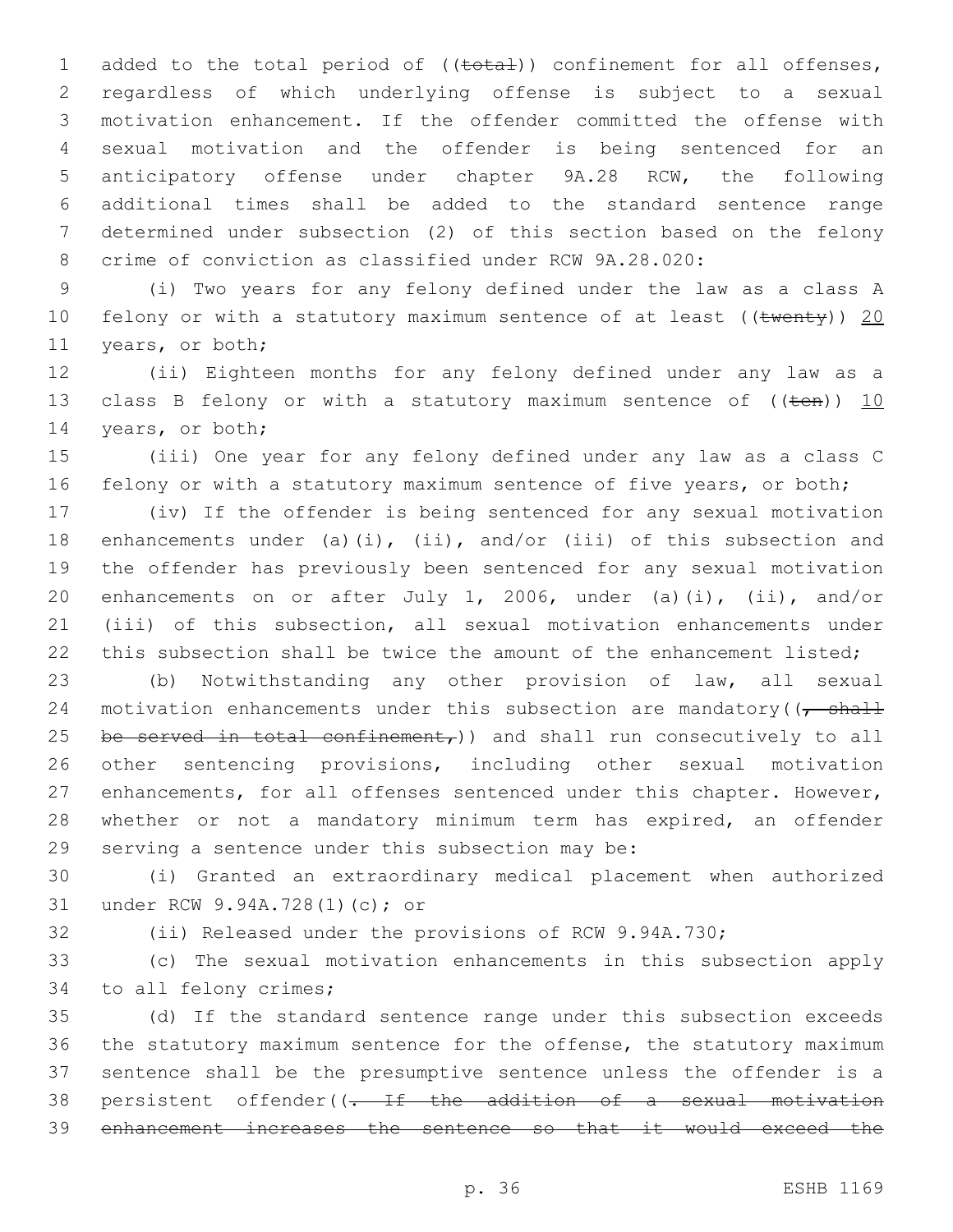statutory maximum for the offense, the portion of the sentence 2 representing the enhancement may not be reduced) );

 (e) ((The portion of the total confinement sentence which the offender must serve under this subsection shall be calculated before 5 any earned early release time is credited to the offender:

 (f)) Nothing in this subsection prevents a sentencing court from imposing a sentence outside the standard sentence range pursuant to 8 RCW 9.94A.535.

 (9) An additional one-year enhancement shall be added to the standard sentence range for the felony crimes of RCW 9A.44.073, 9A.44.076, 9A.44.079, 9A.44.083, 9A.44.086, or 9A.44.089 committed on or after July 22, 2007, if the offender engaged, agreed, or offered to engage the victim in the sexual conduct in return for a fee. If 14 the offender is being sentenced for more than one offense, the 15 one-year enhancement must be added to the total period of ((total)) confinement for all offenses, regardless of which underlying offense is subject to the enhancement. If the offender is being sentenced for 18 an anticipatory offense for the felony crimes of RCW 9A.44.073, 9A.44.076, 9A.44.079, 9A.44.083, 9A.44.086, or 9A.44.089, and the offender attempted, solicited another, or conspired to engage, agree, or offer to engage the victim in the sexual conduct in return for a fee, an additional one-year enhancement shall be added to the standard sentence range determined under subsection (2) of this section. For purposes of this subsection, "sexual conduct" means sexual intercourse or sexual contact, both as defined in chapter 26 9A.44 RCW.

27 (10)(((a) For a person age eighteen or older convicted of any criminal street gang-related felony offense for which the person compensated, threatened, or solicited a minor in order to involve the 30 minor in the commission of the felony offense, the standard sentence range is determined by locating the sentencing grid sentence range 32 defined by the appropriate offender score and the seriousness level 33 of the completed crime, and multiplying the range by one hundred 34 twenty-five percent. If the standard sentence range under this 35 subsection exceeds the statutory maximum sentence for the offense, the statutory maximum sentence is the presumptive sentence unless the 37 offender is a persistent offender.

 (b) This subsection does not apply to any criminal street gang- related felony offense for which involving a minor in the commission 40 of the felony offense is an element of the offense.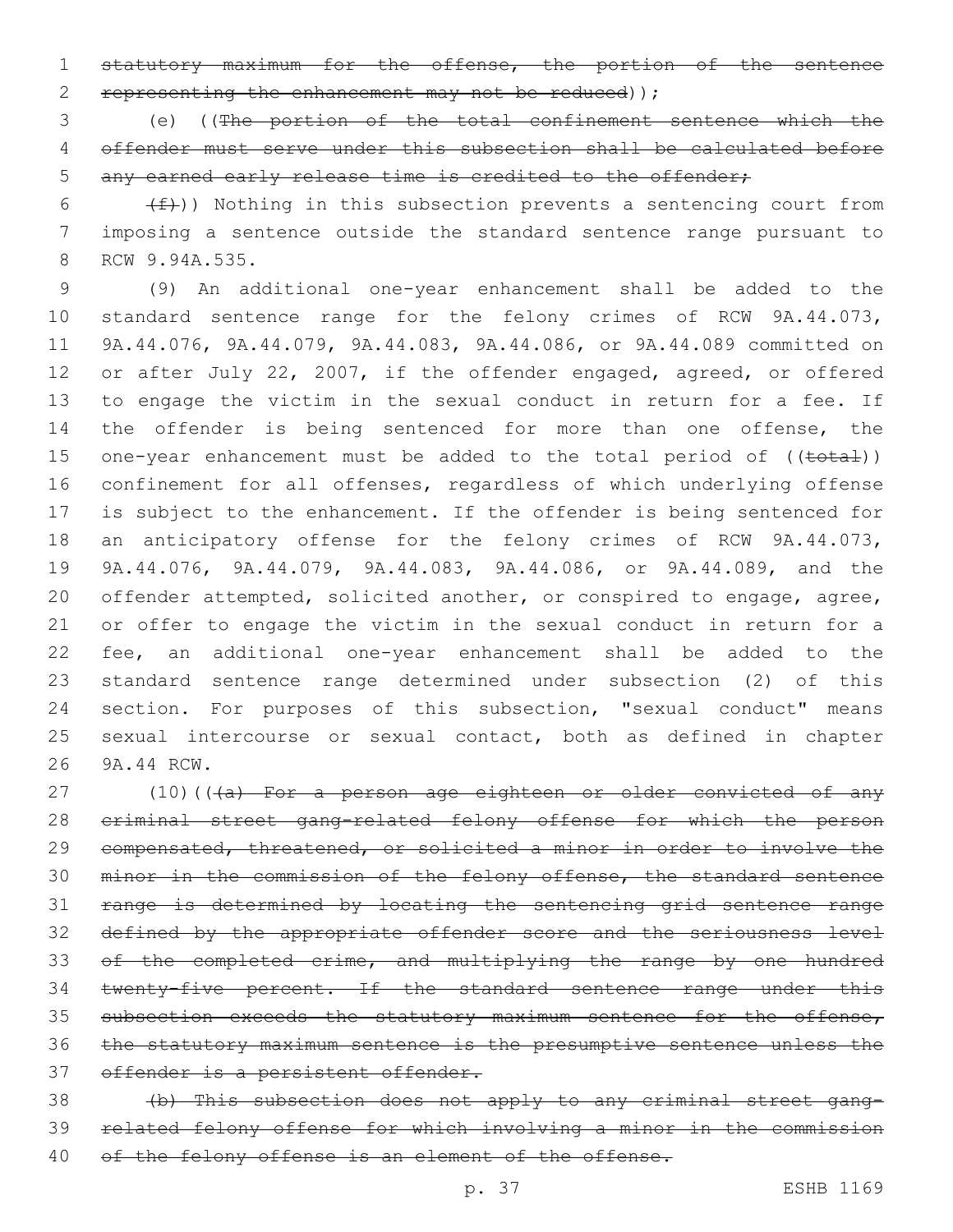(c) The increased penalty specified in (a) of this subsection is unavailable in the event that the prosecution gives notice that it will seek an exceptional sentence based on an aggravating factor under RCW 9.94A.535.

 $(11)$ ) An additional ((twelve)) 12 months and one day shall be added to the standard sentence range for a conviction of attempting to elude a police vehicle as defined by RCW 46.61.024, if the conviction included a finding by special allegation of endangering 9 one or more persons under RCW 9.94A.834.

10  $((+12))$   $(11)$  An additional  $((\text{twelve}))$  12 months shall be added 11 to the standard sentence range for an offense that is also a 12 violation of RCW 9.94A.831.

 $((+13))$   $(12)$  An additional ((twelve)) 12 months shall be added to the standard sentence range for vehicular homicide committed while under the influence of intoxicating liquor or any drug as defined by RCW 46.61.520 or for vehicular assault committed while under the influence of intoxicating liquor or any drug as defined by RCW 46.61.522, or for any felony driving under the influence (RCW 46.61.502(6)) or felony physical control under the influence (RCW  $46.61.504(6)$  for each child passenger under the age of ( $(\text{s+xteen})$ )  $\frac{16}{16}$  who is an occupant in the defendant's vehicle. These enhancements 22 shall be mandatory( $\left($ , shall be served in total confinement,)) and shall run consecutively to all other sentencing provisions, including other minor child enhancements, for all offenses sentenced under this 25 chapter. ((If the addition of a minor child enhancement increases the sentence so that it would exceed the statutory maximum for the 27 offense, the portion of the sentence representing the enhancement 28 shall be mandatory, shall be served in total confinement, and shall 29 run consecutively to all other sentencing provisions.)) If the defendant has three or more prior offenses as defined in RCW 46.61.5055, all enhancements in this subsection must be served in total confinement.

33 ( $(414)$ ))  $(13)$  An additional (( $\text{twelve}$ )) 12 months shall be added 34 to the standard sentence range for an offense that is also a 35 violation of RCW 9.94A.832.

 $((+15))$   $(14)$  Regardless of any provisions in this section, if a person is being sentenced in adult court for a crime committed under 38 age (( $e$ ighteen))  $18$ , the court has full discretion to depart from mandatory sentencing enhancements and to take the particular circumstances surrounding the defendant's youth into account.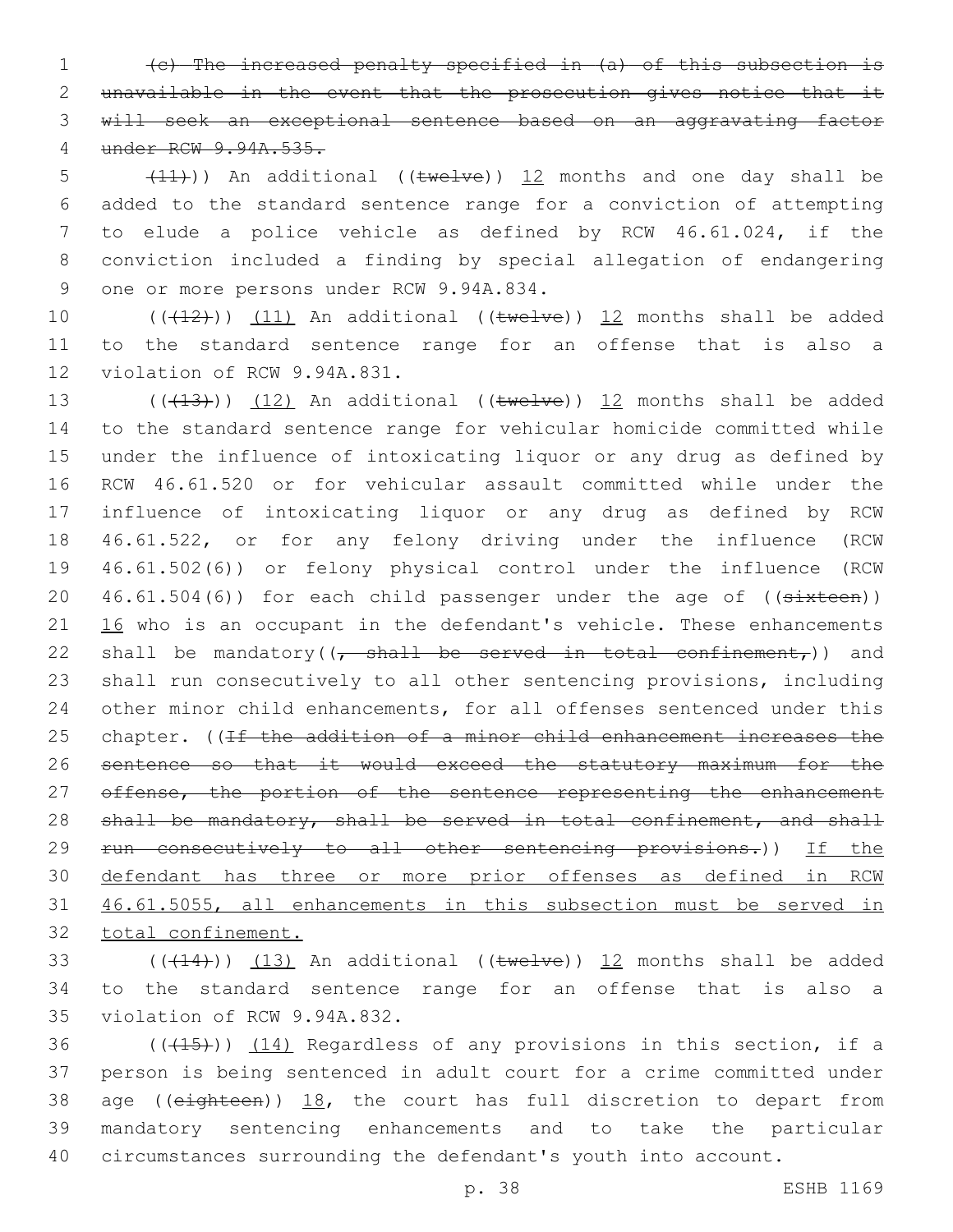**Sec. 4.** RCW 9.94A.599 and 1998 c 235 s 3 are each amended to 2 read as follows:

 If the presumptive sentence duration given in the sentencing grid exceeds the statutory maximum sentence for the offense, the statutory 5 maximum sentence shall be the presumptive sentence. ((If the addition of a firearm or deadly weapon enhancement increases the sentence so that it would exceed the statutory maximum for the offense, the portion of the sentence representing the enhancement may not be  $9 \text{ reduced.}$ )

 **Sec. 5.** RCW 9.94A.729 and 2020 c 330 s 2 are each amended to read as follows:11

 (1)(a) The term of the sentence of an offender committed to a correctional facility operated by the department may be reduced by earned release time in accordance with procedures that shall be developed and adopted by the correctional agency having jurisdiction in which the offender is confined. The earned release time shall be 17 for good behavior and good performance, as determined by the correctional agency having jurisdiction. The correctional agency shall not credit the offender with earned release credits in advance 20 of the offender actually earning the credits.

 (b) Any program established pursuant to this section shall allow an offender to earn early release credits for presentence incarceration. If an offender is transferred from a county jail to the department, the administrator of a county jail facility shall certify to the department the amount of time spent in custody at the facility and the number of days of early release credits lost or not earned. The department may approve a jail certification from a correctional agency that calculates early release time based on the actual amount of confinement time served by the offender before sentencing when an erroneous calculation of confinement time served by the offender before sentencing appears on the judgment and sentence. The department must adjust an offender's rate of early release listed on the jail certification to be consistent with the rate applicable to offenders in the department's facilities. However, the department is not authorized to adjust the number of presentence early release days that the jail has certified as lost or not earned.

37 (2)(((a) An offender who has been convicted of a felony committed after July 23, 1995, that involves any applicable deadly weapon enhancements under RCW 9.94A.533 (3) or (4), or both, shall not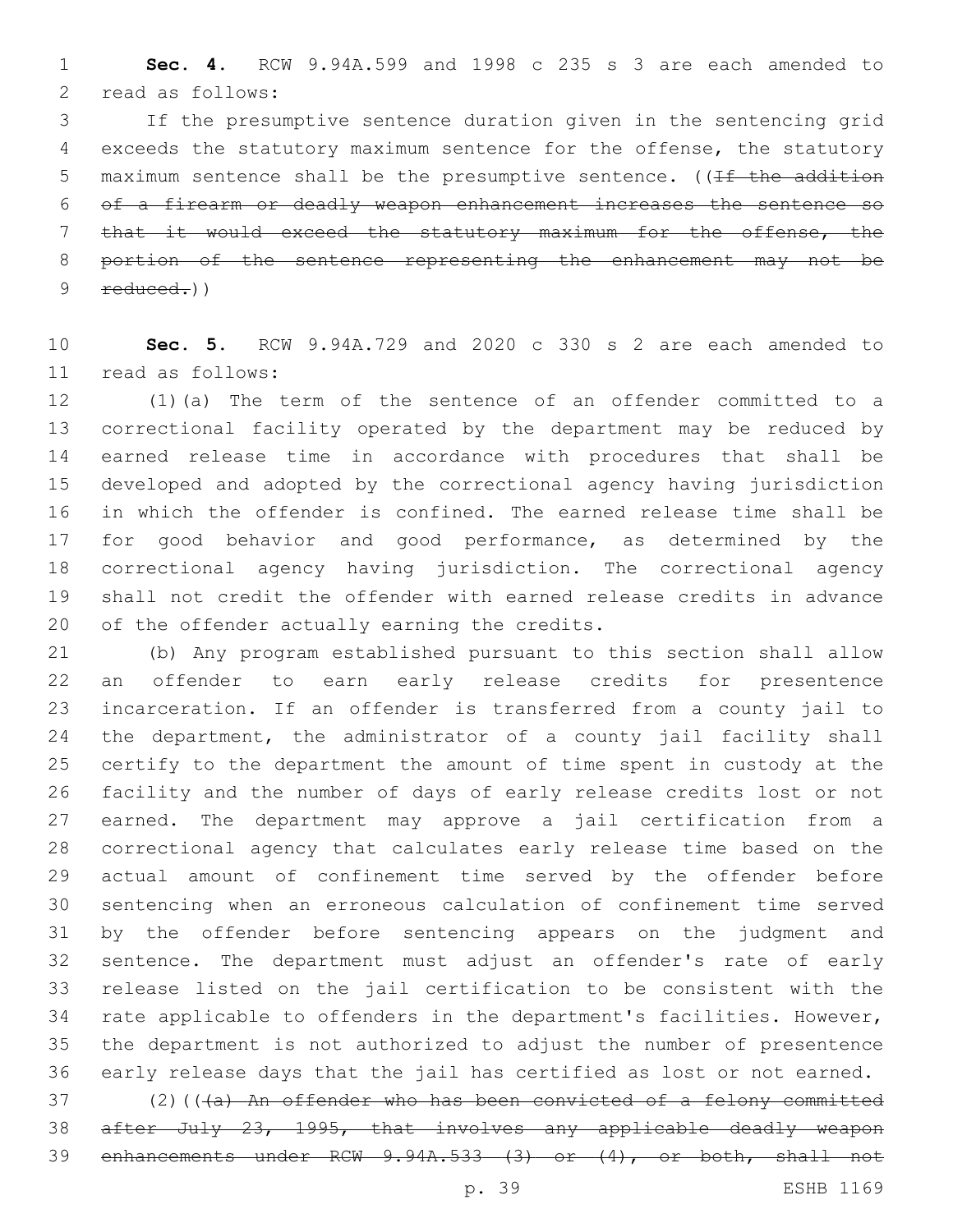1 receive any good time credits or earned release time for that portion 2 of his or her sentence that results from any deadly weapon 3 enhancements.

 (b) An offender whose sentence includes any impaired driving enhancements under RCW 9.94A.533(7), minor child enhancements under RCW 9.94A.533(13), or both, shall not receive any good time credits or earned release time for any portion of his or her sentence that 8 results from those enhancements.

 $(3)$  (3)) An offender may earn early release time as follows:

10 (a) In the case of an offender sentenced pursuant to RCW 11 10.95.030(3) or 10.95.035, the offender may not receive any earned 12 early release time during the minimum term of confinement imposed by 13 the court; for any remaining portion of the sentence served by the 14 offender, the aggregate earned release time may not exceed (( $t$ en)) 10 15 percent of the sentence.

16 (b) In the case of an offender convicted of a serious violent 17 offense, or a sex offense that is a class A felony, committed on or 18 after July 1, 1990, and before July 1, 2003, the aggregate earned 19 release time may not exceed ( $(fifteen)$ ) 15 percent of the sentence.

 (c) In the case of an offender convicted of a serious violent offense, or a sex offense that is a class A felony, committed on or after July 1, 2003, the aggregate earned release time may not exceed  $((\text{ten})\, 10 \text{ percent of the sentence.}$ 

24 (d) An offender is qualified to earn up to  $((f \text{iff } y))$  50 percent 25 of aggregate earned release time if he or she:

26 (i) Is not classified as an offender who is at a high risk to 27 reoffend as provided in subsection  $((4+))$  (3) of this section;

28 (ii) Is not confined pursuant to a sentence for:

(A) A sex offense;29

30 (B) A violent offense;

31 (C) A crime against persons as defined in RCW 9.94A.411;

32 (D) A felony that is domestic violence as defined in RCW 10.99.020;33

34 (E) A violation of RCW 9A.52.025 (residential burglary);

35 (F) A violation of, or an attempt, solicitation, or conspiracy to 36 violate, RCW 69.50.401 by manufacture or delivery or possession with 37 intent to deliver methamphetamine; or

38 (G) A violation of, or an attempt, solicitation, or conspiracy to 39 violate, RCW 69.50.406 (delivery of a controlled substance to a minor);40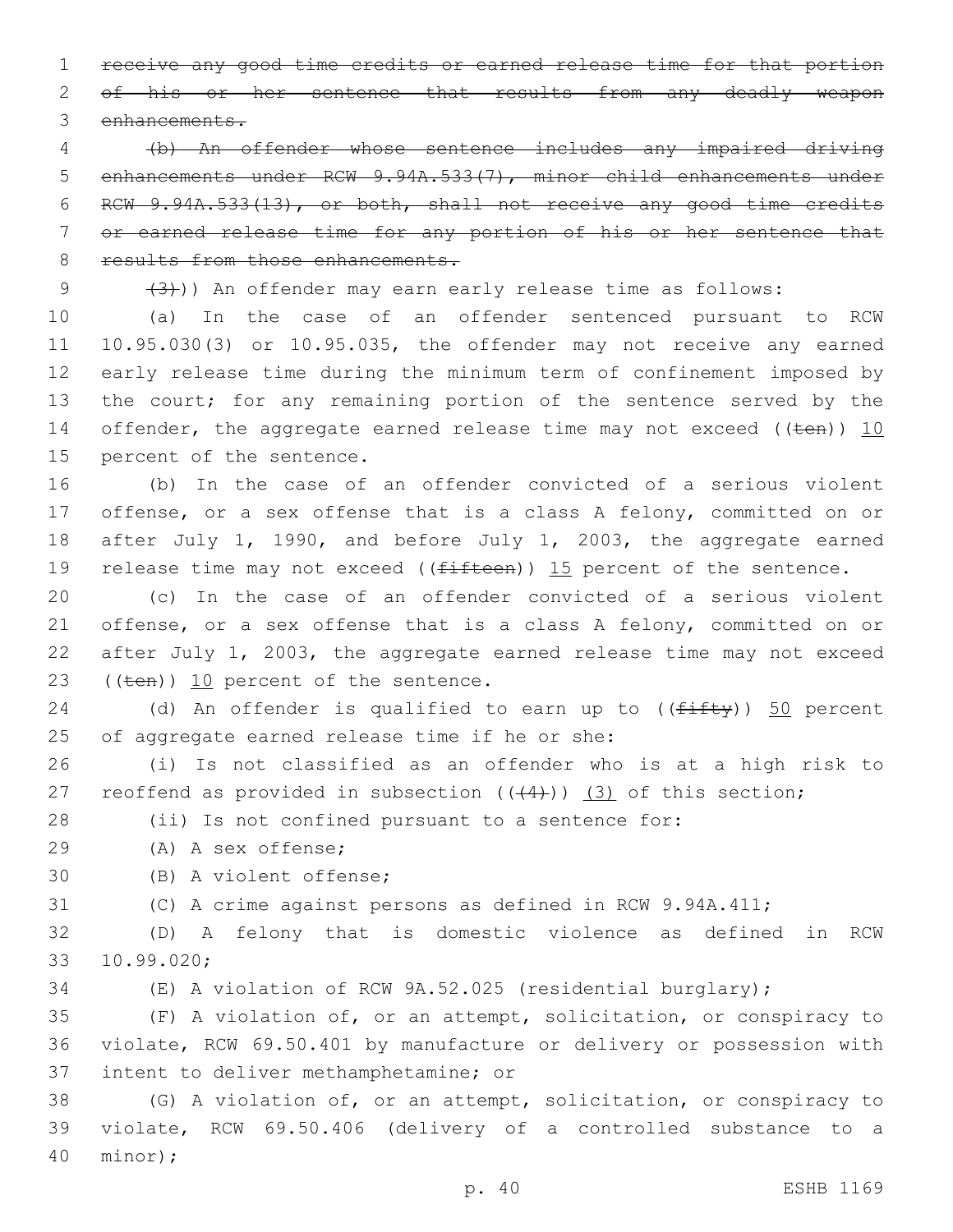(iii) Has no prior conviction for the offenses listed in (d)(ii) 2 of this subsection;

 (iv) Participates in programming or activities as directed by the offender's individual reentry plan as provided under RCW 72.09.270 to the extent that such programming or activities are made available by 6 the department; and

 (v) Has not committed a new felony after July 22, 2007, while 8 under community custody.

 (e) In no other case shall the aggregate earned release time 10 exceed one-third of the total sentence.

11 (((4))) (3) The department shall perform a risk assessment of each offender who may qualify for earned early release under 13 subsection  $((+3))$   $(2)(d)$  of this section utilizing the risk assessment tool recommended by the Washington state institute for 15 public policy. Subsection  $((+3))$   $(2)$  (d) of this section does not 16 apply to offenders convicted after July 1, 2010.

 $((+5+))$   $(4)$  (a) A person who is eligible for earned early release as provided in this section and who will be supervised by the department pursuant to RCW 9.94A.501 or 9.94A.5011, shall be transferred to community custody in lieu of earned release time;

 (b) The department shall, as a part of its program for release to the community in lieu of earned release, require the offender to propose a release plan that includes an approved residence and living arrangement. All offenders with community custody terms eligible for release to community custody in lieu of earned release shall provide an approved residence and living arrangement prior to release to the 27 community;

 (c) The department may deny transfer to community custody in lieu of earned release time if the department determines an offender's release plan, including proposed residence location and living arrangements, may violate the conditions of the sentence or conditions of supervision, place the offender at risk to violate the 33 conditions of the sentence, place the offender at risk to reoffend, or present a risk to victim safety or community safety. The department's authority under this section is independent of any court-ordered condition of sentence or statutory provision regarding 37 conditions for community custody;

 (d) If the department is unable to approve the offender's release plan, the department may do one or more of the following: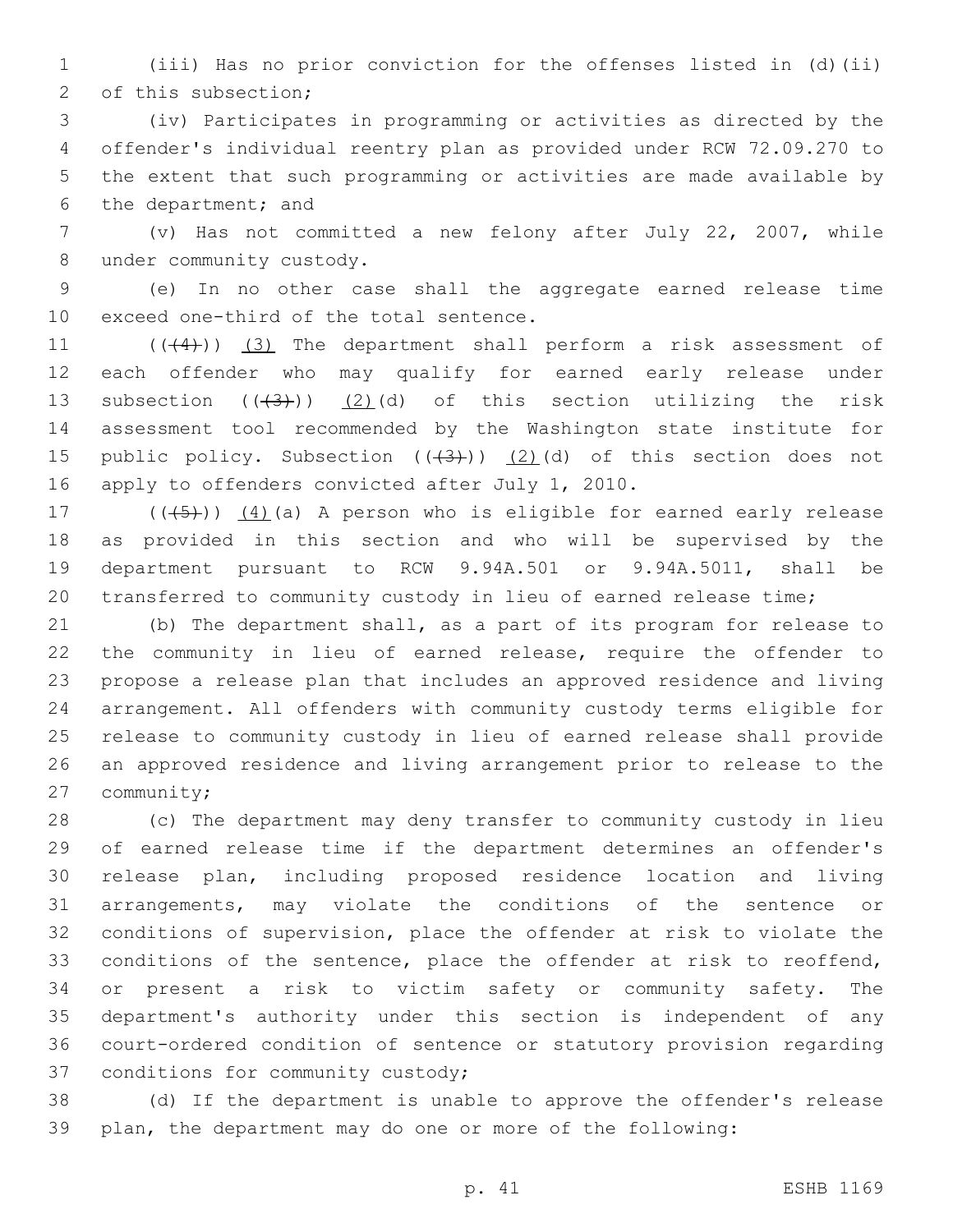(i) Transfer an offender to partial confinement in lieu of earned early release for a period not to exceed three months. The three months in partial confinement is in addition to that portion of the offender's term of confinement that may be served in partial 5 confinement as provided in RCW 9.94A.728(1)(e);

 (ii) Provide rental vouchers to the offender for a period not to exceed three months if rental assistance will result in an approved 8 release plan.

 A voucher must be provided in conjunction with additional transition support programming or services that enable an offender to 11 participate in services including, but not limited to, substance abuse treatment, mental health treatment, sex offender treatment, educational programming, or employment programming;

 (e) The department shall maintain a list of housing providers that meets the requirements of RCW 72.09.285. If more than two voucher recipients will be residing per dwelling unit, as defined in RCW 59.18.030, rental vouchers for those recipients may only be paid 18 to a housing provider on the department's list;

 (f) For each offender who is the recipient of a rental voucher, the department shall gather data as recommended by the Washington state institute for public policy in order to best demonstrate whether rental vouchers are effective in reducing recidivism.

23 (((6)) (5) An offender serving a term of confinement imposed under RCW 9.94A.670(5)(a) is not eligible for earned release credits 25 under this section.

 **Sec. 6.** RCW 10.01.210 and 2002 c 290 s 23 are each amended to 27 read as follows:

 Any and all law enforcement agencies and personnel, criminal 29 justice attorneys, sentencing judges, and state and local correctional facilities and personnel may, but are not required to, give any and all offenders either written or oral notice, or both, of the sanctions imposed and criminal justice changes regarding armed offenders, including but not limited to the subjects of:

 (1) Felony crimes involving any deadly weapon special verdict 35 under ((RCW 9.94A.602)) 9.94A.825;

 (2) Any and all deadly weapon enhancements under RCW 9.94A.533 (3) or (4), or both, as well as any federal firearm, ammunition, or 38 other deadly weapon enhancements;

p. 42 ESHB 1169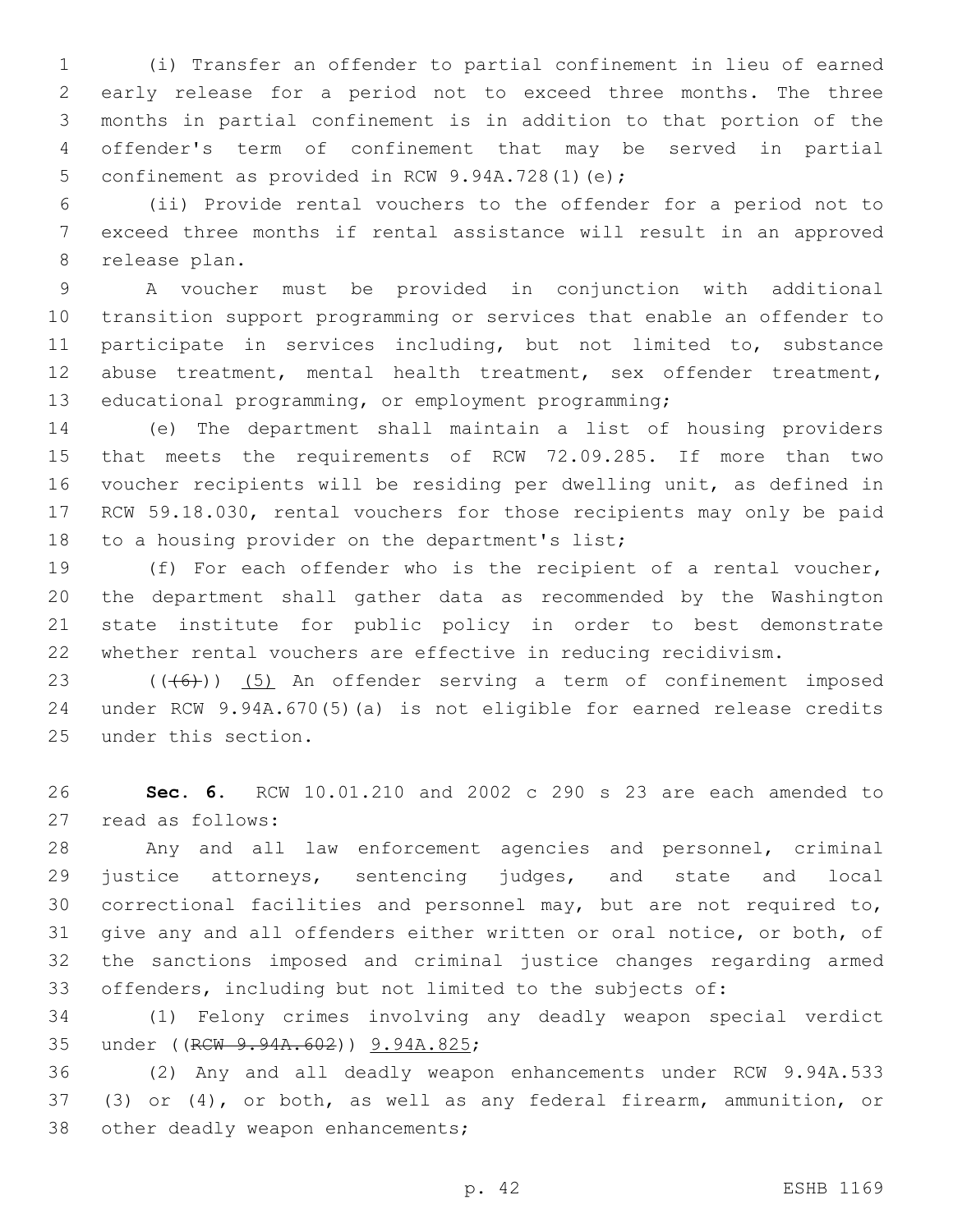(3) Any and all felony crimes requiring the possession, display, or use of any deadly weapon as well as the many increased penalties for these crimes including the creation of theft of a firearm and 4 possessing a stolen firearm;

 (4) New prosecuting standards established for filing charges for 6 all crimes involving any deadly weapons;

 (5) ((Removal of good time for any and all deadly weapon 8 enhancements; and

9 (6)) Providing the death penalty for those who commit first degree murder: (a) To join, maintain, or advance membership in an identifiable group; (b) as part of a drive-by shooting; or (c) to avoid prosecution as a persistent offender as defined in RCW 13 9.94A.030.

 **Sec. 7.** RCW 72.01.410 and 2019 c 322 s 2 are each amended to 15 read as follows:

 (1) Whenever any person is convicted as an adult in the courts of this state of a felony offense committed under the age of 18 ((eighteen)) 18, and is committed for a term of confinement, that person shall be initially placed in a facility operated by the department of children, youth, and families. The department of corrections shall determine the person's earned release date.

 (a) While in the custody of the department of children, youth, and families, the person must have the same treatment, housing 24 options, transfer, and access to program resources as any other person committed to that juvenile correctional facility or institution pursuant to chapter 13.40 RCW. Except as provided under 27 (d) of this subsection, treatment, placement, and program decisions shall be at the sole discretion of the department of children, youth, and families. The person shall not be transferred to the custody of the department of corrections without the approval of the department of children, youth, and families until the person reaches the age of ((twenty-five)) 25.

 (b) If the person's sentence includes a term of community custody, the department of children, youth, and families shall not release the person to community custody until the department of corrections has approved the person's release plan pursuant to RCW 37 9.94A.729( $(\frac{4}{5})$ )  $(4)$ (b). If a person is held past his or her earned release date pending release plan approval, the department of children, youth, and families shall retain custody until a plan is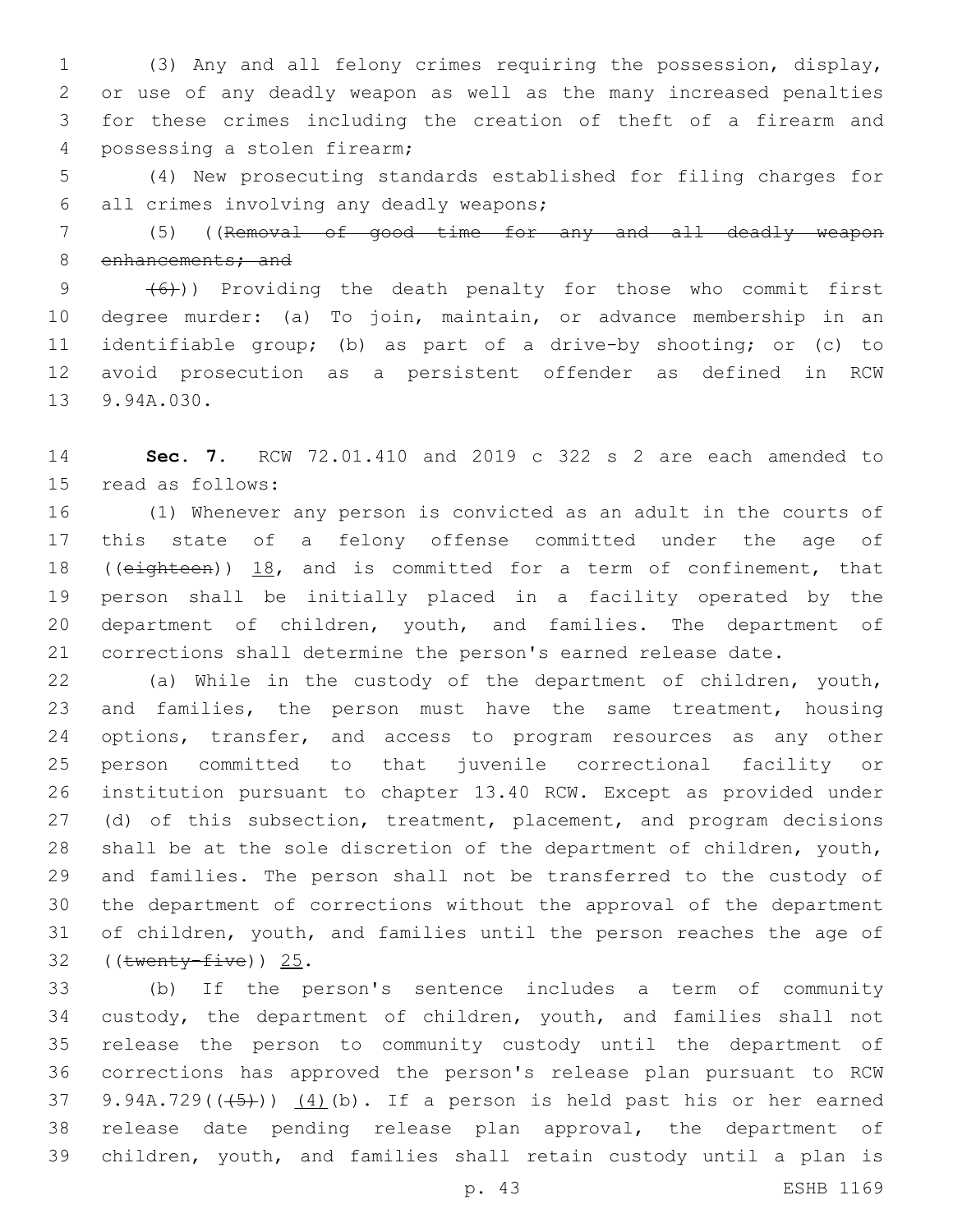1 approved or the person completes the ordered term of confinement 2 prior to age (( $t$ wenty-five)) 25.

 (c) If the department of children, youth, and families determines that retaining custody of the person in a facility of the department of children, youth, and families presents a significant safety risk, the department of children, youth, and families may transfer the person to the custody of the department of corrections.

 (d) The department of corrections must retain authority over custody decisions relating to a person whose earned release date is 10 on or after the person's ((twenty-fifth)) 25th birthday and who is placed in a facility operated by the department of children, youth, and families under this section, unless the person qualifies for partial confinement under RCW 72.01.412, and must approve any leave 14 from the facility. When the person turns age (( $t$ wenty-five))  $25$ , he 15 or she must be transferred to the department of corrections, except as described under RCW 72.01.412. The department of children, youth, and families has all routine and day-to-day operations authority for 18 the person while the person is in its custody.

19 (2)(a) Except as provided in (b) and (c) of this subsection, a 20 person under the age of ( $(e^{i\theta t} + e^{i\theta t})$ )  $18$  who is transferred to the 21 custody of the department of corrections must be placed in a housing 22 unit, or a portion of a housing unit, that is separated from other 23 persons in custody who are ((eighteen)) 18 years of age or older, 24 until the person reaches the age of (( $e$ ighteen))  $18$ .

25 (b) A person who is transferred to the custody of the department 26 of corrections and reaches (( $e$ ighteen))  $18$  years of age may remain in 27 a housing unit for persons under the age of  $((e<sub>ighteen</sub>))$  18 if the 28 secretary of corrections determines that: (i) The person's needs and 29 the rehabilitation goals for the person could continue to be better 30 met by the programs and housing environment that is separate from 31 other persons in custody who are ((eighteen)) 18 years of age and 32 older; and (ii) the programs or housing environment for persons under 33 the age of ((eighteen)) 18 will not be substantially affected by the 34 continued placement of the person in that environment. The person may 35 remain placed in a housing unit for persons under the age of 36 ((eighteen)) 18 until such time as the secretary of corrections 37 determines that the person's needs and goals are no longer better met 38 in that environment but in no case past the person's ((twenty-fifth)) 39 25th birthday.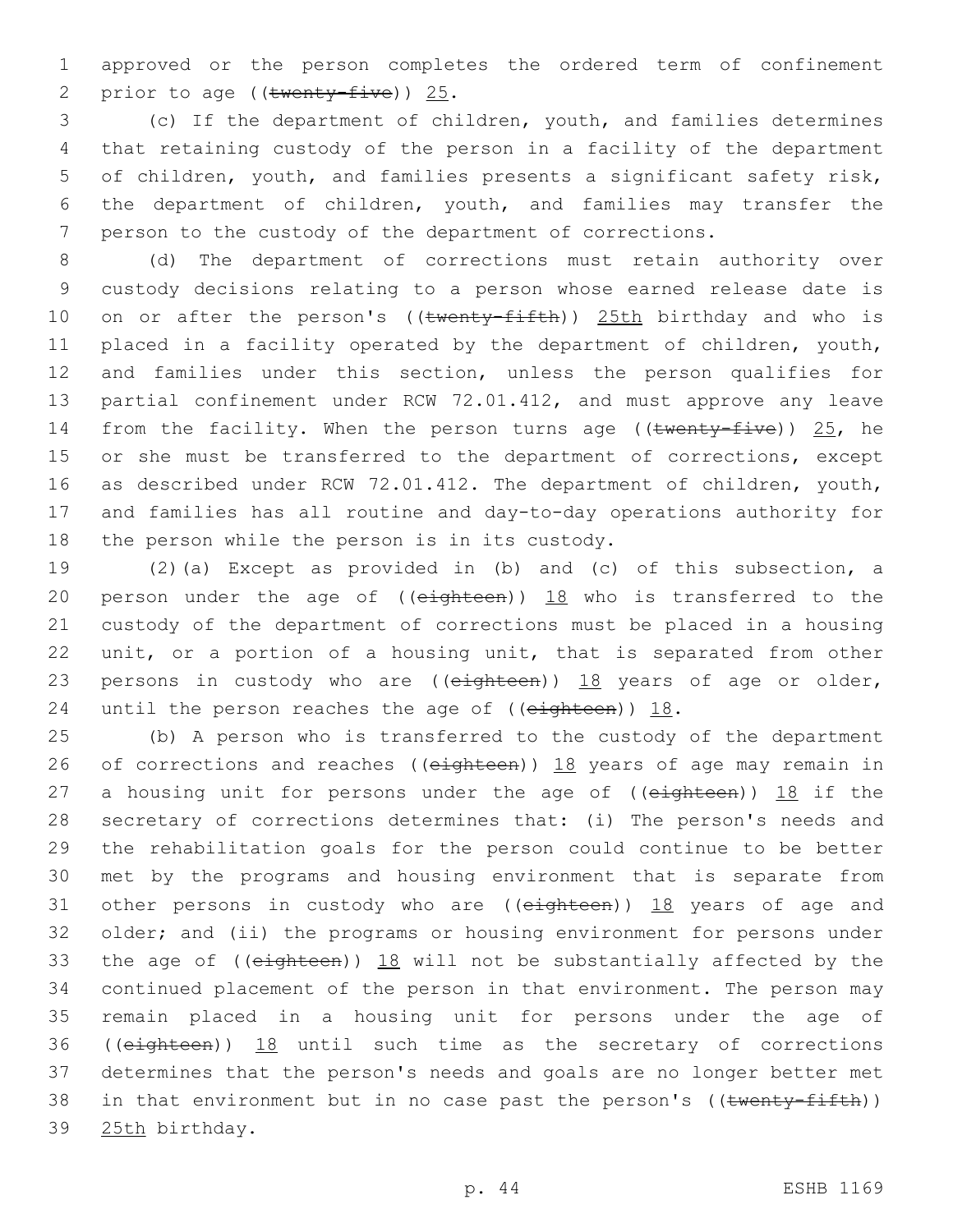(c) A person transferred to the custody of the department of 2 corrections who is under the age of ((eighteen)) 18 may be housed in an intensive management unit or administrative segregation unit containing offenders ((eighteen)) 18 years of age or older if it is necessary for the safety or security of the offender or staff. In these cases, the offender must be kept physically separate from other 7 offenders at all times.

 (3) The department of children, youth, and families must review 9 the placement of a person over age ((twenty-one)) 21 in the custody 10 of the department of children, youth, and families under this section to determine whether the person should be transferred to the custody 12 of the department of corrections. The department of children, youth, and families may determine the frequency of the review required under this subsection, but the review must occur at least once before the 15 person reaches age ((twenty-three)) 23 if the person's commitment period in a juvenile institution extends beyond the person's 17 ((twenty-third)) 23rd birthday.

 NEW SECTION. **Sec. 8.** A new section is added to chapter 9.94A 19 RCW to read as follows:

 (1) For any offender who is currently serving a sentence imposed prior to the effective date of this section involving multiple, consecutive firearm or deadly weapon enhancements under RCW 9.94A.533, either the offender or the applicable county prosecuting attorney may petition the sentencing court for resentencing on the basis that the consecutive enhancements no longer advance the 26 interests of justice.

 (2) The sentencing court may grant or deny a petition under this section. If the court grants a petition, the court shall resentence the offender in the same manner as if the offender had not previously been sentenced, except: The court may, in its discretion, order the firearm or deadly weapon enhancements to be served concurrently, 32 regardless of the date of the offense; and the new sentence, if any, 33 may not be greater than the initial sentence.

 (3) If a resentencing hearing is scheduled pursuant to this section, the prosecuting attorney shall make reasonable efforts to notify victims and survivors of victims of the petition and the date of hearing. The prosecuting attorney shall provide victims and survivors of victims access to available victim advocates and other related services. The court shall provide an opportunity for victims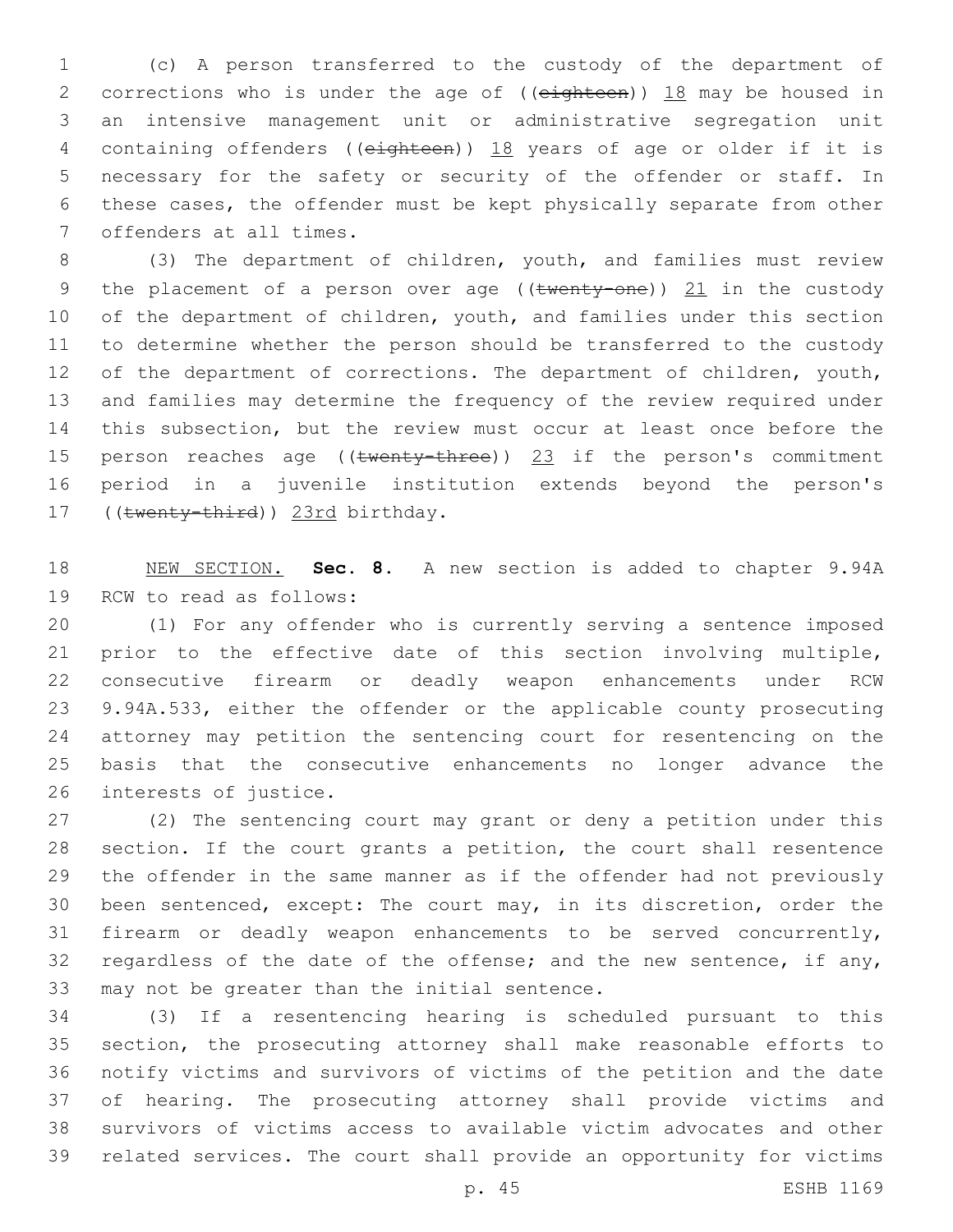and survivors of victims of any crimes for which the offender has been convicted to present a statement personally or by representation. The prosecuting attorney and the court shall comply with the requirements set forth in chapter 7.69 RCW.

 (4) A resentencing under this section does not reopen a qualifying offender's conviction to challenges that would otherwise 7 be barred.

 NEW SECTION. **Sec. 9.** The following acts or parts of acts are each repealed:

 (1) RCW 9.94A.833 (Special allegation—Involving minor in felony 11 offense—Procedures) and 2008 c 276 s 302; and

 (2) RCW 69.50.435 (Violations committed in or on certain public places or facilities—Additional penalty—Defenses—Construction— Definitions) and 2015 c 265 s 37 & 2003 c 53 s 346.

 NEW SECTION. **Sec. 10.** The changes to restrictions on partial confinement and earned early release for sentencing enhancements under sections 3 and 5 of this act apply retroactively to offenders currently serving a sentence in any facility or institution either operated by the state or utilized under contract. Pursuant to RCW 9.94A.729, the department of corrections shall recalculate the earned release date for any qualifying offender, regardless of the date of sentencing or date of offense. For offenders whose offense was committed prior to the effective date of this section, the recalculation shall not extend a term of incarceration beyond that to which an offender is currently subject.

 NEW SECTION. **Sec. 11.** The legislature declares that section 10 27 of this act does not create any liberty interest. The department of corrections' recalculations of earned release time do not create any expectation that the percentage of earned release time will be revised before the effective date of this section, and offenders have no reason to conclude that the maximum percentage of earned release time is an entitlement. The department of corrections has discretion to implement the retroactive changes to earned early release for qualifying offenders over a period of time not to exceed 12 months following the effective date of this section.